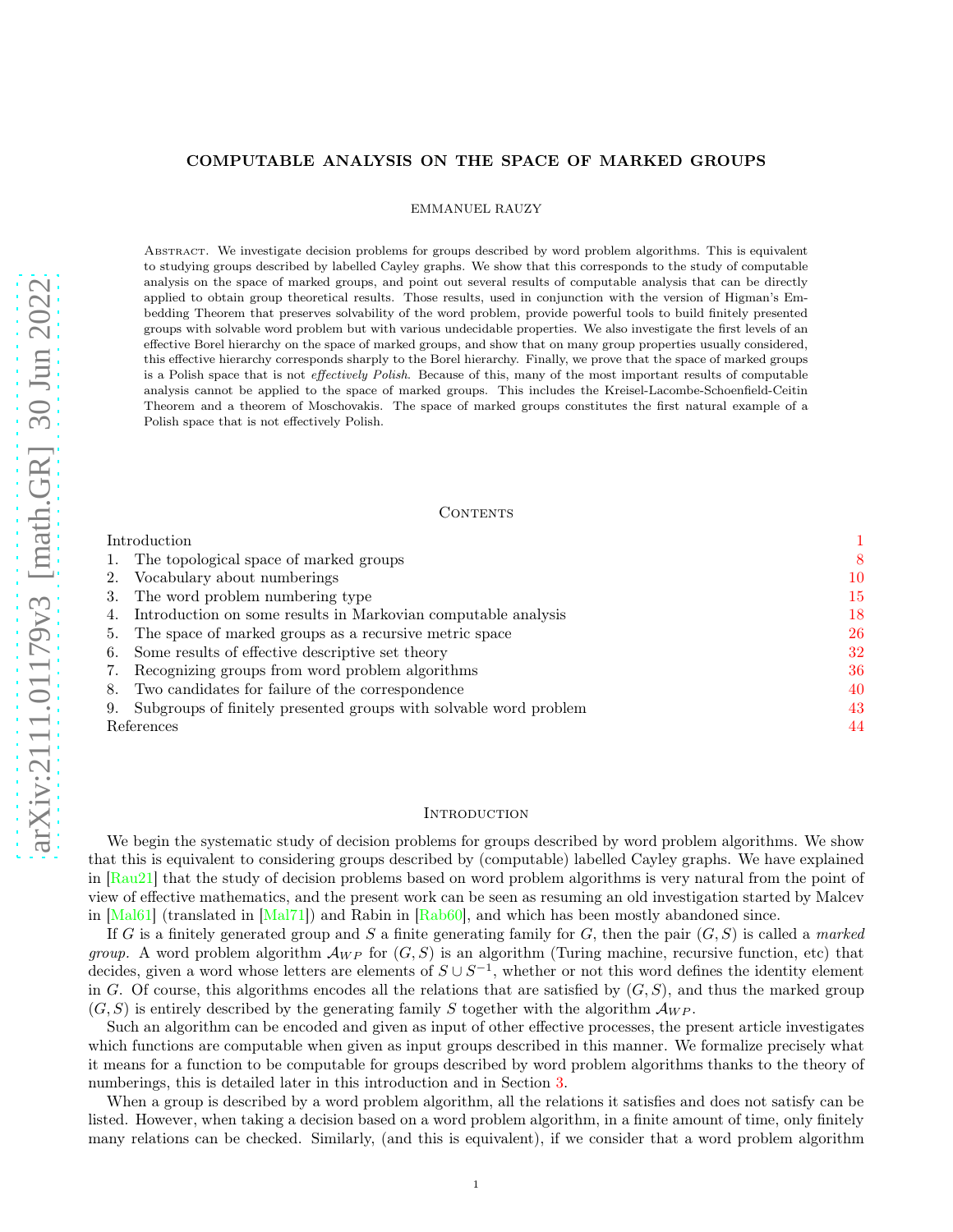gives access to the description of a labelled Cayley graph of a marked group, this algorithm will allow us to inspect arbitrarily large finite portions of the Cayley graph, but not to catch the whole graph in one glance.

Because of this, the description of  $(G, S)$  by a word problem algorithm can be though of as a description by successive approximations:  $(G, S)$  is uniquely defined by its word problem algorithm, but in a finite amount of time, all we can see from  $(G, S)$  is a certain approximation of it, say, a certain ball of its labelled Cayley graph.

It is this idea, that groups are described by successive approximations, that relates decision problems for groups described by word problem algorithms to computable analysis.

Computable analysis is a concept that goes back to Turing's seminal 1936 paper ([\[Tur36\]](#page-45-0)), where Turing, right after having defined Turing machines, defines those real numbers whose decimal expansion can be output by such machines, the *computable real numbers*, and discusses computability of several classical real valued functions.

Computable analysis was later on extended to computability on the Cantor and Baire spaces, and in each of those settings, the topologies and metric of the underlying sets play a very important role in the study of computable functions, because it can be proven that *computable functions must be continuous*. In fact, it can even be shown that computable functions defined on those sets are effectively continuous, and the different continuity theorems that exist in computable analysis are some of the most fundamental results of this domain. We will quote in Section [4](#page-17-0) the continuity results of Mazur ([\[Maz63\]](#page-44-4)), Kreisel, Lacombe and Schoenfield ([\[KLS57\]](#page-44-5)), Ceitin ([\[Cei67\]](#page-43-1)) and Moschovakis ([\[Mos64\]](#page-44-6)).

Just as in R and on the Cantor space, the use of a topology on the set of marked groups is relevant in the study of computability for groups described by word problem algorithms. The relevant topology is the Chabauty-Grigorchuk topology ([\[Gri85\]](#page-43-2)), that defines what is known as the space of marked groups, it is naturally generated by an ultrametric distance.

Thanks to those, we are able to anchor the study of decision problems for groups described by word problem algorithms into computable analysis: the space of marked groups is an effectively complete recursive metric space, to which several known results of computable analysis can be applied, in particular a lemma due to Markov ([\[Mar54\]](#page-44-7), English in [\[Mar63\]](#page-44-8)) which we use to study effective descriptive set theory on the space of marked groups.

However, we prove that the space of marked groups is not an effectively Polish space, and that none of the known methods of computable analysis that are used to prove continuity of computable functions can be applied to it. Because of this, we propose the continuity problem on the space of marked groups as an interesting problem, that may foster research both in group theory and in computable analysis.

We now present the contents of this article in more details, this requires the introduction of several definitions.

The space of marked groups. Fix a natural number  $k > 0$ . A k-marked group is a finitely generated group G together with a tuple S of k elements that generate it. A morphism (resp. isomorphism) between two k-marked groups is a group morphism (resp. isomorphism) which maps the generating tuple of the first group to the one of the second group.

The set of isomorphisms classes of k-marked groups can be identified with the set of normal subgroups of a rank k free group  $\mathbb{F}_k$ , and thus endowed by the product topology of  $\{0,1\}^{\mathbb{F}_k}$ . This is the topology that we will be interested in throughout. It is easily seen to be metrizable, we will use mostly the following ultrametric distance: fix some bijection between  $\mathbb{F}_k$  and N, which allows us to identify  $\{0,1\}^{\mathbb{F}_k}$  with  $\{0,1\}^{\mathbb{N}}$ , then, for  $(u_n)_{n\in\mathbb{N}}$  and  $(v_n)_{n\in\mathbb{N}}$ elements of  $\{0,1\}^{\mathbb{N}},$  we define  $n_0 = \inf(n, u_n \neq v_n) \in \mathbb{N} \cup \{+\infty\}$ , and put  $d((u_n)_{n \in \mathbb{N}}, (v_n)_{n \in \mathbb{N}}) = 2^{-n_0}$ .

We denote  $\mathcal{G}_k$  the topological space defined this way, and by G the disjoint union of the  $\mathcal{G}_k$ ,  $k \geq 1$ , equipped with the disjoint union topology. The topology of  $G$  is also metrizable, as the distance d can be extended to  $G$  by imposing that groups marked by families of different cardinalities be far away.

We call a group an *abstract group* when we want to emphasize the fact that it is not a marked group.

Numberings associated to word problem algorithms. Numberings are functions that allow one to transfer the notion of computable function, which is usually defined only on subsets of N and of its cartesian powers, to computations with any set of mathematical objects that admit finite descriptions.

We include in Section [2](#page-9-0) an introduction on numberings which includes all the basic definitions that are needed to express theorems of computable analysis in their general form, e.g. the definitions of product numberings, of numberings of computable functions, etc. In particular we describe the lattice operations on the set of numbering types of a given set  $X$ .

A numbering  $\nu$  of a set X is a map defined on a subset of N and with co-domain X. We denote this by  $\nu : \subseteq \mathbb{N} \to X$ . The domain of  $\nu$  is denoted dom( $\nu$ ). If  $\nu(n) = x$ , we say that n is a  $\nu$ -name or a  $\nu$ -description of x.

A function f between two numbered sets  $(X, \nu)$  and  $(Y, \mu)$  is then called  $(\nu, \mu)$ -computable if there exists a partial recursive function  $F : \subseteq \mathbb{N} \to \mathbb{N}$  defined at least on dom( $\nu$ ) which satisfies that, for any natural number n in dom( $\nu$ ), one has  $f \circ \nu(n) = \mu \circ F(n)$ .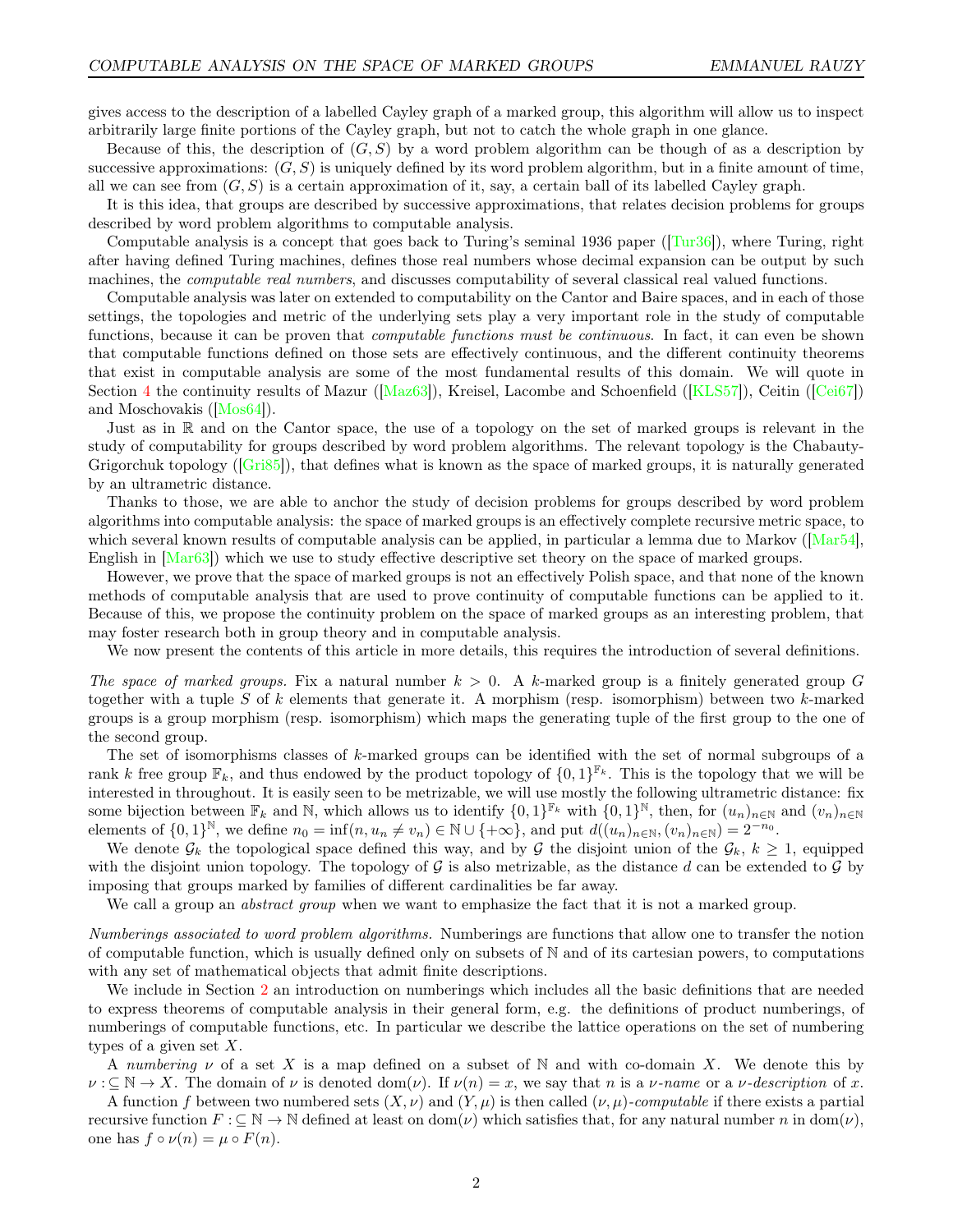If id<sub>N</sub> denotes the identity on N, we define a *ν*-computable sequence to be a  $(id_N, \nu)$ -computable function.

Studying computability on groups, one of our main goals will be to determine which group properties can be recognized thanks to word problem algorithms. To study this, we use the following definitions.

If  $(X, \nu)$  is a numbered set, a subset A of X is called  $\nu$ -decidable if there is a always halting procedure that, given a natural number n in dom( $\nu$ ), decides whether or not  $\nu(n)$  is an element of A, i.e. if the characteristic function of A is  $(\nu, id_N)$ -computable.

The set A is  $\nu$ -semi-decidable if there exists a procedure that, given a natural number n in dom( $\nu$ ), will stop if and only if  $\nu(n)$  belongs to A, i.e. if the preimage  $\nu^{-1}(A)$  can be expressed as  $dom(\nu) \cap B$ , where B is a recursively enumerable subset of N.

The set A is  $\nu$ -co-semi-decidable if its complement is  $\nu$ -semi-decidable.

Two numberings  $\nu$  and  $\mu$  of X are equivalent when the identity function on X is both  $(\nu, \mu)$ -computable and  $(\mu, \nu)$ -computable. We denote this by  $\nu \equiv \mu$ . The equivalence classes of numberings are called *numbering types*.

The use of numbering types allows to define canonical objects that do not depend on arbitrary choices of encodings one could make. For instance, while there are many ways to define a numbering of  $G$  associated to the idea that a group is described by a word problem algorithm, all those numberings yield the same numbering type, it is this numbering type that we must study, rather than any particular numbering in it.

We now give a brief definition of the numbering type  $\Lambda_{WP}$  associated to word problem algorithms, more details will be given in Section [3,](#page-14-0) where four equivalent definitions of  $\Lambda_{WP}$  are given.

To define a numbering using word problem algorithms, we must use a certain encoding of the partial recursive functions, as were first described by Church, Turing and Kleene: we denote by  $\phi_0$ ,  $\phi_1$ ,  $\phi_2$ ... an effective enumeration of all partial recursive functions.

Consider that for each  $k \in \mathbb{N}^*$ , a bijection  $i_k$  between N and a rank k free group  $\mathbb{F}_k$  is chosen. Say that a recursive function F solves the word problem in a k marked group  $(G, S)$  if, identifying the marked group  $(G, S)$ with a normal subgroup N of the free group  $\mathbb{F}_k$ , the function F solves the membership problem for N in  $\mathbb{F}_k$ , i.e. if, for any natural number n,  $F(n) = 0$  if  $i_k(n)$  belongs to the normal subgroup N, and  $F(n) = 1$  otherwise.

Define a numbering  $\nu_{WP}$  of G as follows: if  $n = 2^k(2m+1)$ , and if the function  $\phi_m$  solves the word problem in a k-marked group  $(G, S)$ , then we put  $\nu_{WP}(n) = (G, S)$ . This definition is correct because a word problem algorithm defines uniquely a marked group.

The numbering type  $\Lambda_{WP}$  is taken to be the equivalence class of  $\nu_{WP}$ .

Note that although  $\nu_{WP}$  is a numbering of the set G of marked groups, it can be used to define a numbering of the set of finitely generated groups, simply by post-composing it by the quotient map  $\mathcal{G} \to \mathcal{G}/\sim$  that maps a marked group to the isomorphism class of abstract groups it defines. In other words: since a word problem algorithm constitutes a description of a marked group, it also constitutes the description of an abstract group. Throughout, we will be interested in decision problems that concern both marked groups and abstract groups. To simplify notations, we also denote by  $\Lambda_{WP}$  the numbering type of abstract groups associated to word problem algorithms.

Recursive metric spaces. A recursive metric space is a numbered metric space with a computable distance function. We include in Section [4](#page-17-0) a detailed introduction on recursive metric spaces, effectively complete spaces, effectively Polish spaces, etc.

We define first a numbering  $\nu_{\mathbb{R}}$  of  $\mathbb{R}$ .

For this, we must use a numbering  $\nu_{\mathbb{Q}}$  of the set of rational numbers. Define  $\nu_{\mathbb{Q}}$  as follows: given a natural number *n*, decompose it as a product  $n = 2^a 3^b 5^c n'$ , with  $gcd(n', 30) = 1$ , put  $\nu_{\mathbb{Q}}(n) = (-1)^a \frac{b}{c+1}$ . We still denote by  $\phi_i$  the *i*th recursive function in a fixed effective enumeration of the partial recursive functions.

We then define the numbering  $\nu_{\mathbb{R}} : \subseteq \mathbb{N} \to \mathbb{R}$  by saying that  $\nu_{\mathbb{R}}(n) = x$  if the sequence  $(\nu_{\mathbb{Q}} \circ \phi_n(i))_{i \in \mathbb{N}} \in \mathbb{Q}^{\mathbb{N}}$ converges to x with exponential speed, i.e. if for all  $i \in \mathbb{N}$ ,  $|\nu_{\mathbb{Q}}(\phi_n(i)) - x| < 2^{-i}$ .

Thanks to the numbering  $\nu_{\mathbb{R}}$ , we can define recursive metric spaces.

A recursive metric space is a triple  $(X, d, \nu)$ , where  $(X, d)$  is a metric space, and  $\nu$  is a numbering of X for which the function  $d: X \times X \to \mathbb{R}$  is  $(\nu \times \nu, \nu_{\mathbb{R}})$ -computable (here,  $\nu \times \nu$  designates the product of the numbering  $\nu$  by itself, we can define it as follows: if  $n = 2^{n_1}(2n_2 + 1)$ , then  $\nu \times \nu(n) = (\nu(n_1), \nu(n_2))$ .

Whether  $(X, d, \nu)$  is a recursive metric space depends only on the numbering type associated to  $\nu$ , and thus recursive metric spaces can be defined with respect to numbering types.

A function f between computable metric spaces  $(X, d, \nu)$  and  $(Y, d, \mu)$  is called *effectively continuous* if there is a procedure that, given a  $\nu$ -name n of a point x in X and a  $\nu_{\mathbb{R}}$ -name of a real number  $\epsilon > 0$ , computes the  $\nu_{\mathbb{R}}$ -name of a number  $\eta > 0$  such that

$$
\forall y \in X; d(x, y) < \eta \implies d(f(x), f(y)) < \epsilon.
$$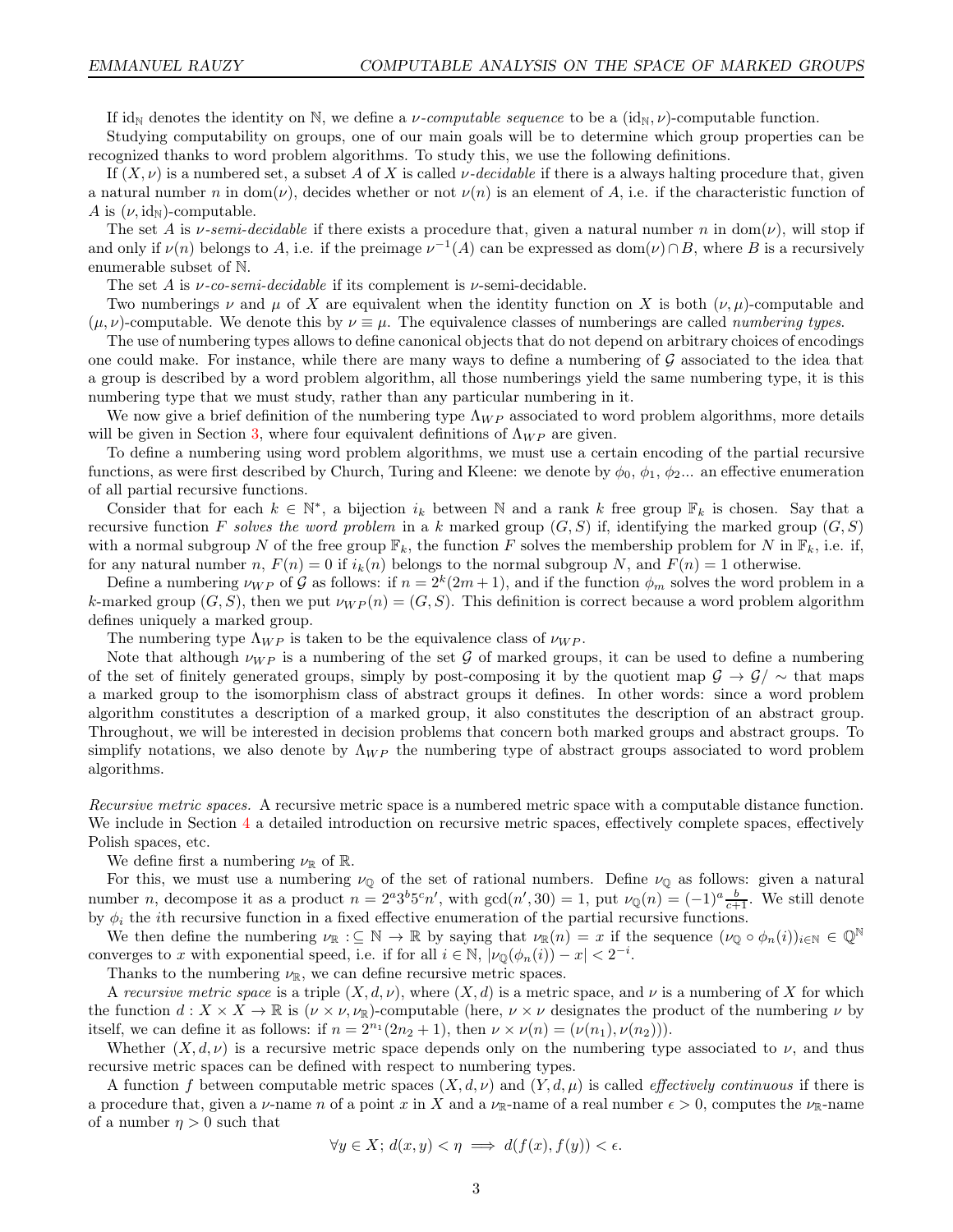Denote by d the ultrametric distance on  $\mathcal G$  described above. A recursive metric space is called effectively complete if there is an effective procedure that can compute the limit of a Cauchy sequence, given this sequence and a function that gives its convergence speed. The result that justifies the study of computable analysis on the space of marked groups is the following (Corollary [4.11](#page-18-0) and Corollary [4.16\)](#page-19-0):

# **Lemma 0.1.** The triple  $(G, d, \Lambda_{WP})$  is an effectively complete recursive metric space.

*Negative results for*  $(\mathcal{G}, d, \Lambda_{WP})$ . The space  $(\mathcal{G}, d, \Lambda_{WP})$ , although effectively complete, is in fact not well behaved from the point of view of computability theory. In Section [5,](#page-25-0) we gather our main results, which are all aimed at showing that the classical continuity results of computable analysis cannot be applied to  $(G, d, \Lambda_{WP})$ .

An effective Polish space is an effectively complete recursive metric space that has a computable and dense sequence.

Groups with solvable word problem are not dense in  $G$  (Proposition [5.1,](#page-25-1) following results of [\[Mil81\]](#page-44-9) and [\[dCGP07\]](#page-43-3)), and so  $G$  in fact has no chance of being an effective Polish space, but the adherence of the set of groups with solvable word problem, which we denote  $\mathcal{G}_{WP}$ , could still be one. However we have the following result (Theorem [5.2\)](#page-25-2), which is an easy reformulation of the Boone-Rogers Theorem ([\[BR66\]](#page-43-4)):

**Theorem 0.2.** No  $\Lambda_{WP}$ -computable sequence is dense in  $(\mathcal{G}_{WP}, d, \Lambda_{WP})$ , and thus  $(\mathcal{G}_{WP}, d, \Lambda_{WP})$  is not an effective Polish space.

This theorem shows in particular that Ceitin's Theorem, which asserts that the computable functions defined on effectively Polish spaces are effectively continuous, cannot be applied to  $(\mathcal{G}_{WP}, d, \Lambda_{WP})$ .

In [\[Mos64\]](#page-44-6), Moschovakis proved a generalization of Ceitin's Theorem, which gives, as of today, the weakest known conditions on a recursive metric space, that are sufficient in order for the functions defined on this space to be effectively continuous. The hypotheses of this theorem are detailed in SubSection [4.4.](#page-24-0)

We however prove:

**Theorem 0.3.** The hypotheses of Moschovakis' Effective Continuity Theorem are not satisfied by the space of marked groups (by neither  $(\mathcal{G}, d, \Lambda_{WP})$  nor  $(\mathcal{G}_{WP}, d, \Lambda_{WP})$ ).

This theorem appears as Corollary [5.15](#page-31-1) in the text, it is a consequence of the following result, which is our most important theorem (and which appears as Theorem [5.10](#page-27-0) in the text):

**Theorem 0.4** (Failure of an Effective Axiom of Choice for groups). There is no algorithm that can, given two finite sets  $R_1$  and  $R_2$  of relations, produce a word problem algorithm for a group in which the relations of  $R_1$  hold, while those of  $R_2$  fail.

This holds even under the assumption that the sets  $R_1$  and  $R_2$  given as input are always chosen so that there exists a group with solvable word problem that satisfies the relations of  $R_1$ , and in which the relations of  $R_2$  fail.

Even though we are unable to prove that computable functions defined on the space of marked groups should be continuous, the recursive metric spaces where discontinuous computable functions exist that are known are very pathological objects (see SubSection [4.3.1](#page-22-0) for an example), it would be very surprising if the space of marked groups was amongst them. Our main conjecture is thus the following.

<span id="page-3-0"></span>**Conjecture 0.5** (Main Conjecture). Any  $\Lambda_{WP}$ -computable function defined on the set of marked groups with solvable word problem is continuous.

This would have the following consequence on decision problems for groups described by word problem algorithms:

**Conjecture 0.6.** A  $\Lambda_{WP}$ -decidable property of groups with solvable word problem should be clopen.

The existence of a "natural" example of a Polish space which is not effectively Polish is remarkable. We can quote here a sentence of Moschovakis from [\[Mos80,](#page-44-10) Chapter 3], who, after defining a recursive presentation of a Polish space, states:

"Not every Polish space admits a recursive presentation—but every interesting space certainly does."

Recursive presentations of Polish spaces are defined in Definition [4.24,](#page-21-0) the following remark, which appears as Proposition [4.25](#page-21-1) in the text, is sufficient to understand the sentence quoted above: a Polish space admits a recursive presentation if and only if it admits some numbering that makes of it an effectively Polish space.

We prove in Theorem [5.4:](#page-25-3)

**Theorem 0.7.** The metric space  $(\mathcal{G}, d)$  does not have a recursive presentation.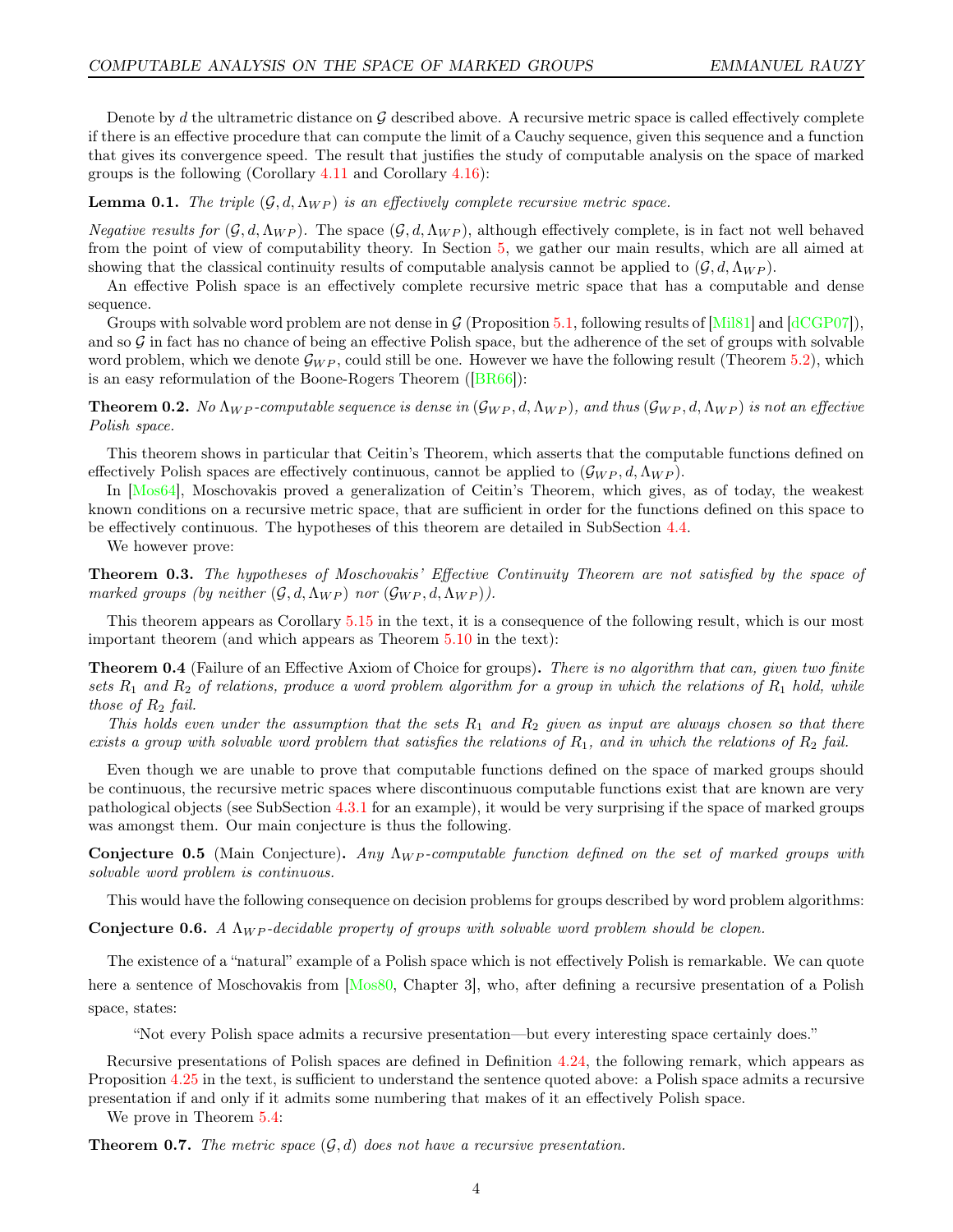Moschovakis' statement should be understood as the belief that the only examples of Polish spaces that do not admit recursive presentations will be artificially built counterexamples, while the Polish spaces that occur naturally in mathematics should always have those presentations. Thus the fact that a naturally arising Polish space exists for which this fails is very interesting, and raises the challenge of finding new ways to prove continuity theorems, that do not rely on the effective separability of the ambient space.

Markov's Lemma for groups. Even though the more advanced results of computable analysis fail for the space of marked groups, the fact that  $(G, d, \Lambda_{WP})$  is an effectively complete recursive metric space provides us with some basic results of computable analysis that can be used to obtain group theoretical results. The most useful result in this regard is Markov's Lemma, as applied to the space of marked groups (Lemma [6.3\)](#page-31-2).

**Lemma 0.8** (Markov's Lemma for groups). If  $(G_n)_{n\in\mathbb{N}}$  is a  $\Lambda_{WP}$ -computable sequence of marked groups that converges to a marked group H with solvable word problem, with  $G_n \neq H$  for each n, then no algorithm taking word problem algorithms as input can tell H from the groups in  $\{G_n, n \in \mathbb{N}\}\$ , i.e.  $\{H\}$  is not a  $\Lambda_{WP}$ -semi-decidable subset of  $\{H\} \cup \{G_n, n \in \mathbb{N}\}.$ 

This result is easy and elementary, and in fact one can find in the literature results that are obtained by "manual" applications of this lemma to different effectively converging sequences. See for instance [\[McC70\]](#page-44-11), [\[Loc81\]](#page-44-12).

Markov's Lemma is our main tool to study decidability on the space of marked groups, we now describe some of its uses.

First application of Markov's Lemma: effective descriptive set theory. In Section [6,](#page-31-0) we study effective descriptive set theory on the space of marked groups. The general results of effective descriptive set theory are set in the context of effective Polish spaces ( $[Mos80]$ ), and thus we do not have hierarchy theorems at our disposal for the space of marked groups. However can still study, ad hoc, the first levels of the arithmetical hierarchy for decision problems asked for groups described by word problem algorithms: properties are classified as  $\Lambda_{WP}$ -decidable,  $\Lambda_{WP}$ semi-decidable,  $\Lambda_{WP}$ -co-semi-decidable, or  $\Lambda_{WP}$ -fully undecidable (which means none of the others). Those levels of the arithmetical hierarchy for decision problems asked for groups described by word problem algorithms are the only levels we will be interested in.

The effective hierarchy resembles the Borel hierarchy on  $\mathcal{G}$ , which was for instance studied in [\[BK19\]](#page-43-5). We expect the following correspondence  $(P$  denotes a property of marked groups):

 $P$  is Clopen  $\longleftrightarrow P$  is Decidable

 $P$  is Open  $\longleftrightarrow P$  is Semi-Decidable

P is  $Closed \longleftrightarrow P$  is co-Semi-Decidable

Our main conjecture asks whether the top arrow between clopen and decidable can be replaced by the implication: P is Decidable  $\implies$  P is Clopen. The reverse implication, P is Clopen  $\implies$  P is Decidable, is known to be true in the compact case, if we fix bound on the number of generators of a marked group, but to fail in  $\mathcal{G}$ .

All other arrows are known to fail as actual implications.

However, they have the following informal meaning:

• A natural  $\Lambda_{WP}$ -semi-decidable property in G is (very much) expected to be open, and a natural  $\Lambda_{WP}$ -cosemi-decidable property in  $\mathcal G$  is (very much) expected to be closed.

Semi-decidable properties that are not open are built using Kolmogorov complexity, those are sets one should not expect to run into when dealing with properties defined by algebraic or geometric constructions. (See SubSection [4.3](#page-22-1) for an example.)

• A natural open property in G is (a little) expected to be  $\Lambda_{WP}$ -semi-decidable, and a natural closed property in G is (a little) expected to be  $\Lambda_{WP}$ -co-semi-decidable.

This second fact is rather of an empirical nature, and is justified by the results given in SubSection [6.2.9.](#page-34-0)

Results that establish that properties belong to the same level in the Borel and Kleene-Mostowski hierarchies are called correspondence results.

Our main tool to proving that some properties are not decidable is the following version of Markov's Lemma  $(Proposition 6.5):$  $(Proposition 6.5):$  $(Proposition 6.5):$ 

**Proposition 0.9.** Let A be a subset of G. Suppose that there is a  $\Lambda_{WP}$ -computable sequence of marked groups that do not belong to A which converges to a marked group in A. Then A cannot be  $\Lambda_{WP}$ -semi-decidable.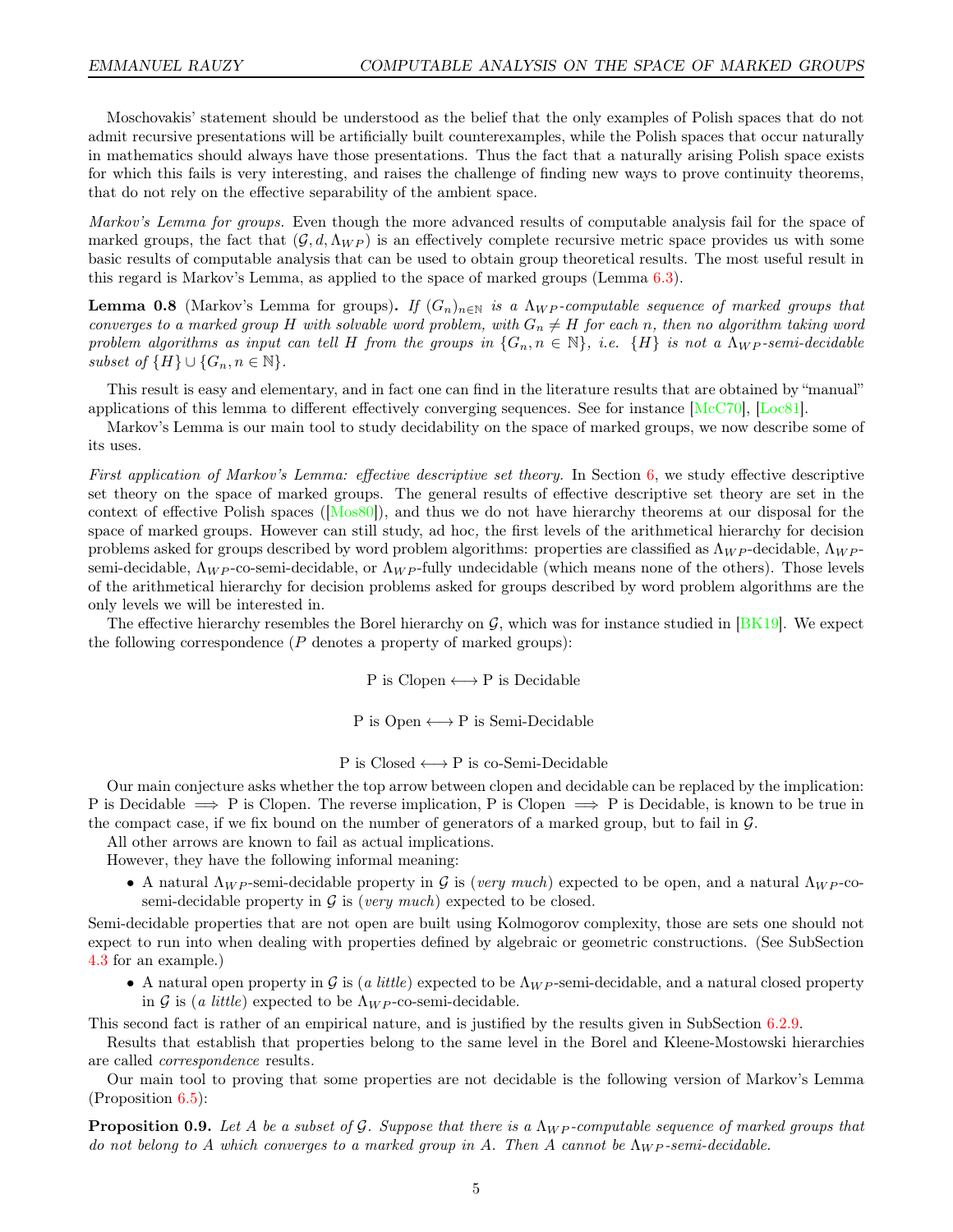In SubSection [6.2,](#page-32-1) we present a table that contains a wide range of group properties for which the correspondence between the Borel and Kleene-Mostowski hierarchy holds perfectly.

We are unable to give a natural example of an open property which fails to be  $\Lambda_{WP}$ -semi-decidable, but we propose several candidates for which we conjecture that the topological classification does not capture the decidability status:

**Conjecture 0.10.** The set of LEF groups is closed but not  $\Lambda_{WP}$ -co-semi-decidable. The set of isolated groups is open but not  $\Lambda_{WP}$ -semi-decidable.

We detail this conjecture in Section [8,](#page-39-0) where we establish in particular that the part of this conjecture that concerns LEF groups would imply Slobodskoi's Theorem about the undecidability of the universal theory of finite groups.

Second application of Markov's Lemma: around the isomorphism problem for  $\Lambda_{WP}$ . After having studied the decidability status of various group properties, we start in Section [7](#page-35-0) the study of the isomorphism problem for groups described by word problem algorithms. This study is naturally preceded by the study of marked and abstract recognizability, which corresponds to the study of the problem of recognizing a fixed (abstract or marked) group, i.e. the problem of characterizing the  $\Lambda_{WP}$ -decidable singletons of G and the  $\Lambda_{WP}$ -decidable singletons of the set  $\mathcal{G}/\sim$  of abstract finitely generated groups.

In a previous paper  $([Rau21])$  $([Rau21])$  $([Rau21])$ , we stated that the most natural description of a (marked) group, in terms of developing the theory of global decision problems for groups, is a finite presentation of this group together with an algorithm that solves the word problem in it. This statement was in part motivated by a result of Daniel Groves and Henry Wilton from [\[GW09\]](#page-43-6), which states that this description of finitely generated groups allows to recognize free groups.

<span id="page-5-0"></span>**Theorem 0.11** (Groves, Wilton,  $\boxed{\text{GW09}}$ , Corollary 4.3). There exists an algorithm that, given a finite presentation of a group G, together with an algorithm that solves the word problem in this group, decides whether or not this group is free.

This result is non-trivial, and its proof is elegant, (relying on advanced results in the study of limit groups), and it sheds new light on the fact that it is impossible to tell whether or not a given finite presentation defines a free group (a well known consequence of the Adian-Rabin Theorem): the impossibility of recognizing free groups (or even the trivial group) from finite presentations should not be considered as setting a baseline for what is computable from descriptions of groups, but as showing that the finite presentation description is inappropriately weak to develop a theory of global decision problems for groups.

This led us in  $\text{[Rau21]}$  to posing the following problem as a possible fruitful motivational problem in the study of decision problems for groups:

Problem 0.12. Describe the abstract groups that are recognizable in the class of finitely presented groups with solvable word problem, when we suppose that groups are described by pairs finite presentation - word problem algorithm.

The problem thus stated can be easily formalized thanks to the conjunction operation ∧ of the lattice of numbering types, which is described in Section [2:](#page-9-0) if  $\Lambda_{FP}$  denotes the numbering type associated to finite presentations, the numbering type  $\Lambda_{WP} \wedge \Lambda_{FP}$  allows us to define what it means for a group to be described by a finite presentation together with a word problem algorithm. The above problem then asks to describe the  $\Lambda_{WP} \wedge \Lambda_{FP}$ -decidable singletons of  $\mathcal{G}/\sim$ . Similarly, the above mentioned result, Theorem [0.11,](#page-5-0) exactly states that the set of free groups is  $\Lambda_{WP} \wedge \Lambda_{FP}$ -decidable.

While there exists an extensive literature on decision problems for groups described by finite presentations, the study of decision problems for groups described by finite presentations and word problem algorithms, in classes of groups where no uniform solution to the word problem exists, remains virtually untouched.

In particular, understanding which groups can be recognized thanks to either of  $\Lambda_{WP}$  and  $\Lambda_{FP}$  is a natural step towards understanding which groups can be recognized thanks to the numbering type  $\Lambda_{WP} \wedge \Lambda_{FP}$ , we here tackle the one of those two preliminary questions which is new.

Our results concerning the isomorphism problem for  $\Lambda_{WP}$  are as follow.

We emphasize the role of isolated groups, which define  $\Lambda_{WP}$ -semi-decidable singletons.

We then relate group recognizability for  $\Lambda_{WP}$  to a preorder relation on the set of finitely generated groups introduced by Bartholdi and Erschler in  $[BE15]$ , called the "preform" relation. A group G preforms a group H if some (or, equivalently, any) marking of H is adherent to the set  $[G]$  of all markings of G in G. In particular, we have the following easy result (Proposition [7.14\)](#page-38-0):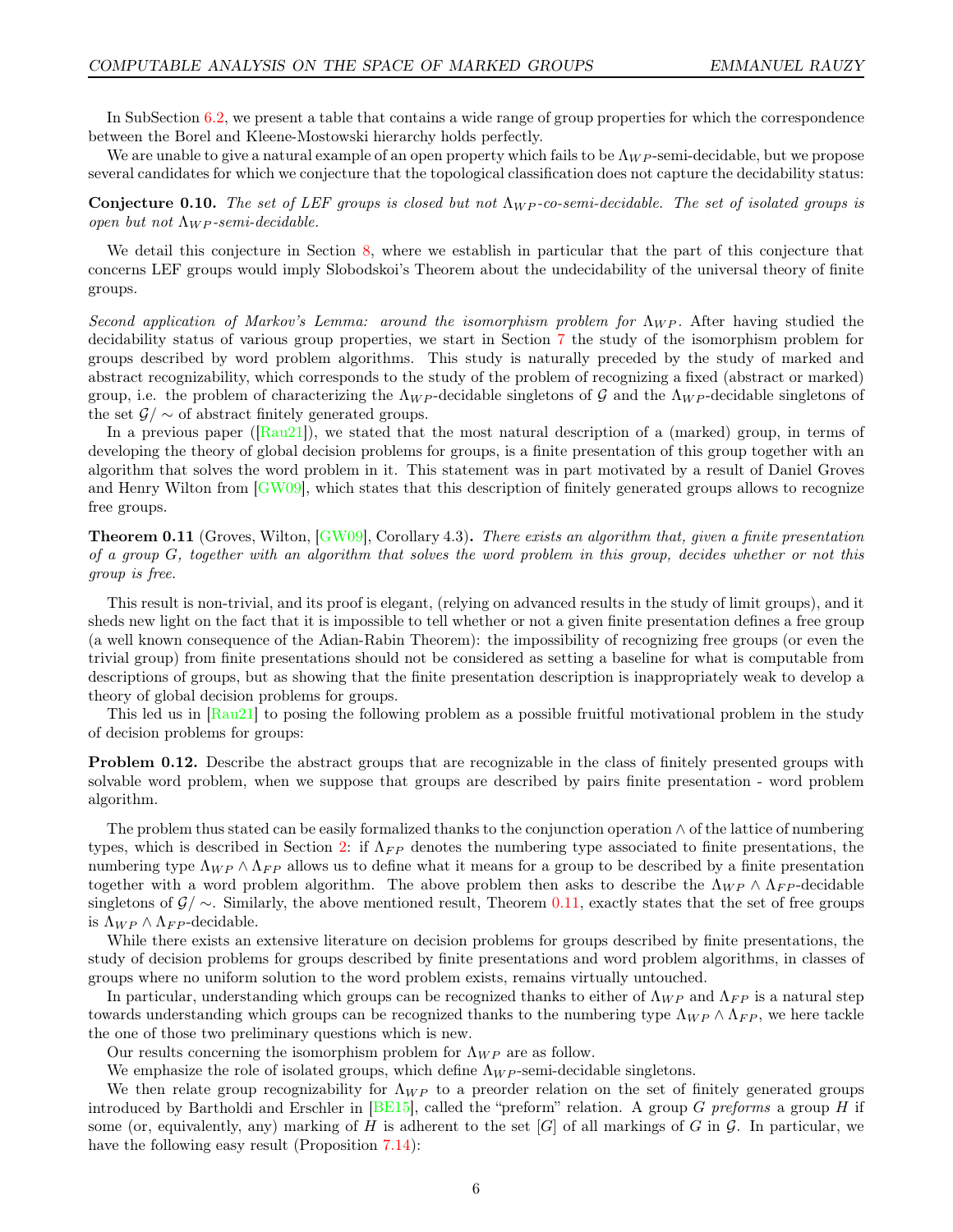**Proposition 0.13.** A finite family  $\mathfrak{D}$  of groups with solvable word problem has solvable isomorphism problem for  $\Lambda_{WP}$  exactly when no group in  $\mathfrak D$  preforms another group in  $\mathfrak D$ .

Call two abstract groups G and H  $\Lambda_{WP}$ -completely undistinguishable if neither the set [G] of all markings of G nor the set  $[H]$  of all markings of H is a  $\Lambda_{WP}$ -semi-decidable subset of  $[G] \cup [H]$ .

We use the results of  $[BE15]$  to establish the following theorem (Theorem [7.13\)](#page-38-1):

**Theorem 0.14.** There exists an infinite set of non-isomorphic groups with solvable word problem which are pairwise  $\Lambda_{WP}$ -completely undistinguishable.

There remain however many open problems related to the recognition of groups from word problem algorithms. In particular, we ask several questions regarding the relation between the topology of  $\mathcal G$  and the topology that is seen looking only at groups with solvable word problem: can a marked group with solvable word problem be isolated from other marked groups with solvable word problem, while being the limit of a sequence of groups with unsolvable word problem? Any infinite group must preform a group that is non-isomorphic to it, but must an infinite group with solvable word problem preform another group with solvable word problem?

Third application of Markov's Lemma: finitely presented groups with undecidable properties. In Section [9,](#page-42-0) we use our previous results to obtain finitely presented groups with various undecidable properties. In particular, we explain how decision problems for groups described by word problem algorithms correspond to decision problems about finitely generated subgroups of finitely presented groups with solvable word problem.

Markov's Lemma can be used in conjunction with the Higman-Clapham-Valiev Theorem (the version of Higman's Embedding Theorem which preserves solvability of the word problem) to obtain the following result (which appears as Theorem [9.3\)](#page-42-1):

<span id="page-6-0"></span>**Theorem 0.15.** Suppose that a  $\Lambda_{WP}$ -computable sequence  $(G_n)_{n\in\mathbb{N}}$  of k-marked groups converges to a k-marked group H with solvable word problem, and suppose that  $H \notin \{G_n, n \in \mathbb{N}\}\$ . Then there exists a finitely presented group Γ, with solvable word problem, in which no algorithm can stop exactly on k-tuples of elements of Γ that define H.

This is the first general theorem to provide finitely presented groups with solvable word problem that have various undecidable properties. In particular, such a result was asked for in  $[D122]$ , where a result that can be seen as an application of Theorem [0.15](#page-6-0) to a sequence of marked finite groups that converges to a free group was obtained thanks to an application of results of the theory of intrinsically computable relations ([\[Ash98\]](#page-43-9)).

The following is a nicely illustrative example: applying Theorem [0.15](#page-6-0) to the sequence  $((\mathbb{Z}/n\mathbb{Z}, 1))_{n\in\mathbb{N}}$ , which converges to  $(\mathbb{Z},1)$  in  $\mathcal{G}_1$ , yields a finitely presented group with solvable word problem but unsolvable order problem.

A remark on Markovian computable analysis. Note that the expression "computable analysis", which we have used already several times in this introduction, is ambiguous, because several approaches to computing with real numbers (and to computing in metric spaces) were considered and developed independently. The only notion which interests us here is what is known as Markov computability, or as the Russian approach, see [\[AB14\]](#page-43-10) for some historical remarks. The reason for this is that Markov computability is the only notion of computability which corresponds to what the theory of decision problems for groups aims at studying: what information can be computed about a group given a finite description of it, description which can be manipulated by a computer.

The Markovian definition of computable analysis was in fact the definition considered by Turing himself (and even by Borel as early as 1912), and while it was studied in various countries by many mathematicians, an important body of work in Markovian computable analysis comes from Markov's school of mathematics, which is a school of constructive mathematics.

The tenants of Markov's school accept only a weak form of the excluded middle law, in the form of the following statement, known as Markov's Principle: "a Turing machine either halts or does not halt". They consider that objects exist only if their existence can be attested to by algorithmic means.

This fact renders a part of the literature that we refer to ([\[Abe80,](#page-43-11) [Kus84,](#page-44-13) [Cei67,](#page-43-1) [Mar63,](#page-44-8) [Mar54\]](#page-44-7)) less accessible than it would be, had it been written in a classical language. This motivated us in writing a rather detailed exposition of computable analysis on metric spaces, which appears in Section [4,](#page-17-0) and which should be very accessible.

For instance, we include a simple proof of a theorem that says that computable functions defined on effective Polish spaces must be continuous. This simple proof cannot be found in the constructivists' works, as in those works, the statement "the function f is continuous" has to be interpreted as "the computable function f is effectively continuous", and Ceitin's Theorem on the effective continuity of functions defined on effective Polish spaces is significantly more complicated than the corresponding non-effective continuity theorem.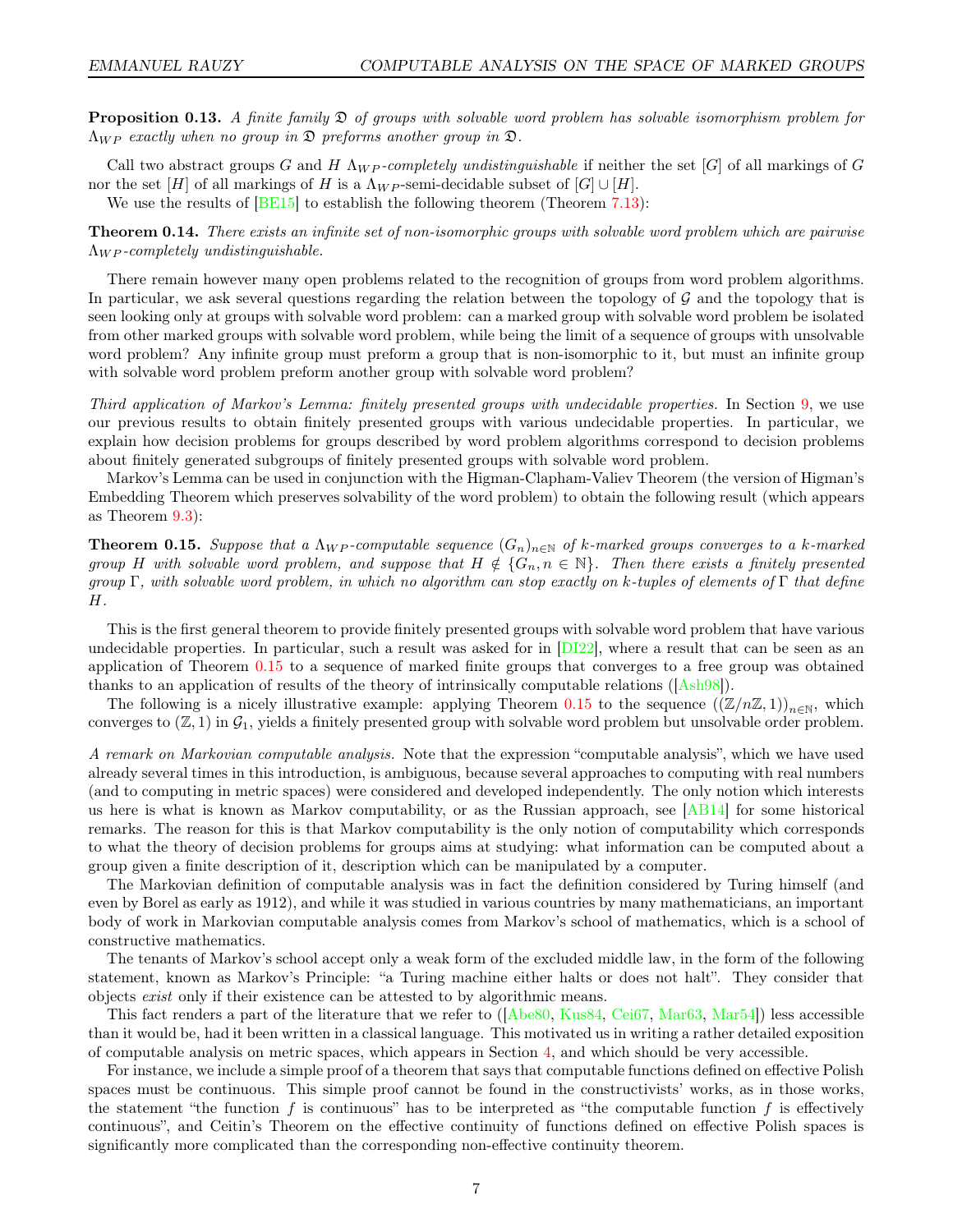Note also that in some settings, objects very similar to numberings are studied, called notation systems, see [\[Cei67,](#page-43-1) [Kus84,](#page-44-13) [Mos66\]](#page-44-14). Those use sets of word instead of natural numbers, the theory remains virtually unchanged.

Contents of this paper. In Section [1,](#page-7-0) we describe the space of marked groups, and give a few results related to computability: impossibility of deciding whether or not a basic clopen set is empty, etc.

In Section [2,](#page-9-0) we fix the vocabulary about numberings that is required to present the concepts of computable analysis.

In Section [3,](#page-14-0) we give several equivalent definitions that formalize the concept that a group is described by a word problem algorithm, or by its labeled Cayley graph.

In Section [4,](#page-17-0) we describe the main results of computable analysis, giving proofs for some of them and references for the others. We quote in particular Markov's Lemma, Mazur's Continuity Theorem, the Kreisel-Lacombe-Schoenfield-Ceitin Theorem, and Moschovakis' extension of this theorem.

In Section [5,](#page-25-0) we start investigating the space of marked groups as a computable metric space. We prove our most important theorems; which state that none of the continuity results given in the previous section can be applied to the space of marked groups.

In Section [6,](#page-31-0) we start applying Markov's Lemma on the space of marked groups. We give a wide range of examples of open or closed group properties which are partially recognizable for  $\Lambda_{WP}$ .

In Section [7,](#page-35-0) we study the isomorphism problem for groups described by word problem algorithms, and the special problem of group recognizability.

In Section [8,](#page-39-0) we propose the sets of LEF groups and of isolated groups as sets for which the correspondence between the arithmetical hierarchy and the Borel hierarchy might fail, we motivate those conjectures.

In Section [9,](#page-42-0) we use Markov's Lemma in conjunction with various versions of Higman's Embedding Theorem, in order to give short and elegant proofs of some well known results, for instance of the existence of a group with solvable word problem but unsolvable order problem, etc.

#### 1. The topological space of marked groups

<span id="page-7-0"></span>1.1. Definitions. Let k be natural number. A k-marked group is a finitely generated group G together with a k-tuple  $S = (s_1, ..., s_k)$  of elements of G that generate it. We call S a generating family. Note that repetitions are allowed in  $S$ , the order of the elements matters, and  $S$  could contain the identity element of  $G$ . A morphism of marked groups between k-marked groups  $(G,(s_1,...,s_k))$  and  $(H,(t_1,...,t_k))$  is a group morphism  $\varphi$  between G and H that additionally satisfies  $\varphi(s_i) = t_i$ . It is an *isomorphism of marked groups* if  $\varphi$  is a group isomorphism, and of course marked groups are considered up to isomorphism. We call a group an abstract group when we want to emphasize the fact that it is not a marked group.

It is in fact convenient, when studying k-marked groups, to fix a free group  $\mathbb{F}_k$  of rank k, together with a basis S for  $\mathbb{F}_k$ . A k-marking of a group G can then be seen as an epimorphism  $\varphi : \mathbb{F}_k \to G$ , the image of S by  $\varphi$  defines a marking with respect to the previous definition. Two k-marked groups are then isomorphic if they are defined by morphisms with identical kernels: the isomorphism classes of k-marked groups are classified by the normal subgroups of a rank k free group. The set S can be thought of as a set of generating symbols, and we often consider that all groups are generated by those letters.

Remark that a word problem algorithm for a group  $G$  is thus a description of a *marking* of  $G$ , and similarly, a presentation of a group defines a marked group.

We note  $\mathcal{G}_k$  the set of isomorphism classes of k-marked groups, and G the disjoint union of the  $\mathcal{G}_k$ .

Note that some authors consider that each set  $\mathcal{G}_k$  is embedded in the set  $\mathcal{G}_{k+1}$ , identifying a marking  $(G,(g_1,...,g_k))$ with the same marking where the identity  $e_G$  of G is added as a last generator: the k-marking  $(G,(g_1,...,g_k))$  is identified with the  $k + 1$ -marking  $(G, (g_1, ..., g_k, e_G))$ . We do not adhere to this convention, for reasons that appear clearly in [\[Rau21\]](#page-44-0): adding generators that define the identity to a marking can change whether or not a marked group is recognizable from finite presentations. It is thus detrimental in the study of decision problems for groups to identify a marking to the markings obtained by adding trivial generators.

For an abstract group G, we denote  $[G]_k$  the set of all its markings in  $\mathcal{G}_k$ , and  $[G]$  the set of all its markings in G (as in [\[CG05\]](#page-43-12)). If  $(G, S)$  is a marking of G, we also define  $[(G, S)]_k$  and  $[(G, S)]$ , those are identical to  $[G]_k$  and [G] respectively.

1.2. **Topology on G.** We define a topology on G by equipping each separate space  $\mathcal{G}_k$  with a topology, the topology we then consider on  $\mathcal G$  is the disjoint union topology of the  $\mathcal G_k$ .

For each k, consider a finite set  $\{s_1, ..., s_k\}$ , choose arbitrarily an order on the set  $\{s_1, ..., s_k\} \cup \{s_1^{-1}, ..., s_k^{-1}\}$ , and enumerate by length and then lexicographically the elements of the free group  $\mathbb{F}_k$  over S.

Denote by  $i_k(n)$  the nth element obtained in this enumeration,  $i_k$  is thus a bijection between N and  $\mathbb{F}_k$ .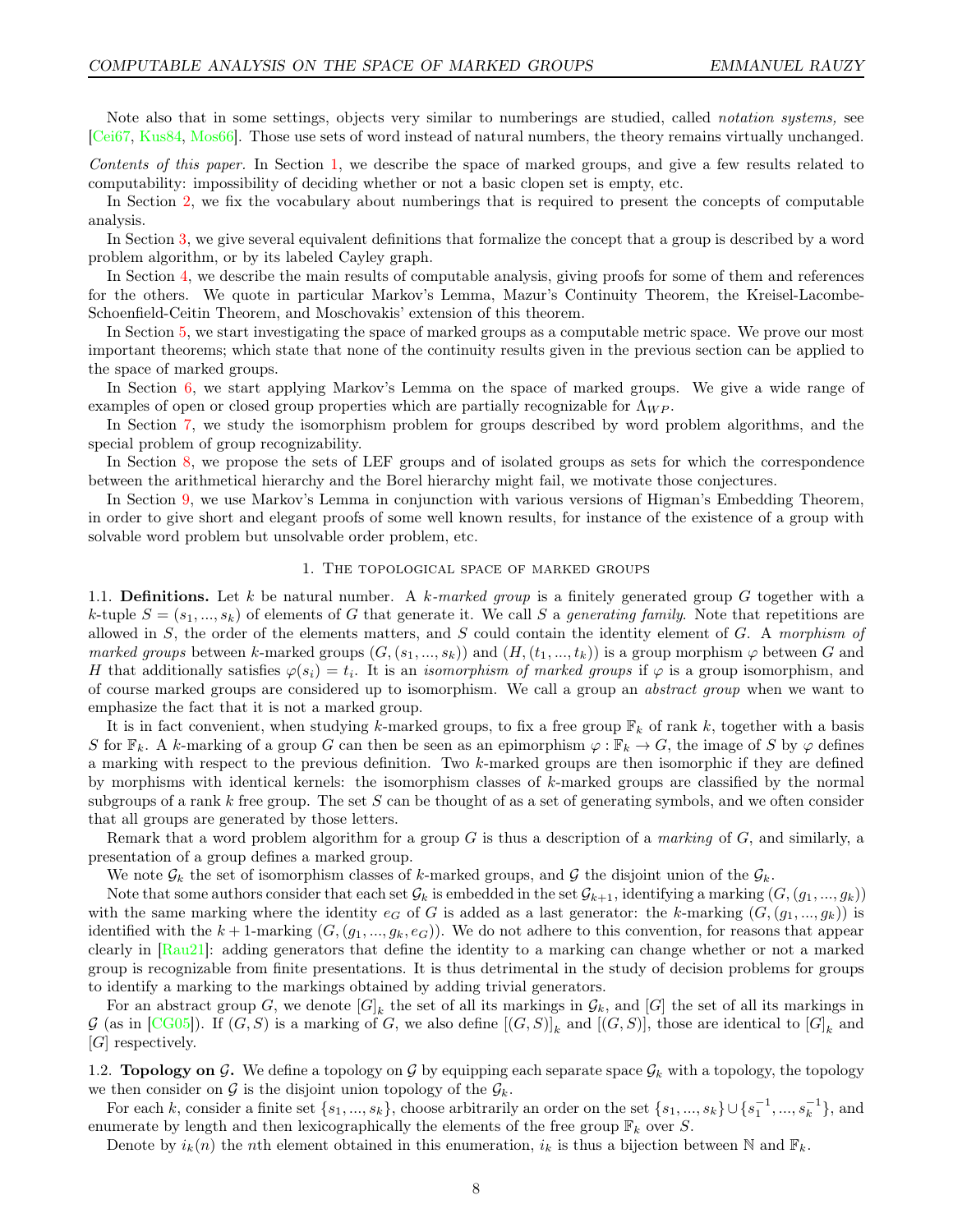To a normal subgroup N of  $\mathbb{F}_k$  we can associate its characteristic function  $\chi_N : \mathbb{F}_k \to \{0,1\}$ , and composing it with the bijection  $i_k$ , we obtain an element of the Cantor space  $\mathcal{C} = \{0,1\}^{\mathbb{N}}$ . This defines an embedding:

$$
\Phi_k : \begin{cases} \mathcal{G}_k &\longrightarrow \quad \{0;1\}^\mathbb{N} \\ N \vartriangleleft \mathbb{F}_k &\longmapsto \quad \chi_N \circ i_k \end{cases}
$$

of the space of k-marked groups into the Cantor space. We call the image  $\Phi_k(G)$  of a k-marked group G the binary expansion of G.

With the Cantor set being equipped with its usual product topology, the topology we will study on  $\mathcal{G}_k$  is precisely the topology induced by this embedding.

It is easy to see that  $\Phi_k(\mathcal{G}_k)$  is a closed subset of  $\{0,1\}^{\mathbb{N}}$  of empty interior. It is thus compact.

The product topology on  ${0,1}^{\mathbb{N}}$  admits a basis which consists of clopen sets: given any finite set  $A \subseteq \mathbb{N}$  and any function  $f: A \to \{0,1\}$ , define the set  $\Omega_f$  by:  $(u_n)_{n \in \mathbb{N}} \in \Omega_f \iff \forall n \in A; u_n = f(n)$ . Sets of the form  $\Omega_f$  are clopen and form a basis for the topology of  ${0;1}^{\mathbb{N}}$ .

Sets of the form  $\mathcal{G}_k \cap \Omega_f$  thus define a basis for the topology of  $\mathcal{G}_k$ .

The set  $\mathcal{G}_k \cap \Omega_f$  is defined as a set of marked groups that must satisfy some number of imposed relations, while on the contrary a fixed set of elements must be different from the identity.

We fix the following notation. For m and m' natural numbers, and elements  $r_1, ..., r_m$ ;  $s_1, ..., s_{m'}$  of  $\mathbb{F}_k$ , we note  $\Omega^k_{r_1,\dots,r_m;s_1,\dots,s_m}$ , the set of k-marked groups that satisfy the relations  $r_1,\dots,r_m$ , while they do not satisfy  $s_1,\dots,s_{m'}$ . We call  $s_1, ..., s_{m'}$  irrelations.

The sets  $\Omega^k_{r_1,\dots,r_m;s_1,\dots,s_{m'}}$  are called the *basic clopen sets.* 

In what follows, we call the set  $r_1, ..., r_m; s_1, ..., s_{m'}$  of relations and irrelations *coherent* if  $\Omega^k_{r_1,...,r_m;s_1,...,s_{m'}}$  is not empty. The Boone-Novikov theorem, which implies that there exists a finitely presented group with unsolvable word problem, directly implies the following:

<span id="page-8-0"></span>**Theorem 1.1** (Boone-Novikov reformulated). No algorithm can decide whether or not a given finite set of relations and irrelations is coherent. More precisely, there is an algorithm that stops exactly on incoherent sets of relations and irrelations, but no algorithm can stop exactly on coherent sets of relations and irrelations.

*Proof.* A finite set of relations and irrelations  $r_1, ..., r_m$ ;  $s_1, ..., s_{m'}$  is coherent if and only if  $\Omega^k_{r_1,...,r_m;s_1,...,s_{m'}}$  is non-empty, but  $\Omega^k_{r_1,\dots,r_m;s_1,\dots,s_{m'}}$  is non-empty if and only if it contains the finitely presented group  $\langle S | r_1,...,r_m \rangle$ , i.e. if and only if the relations  $s_1, ..., s_{m'}$  are not satisfied by  $\langle S | r_1, ..., r_m \rangle$ .

It is always possible, given a finite set  $r_1, ..., r_m$  of relations, to enumerate their consequences, thus it can be found out if one of the irrelations  $s_1, ..., s_{m'}$  is a consequence of the relations  $r_1, ..., r_m$ , in which case  $r_1, ..., r_m$ ;  $s_1, ..., s_{m'}$ is incoherent.

On the other hand, suppose that  $\langle S | r_1, ..., r_m \rangle$  defines a group G with unsolvable word problem, as provided by the Boone-Novikov Theorem. In this case, no algorithm can stop of sets of irrelations of  $G$ .

We will call a set  $r_1, ..., r_m$ ;  $s_1, ..., s_{m'}$  of relations and irrelations word problem coherent, or wp-coherent, if the basic clopen set  $\Omega^k_{r_1,\dots,r_m;s_1,\dots,s_{m'}}$  contains a group with solvable word problem. The remarkable fact that the notions of coherence and wp-coherence differ follows from a theorem of Miller ([\[Mil92,](#page-44-15) Corollary 3.9]) which we expose in details in SubSection [5.3](#page-27-1) (see Theorem [5.12\)](#page-29-0).

The fact that coherence and wp-coherence differ can be equivalently formulated as: "groups with solvable word problem are not dense in  $\mathcal{G}$ . This is stated in Proposition [5.1.](#page-25-1)

This remark calls for the following theorem:

<span id="page-8-2"></span>**Theorem 1.2** (Boone-Rogers reformulated). No algorithm can stop exactly on wp-coherent sets of relations and irrelations.

*Proof.* This follows from the Boone-Rogers theorem ( $|BR66|$ ) which states that there is no uniform solution to the word problem on the set of finitely presented groups with solvable word problem. Indeed, an effective way of recognizing wp-coherent sets of relations and irrelations would provide a uniform algorithm for the word problem on finitely presented groups with solvable word problem, by an argument similar to that of Theorem [1.1.](#page-8-0)  $\Box$ 

The following theorem shows that wp-coherence is a property that is more complex than coherence.

<span id="page-8-1"></span>Theorem 1.3. No algorithm can stop exactly on those sets of relations and irrelations which are not wp-coherent.

The proof of this theorem relies on the construction of Miller mentioned above (from [\[Mil92,](#page-44-15) Corollary 3.9]). We will use this construction to prove another important result, Theorem [5.10.](#page-27-0) Because of this, the proof of Theorem [1.3](#page-8-1) is postponed until SubSection [5.3.](#page-27-1)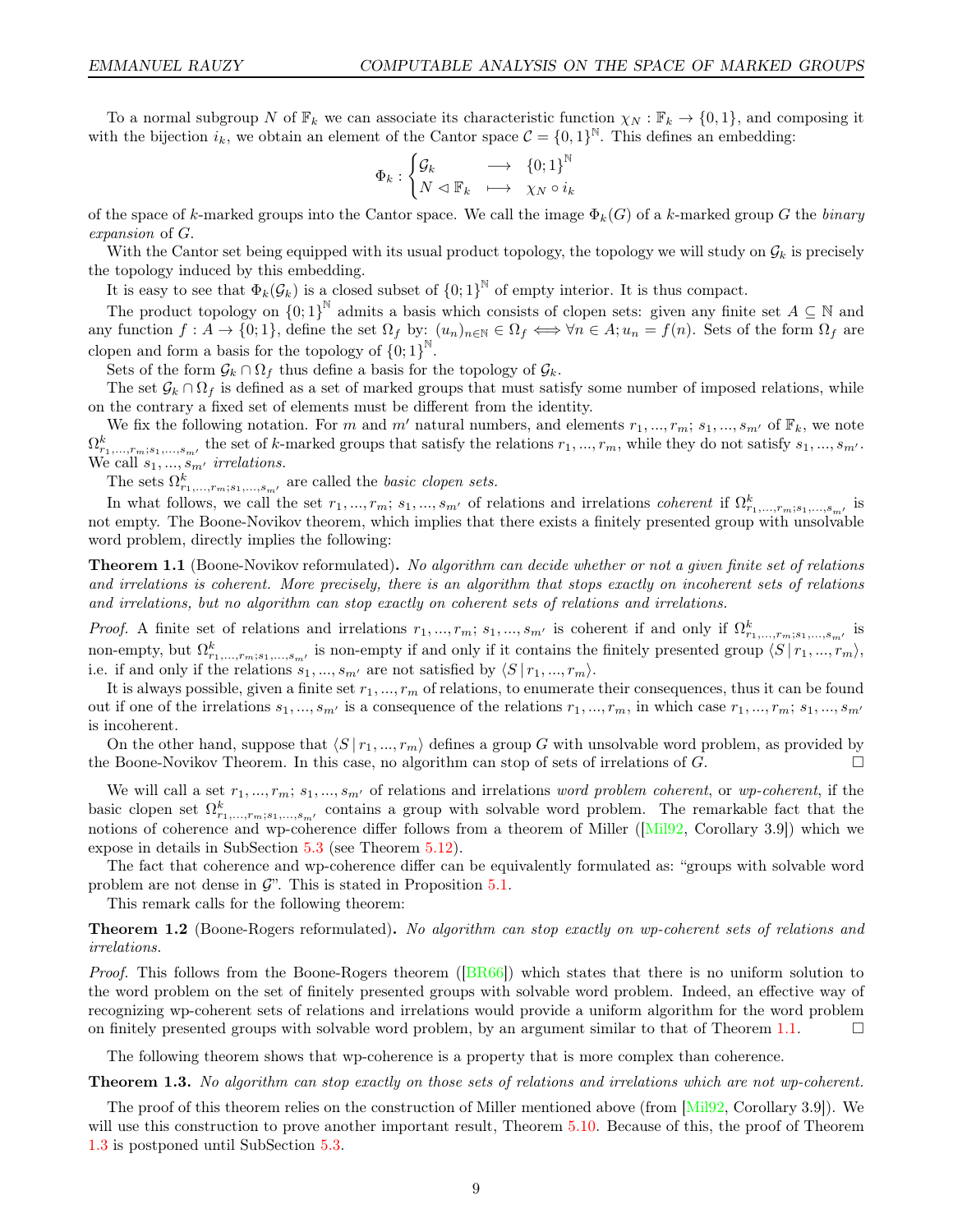1.3. Different distances. The topology defined above on the space of marked groups is metrizable. We describe here two possible distances which generate this topology, and which we may most of the time use interchangeably throughout this paper.

Those distances are defined on each  $\mathcal{G}_k$  separately, the distances between groups marked by generating families that have different cardinalities can be fixed arbitrarily, as long as there remains a strictly positive lower bound to those distances. For convenience, we will adopt throughout the convention that the distance between groups marked by families with different cardinalities is exactly 10.

1.3.1. Ultrametric distance. For sequences  $(u_n)_{n\in\mathbb{N}}$  and  $(v_n)_{n\in\mathbb{N}}$  in  $\{0,1\}^{\mathbb{N}}$  that are different, denote  $n_0$  the least number for which  $u_{n_0} \neq v_{n_0}$ , and set  $d((u_n)_{n \in \mathbb{N}}, (v_n)_{n \in \mathbb{N}}) = 2^{-n_0}$ . If the sequences  $(u_n)_{n \in \mathbb{N}}$  and  $(v_n)_{n \in \mathbb{N}}$  are equal, set  $d((u_n)_{n\in\mathbb{N}},(v_n)_{n\in\mathbb{N}})=0.$ 

This defines an ultrametric distance on  ${0,1}^{\mathbb{N}}$  which generates its topology, and which induces a distance on  $\mathcal{G}_k$ via the embedding  $\mathcal{G}_k \hookrightarrow \{0,1\}^{\mathbb{N}}$ .

1.3.2. Cayley Graph distance. Yet another way to define a distance on  $\mathcal{G}_k$  is by using labeled Cayley graphs. A labeled Cayley graph defines uniquely a marked group. And a word problem algorithm can be seen as an algorithm that produces arbitrarily large (finite) portions of the labeled Cayley graph of a given group, this is explained precisely in Section [3.](#page-14-0) We can define a new distance  $d_{\text{Cay}}$  as follow.

For two groups  $G$  and  $H$ , generated by the same family  $S$ , consider the respective Cayley graphs of  $G$  and H,  $\Gamma_G$  and  $\Gamma_H$ . The balls centered at the identity in  $\Gamma_G$  and  $\Gamma_H$  agree up to a certain radius, call r the radius for which the balls of radius r of  $\Gamma_G$  and  $\Gamma_H$  are identical, while their balls of radius r + 1 differ. Then put  $d_{\text{Cay}}((G, S), (H, S)) = 2^{-r}$ . If  $\Gamma_G$  and  $\Gamma_H$  are identical, r is infinite, and we put  $d_{\text{Cay}}((G, S), (H, S)) = 0$ . It is easy to check that  $d_{\text{Cav}}$  is an ultrametric distance which induces the topology of the space of marked groups.

The distance  $d_{\text{Cay}}$  could be preferred to d, as it brings a visual dimension to proofs, however in most cases it is just less precise than d: the only difference between d and  $d_{\text{Cay}}$  is that, in the computation of  $d_{\text{Cay}}$ , the relations are considered "in packs", corresponding to their length as elements of the free groups, while they are considered each one by one when using d, the choice of an order of the free group being precisely what allows to give more or less importance to relations of the same length.

#### 2. Vocabulary about numberings

# <span id="page-9-0"></span>2.1. Numberings and numbering types.

2.1.1. First definitions. We will now introduce numbered spaces and numbering types, which will be useful throughout this paper. For more details, see the chapter on numberings in Weihrauch's book [\[Wei87\]](#page-45-1). The expression "numbering type" which designates equivalence classes of numberings is ours.

**Definition 2.1.** Let X be a set. A numbering of X is a function  $\nu$  that maps a subset A of N to X. We denote this by:  $\nu : \subseteq \mathbb{N} \to X$ .

It is important for us not to impose on numberings to be surjective, contrary to what is customary, as this allows for a much more natural approach to the study of the different numberings of G.

The pair  $(X, \nu)$  is a numbered set. The domain of  $\nu$  is a subset of N denoted by dom $(\nu)$ . The set of all numberings of X is denoted  $\mathcal{N}_X$ .

The image  $\nu(X)$  of  $\nu$  is called the set of  $\nu$ -computable points of X, and denoted  $X_{\nu}$ . Given a point x in X, an integer n such that  $\nu(n) = x$  is called a *ν*-name, or a *v*-description, of x.

**Definition 2.2.** Let  $(X, \nu)$  and  $(Y, \mu)$  be numbered spaces. A function  $f : X \to Y$  is called  $(\nu, \mu)$ -computable if there exists a partial recursive function  $F : \subseteq \mathbb{N} \to \mathbb{N}$  such that for all n in the domain of  $\nu$ ,  $f \circ \nu(n) = \mu \circ F(n)$ . That is to say, there exists  $F$  which renders the following diagram commutative:

$$
\begin{array}{ccc}\nX & \xrightarrow{f} & Y \\
\downarrow^{\uparrow} & & \mu^{\uparrow} \\
\mathbb{N} & \xrightarrow{F} & \mathbb{N}\n\end{array}
$$

Of course, whether a function f between numbered spaces  $(X, \nu)$  and  $(Y, \mu)$  is computable only depends on its behavior on the set of  $\nu$ -computable points of X. One easily checks the following:

**Lemma 2.3.** If  $(X, \nu)$ ,  $(Y, \mu)$  and  $(Z, \tau)$  are numbered sets, the composition of a  $(\nu, \mu)$ -computable function with a  $(\mu, \tau)$ -computable function is  $(\nu, \tau)$ -computable.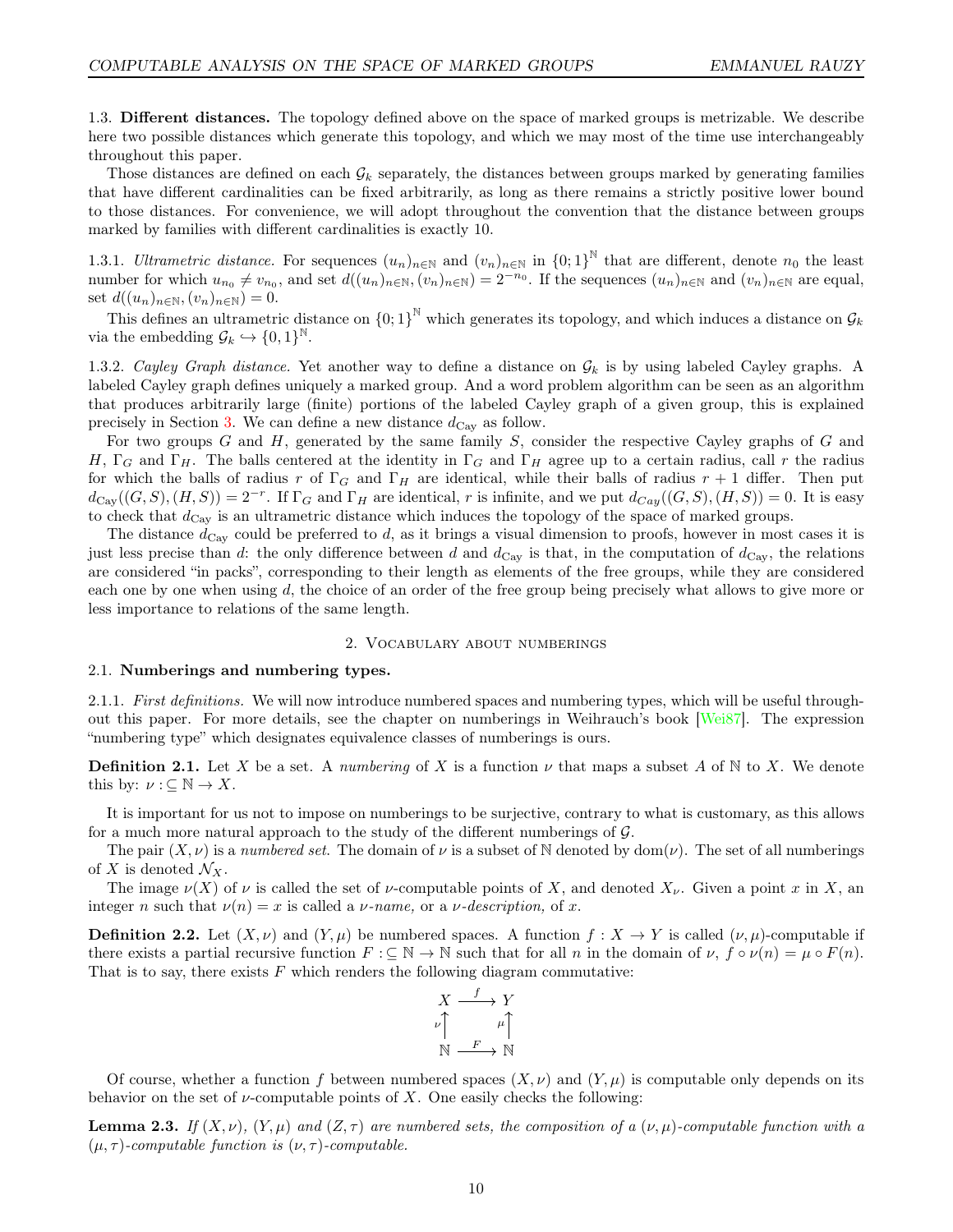The identity function  $id_N$  on  $N$  defines its most natural numbering.

**Definition 2.4.** If  $(X, \nu)$  is a numbered set, a *v*-computable sequence is an  $(\text{id}_{N}, \nu)$ -computable function from N to  $X$ .

We consider a partial order on the numberings of a set  $X$ :

**Definition 2.5.** A numbering  $\nu$  of a space X is *stronger* than a numbering  $\mu$  of this same space if the identity on X is  $(\nu, \mu)$ -computable. We denote this  $\nu \succeq \mu$ . Those numberings are *equivalent* if  $\nu \succeq \mu$  and  $\mu \succeq \nu$  both hold. We denote this by  $\nu \equiv \mu$ .

The relation  $\nu \succeq \mu$  exactly means that there is an algorithm that, given a  $\nu$ -description of a point in X, produces a  $\mu$ -description of it, and thus can be interpreted as: a  $\nu$ -description of a point x contains more information about it than a  $\mu$ -description of this same point.

The following lemma is a direct consequence of the fact that composition preserves computability of functions.

**Lemma 2.6.** The relation  $\succeq$  is transitive and reflexive. In particular, the relation  $\equiv$  is an equivalence relation.

**Definition 2.7.** The *numbering types* on X are the equivalence classes of  $\equiv$ .

If  $(X, \nu)$  and  $(Y, \mu)$  are numbered spaces, and if  $f : X \to Y$  is a  $(\nu, \mu)$ -computable function between X and Y. then f will be computable with respect to any pair of numberings of X and Y which are  $\equiv$ -equivalent respectively to  $\nu$  and  $\mu$ . Thus f can be considered computable with respect to the numbering types associated to  $\nu$  and  $\mu$ .

Numbering types are in fact the objects that we want to be studying, rather than numberings.

We denote  $\mathcal{NT}_X$  the set of numbering types on X. Given a numbering, we denote  $[\nu]$  its  $\equiv$ -equivalence class. We usually denote numbering types by capital greek letters,  $\Lambda$ ,  $\Delta$ , ...

The relation  $\succeq$  defines an order on the set of numbering types, whose description is an important part of the study of the different numberings of a set.

**Definition 2.8.** Let  $(X, \nu)$  be a numbered set. Then the equivalence relation defined on N by  $n \sim m \iff \nu(n) =$  $\nu(m)$  is called the numbering equivalence induced by  $\nu$  ([\[Ers99\]](#page-43-13)), and denoted  $\eta_{\nu}$ .

A numbering is called *positive* when there is a recursively enumerable set  $L \subseteq N \times N$  such that  $\eta_{\nu} = L \cap \text{dom}(\nu) \times$  $dom(\nu)$ .

A numbering is called *negative* when there is a co-recursively enumerable set  $L \subseteq N \times N$  such that  $\eta_{\nu} =$  $L \cap \text{dom}(\nu) \times \text{dom}(\nu)$ .

It is called decidable when if it is both positive and negative.

**Proposition 2.9.** If  $\nu \succeq \mu$ , and if  $\mu$  is any of negative, positive or decidable, then so is  $\nu$ .

Proof. We leave it to the reader to write a formal proof. Conceptually, this just means that, as  $\nu$ -descriptions provide more information than  $\mu$ -descriptions, if  $\mu$ -descriptions allow to (partially) distinguish points, then so should  $\nu$ -descriptions.

2.1.2. Constructions and examples. There are several useful constructions that allow one to build numberings of complicated sets using numberings of simpler sets.

**Definition 2.10.** Given a numbered set  $(X, \nu)$  and a subset Y of X, define the restriction of  $\nu$  to Y to be the numbering  $\nu_{|Y}$  defined by the following:

$$
dom(\nu_{|Y}) = dom(\nu) \cap \nu^{-1}(Y),
$$
  

$$
\forall n \in dom(\nu_{|Y}), \nu_{|Y}(n) = \nu(n).
$$

We define the product of two numberings.

We use a pairing function: for natural numbers, let  $\langle k_1, k_2 \rangle$  designate the integer  $2^{k_1}3^{k_2}$ , and denote by val<sub>2</sub> and val<sup>3</sup> the 2-adic and 3-adic valuations.

**Definition 2.11.** If  $(X, \nu)$  and  $(Y, \nu)$  are numbered sets, the product of the numberings  $\nu$  and  $\mu$  is the numbering  $\nu \times \mu$  of  $X \times Y$  defined by the following:

$$
dom(\nu \times \mu) = \{n \in \mathbb{N}, \text{ val}_2(n) \in dom(\nu), \text{ val}_3(n) \in dom(\mu)\}
$$
  

$$
\forall n \in dom(\nu \times \mu), \nu \times \mu(n) = (\nu(\text{val}_2(n)), \mu(\text{val}_3(n)))
$$

We do not prove the following easy proposition:

**Proposition 2.12.** If  $\nu_1 \equiv \nu_2$  and if  $\mu_1 \equiv \mu_2$  then  $\nu_1 \times \mu_1 \equiv \nu_2 \times \mu_2$ .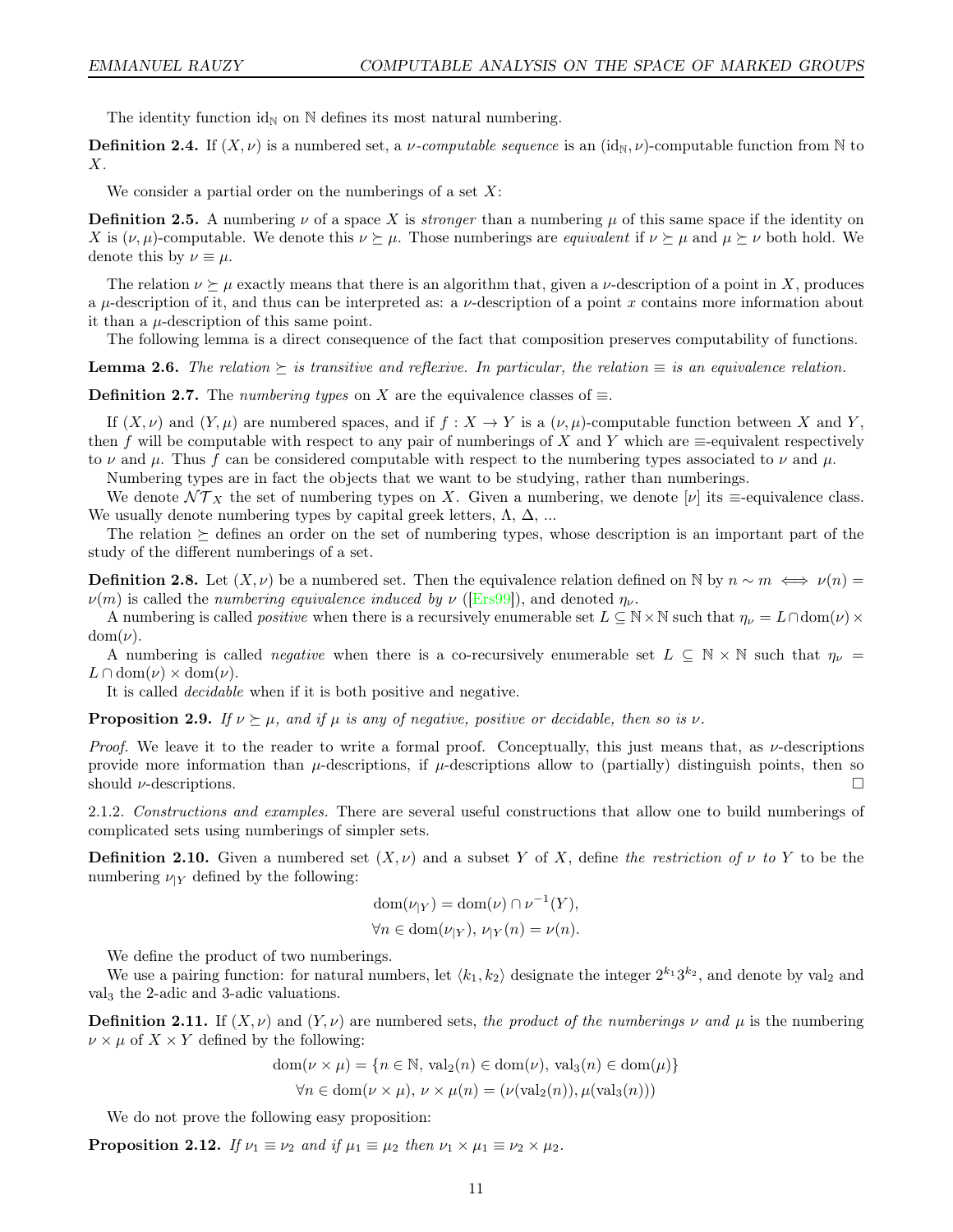Finally, we give the definition of the natural numbering of the set of computable functions between numbered sets. Denote by  $\phi_0$ ,  $\phi_1$ ,  $\phi_2$ ... an effective enumeration of all recursive functions, as were defined first by Church and Turing. (We do not describe here how to obtain such an enumeration: numberings only allow to translate any enumeration of the partial recursive functions to an enumeration of the computable functions between numbered sets. Effective enumerations of the partial recursive functions are constructed in all textbooks on computability, see for instance [\[Rog87\]](#page-44-16).)

Recall that associated to a numbering  $\nu$  is an equivalence relation  $\eta_{\nu}$ , in what follows we use it as a predicate: we denote  $\eta_{\nu}(n,m)$  if n and m are equivalent for  $\eta_{\nu}$ .

**Definition 2.13.** If  $(X, \nu)$  and  $(Y, \mu)$  are numbered sets, we define a numbering  $\mu^{\nu}$  of the set of functions that map *v*-computable points of X to  $\mu$ -computable points of Y as follows:

$$
dom(\mu^{\nu}) = \{ i \in \mathbb{N} | dom(\nu) \subseteq dom(\phi_i),
$$
  

$$
\forall n, m \in dom(\nu), \eta_{\nu}(n, m) \implies \eta_{\mu}(\phi_i(n), \phi_i(m)) \},
$$

 $\forall i \in \text{dom}(\mu^{\nu}), \forall x \in X_{\nu}, \forall k \in \text{dom}(\nu), (x = \nu(k)) \implies (\mu^{\nu}(i))(x) = \mu(\phi_i(k)).$ 

The following commutative diagram renders this definition clearer:

$$
X_{\nu} \xrightarrow{\mu^{\nu}(i)} Y_{\mu}
$$

$$
\nu \uparrow \qquad \mu \uparrow
$$

$$
\mathbb{N} \xrightarrow{\phi_i} \mathbb{N}
$$

Several examples follow from those constructions:

- The Baire space  $\mathcal{N} = \mathbb{N}^{\mathbb{N}}$  is naturally equipped with the numbering  $id_{\mathbb{N}}^{id_{\mathbb{N}}}$ , which we usually denote  $\nu_{\mathcal{N}}$ .
- The Cantor space  $C = \{0,1\}^{\mathbb{N}}$  admits a numbering induced by its natural embedding into N, we denote it  $\nu c$ .

2.2. Lattice operations on  $NT<sub>X</sub>$ . We now introduce the lattice structure on  $NT<sub>X</sub>$ . Here, by lattice, we mean a partially ordered set that admits meet and join operations: we will thus show that any pair of numbering types in  $\mathcal{NT}_X$  admits both a greatest lower bound and a least upper bound for the order  $\succeq$ .

The lattice operations of  $\mathcal{NT}_X$  are the conjunction and the disjunction. Given two numberings  $\nu$  and  $\mu$  of a set X, we will define new numberings  $\nu \wedge \mu$  and  $\nu \vee \mu$  by saying respectively that a  $\nu \wedge \mu$ -name for a point x is a  $ν$ -name for x together with a μ-name for it, and that a  $ν ∨ μ$ -name for a point y should be either a  $ν$ -name for it, or a  $\mu$ -name for it. Those definitions are explained below.

**Definition 2.14.** Let  $\nu$  and  $\mu$  be numberings of X. Define a numbering  $\nu \vee \mu$  (the *disjunction* of  $\nu$  and  $\mu$ ) by setting, for any natural number k,  $\nu \vee \mu(2k) = \nu(k)$  and  $\nu \vee \mu(2k+1) = \mu(k)$ . The domain of  $\nu \vee \mu$  is the set  $\{2k, k \in \text{dom}(\nu)\} \cup \{2k+1, k \in \text{dom}(\mu)\}.$ 

Thus a  $\nu \vee \mu$ -name for a point x of X is either a  $\nu$ -name for it, or a  $\mu$ -name for it.

**Proposition 2.15.** Let  $\nu$  and  $\mu$  be numberings of X. Then  $\nu \succeq \nu \vee \mu$  and  $\mu \succeq \nu \vee \mu$ , and for any  $\tau$  in  $\mathcal{N}_X$ , if  $\nu \succeq \tau$  and  $\mu \succeq \tau$ , then  $\nu \vee \mu \succeq \tau$ .

*Proof.* Left to the reader.

**Proposition 2.16.** Let  $\nu$ ,  $\mu$  and  $\tau$  be numberings of X.

- If  $\nu \equiv \mu$ , then  $\nu \vee \tau \equiv \mu \vee \tau$ ,
- $\nu \vee \mu \equiv \mu \vee \nu$ ,
- $\nu \vee \nu \equiv \nu$

*Proof.* Left to the reader.

As a corollary to this proposition we can define the following:

**Definition 2.17.** Let  $\Lambda$  and  $\Theta$  be numbering types of X. The numbering type  $\Lambda \lor \Theta$  is defined as being the  $\equiv$ -class of  $\nu \vee \mu$  for any  $\nu$  in  $\Lambda$  and  $\mu$  in  $\Theta$ .

We now define the numbering obtained by giving as a name for a point in x both a  $\nu$ -name and a  $\mu$ -name for it, the "conjunction" of the numberings  $\nu$  and  $\mu$ .

Denote again by val<sub>2</sub> and val<sub>3</sub> the 2-adic and 3-adic valuations, and by  $\langle n,m \rangle$  the number  $2^n 3^m$ .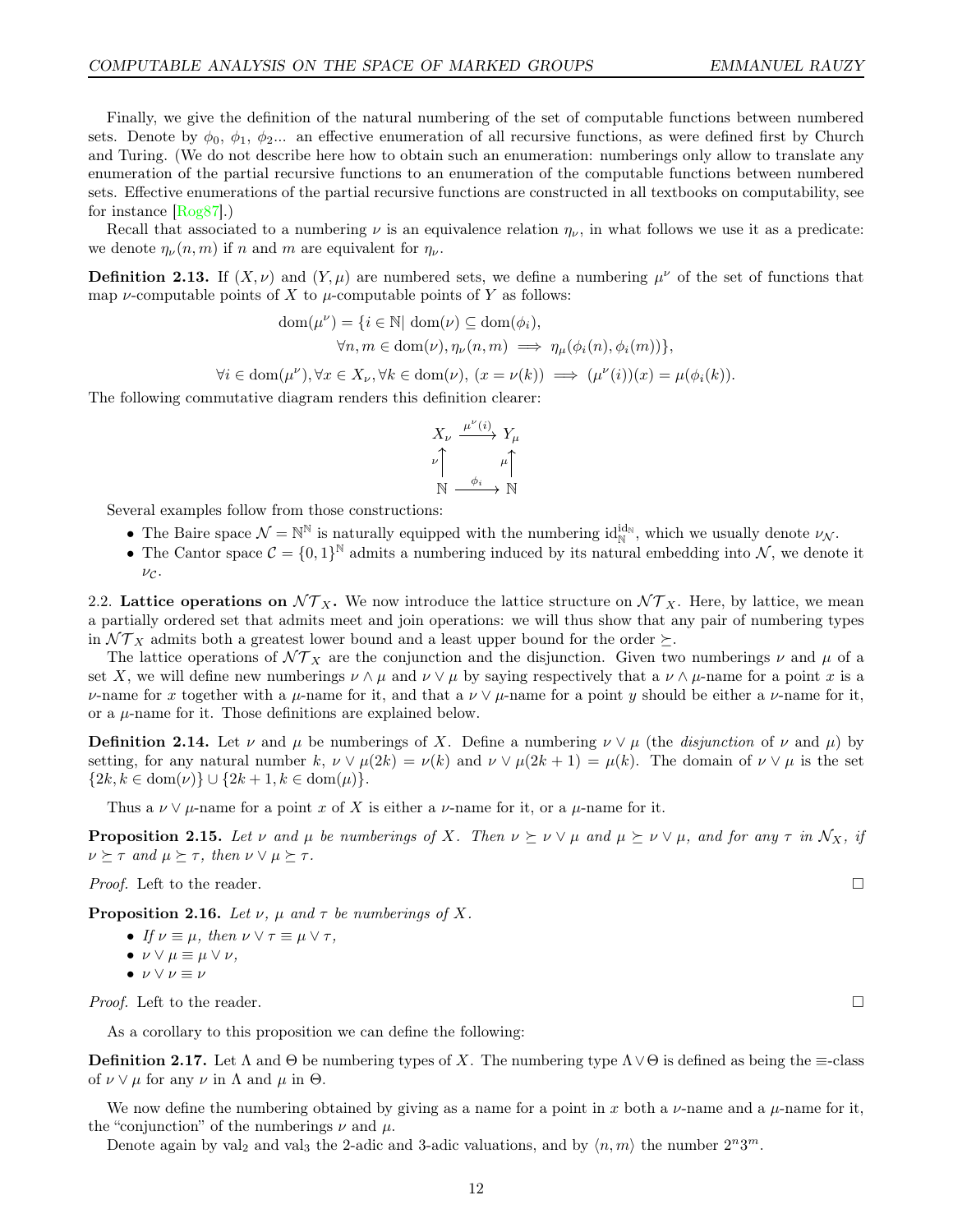**Definition 2.18.** Let  $\nu$  and  $\mu$  be numberings of X. Define a numbering  $\nu \wedge \mu$  (the *conjunction* of  $\nu$  and  $\mu$ ) by the following:

$$
dom(\nu \wedge \mu) = \{n \in \mathbb{N}, \text{val}_2(n) \in dom(\nu), \text{val}_3(n) \in dom(\mu), \nu(\text{val}_2(n)) = \mu(\text{val}_3(n))\},\
$$

$$
\forall n \in dom(\nu \wedge \mu), \nu \wedge \mu(n) = \nu(\text{val}_2(n)).
$$

As we have already said, a  $\nu \wedge \mu$ -name for a point x of X is constituted of both a  $\nu$ -name and a  $\mu$ -name for it.

**Proposition 2.19.** Let  $\nu$  and  $\mu$  be numberings of X. Then  $\nu \wedge \mu \succeq \nu$  and  $\nu \wedge \mu \succeq \mu$ , and for any  $\tau$  in  $\mathcal{N}_X$ , if  $\tau \succeq \nu$  and  $\tau \succeq \mu$ , then  $\tau \succeq \nu \wedge \mu$ .

*Proof.* We first show that  $\nu \wedge \mu \succeq \nu$  and  $\nu \wedge \mu \succeq \mu$ . But given x in X and n in N such that  $\nu \wedge \mu(n) = x$ , by definition of  $\nu \wedge \mu$  one must have  $x = \nu(\text{val}_2(n)) = \mu(\text{val}_3(n))$ , and thus the functions val<sub>2</sub> and val<sub>3</sub> are recursive witnesses respectively for  $\nu \wedge \mu \succeq \nu$  and  $\nu \wedge \mu \succeq \mu$ .

Suppose now that  $\tau \in \mathcal{N}_X$  is such that  $\tau \succeq \nu$  and  $\tau \succeq \mu$ . This means that there are recursive functions  $F:\subseteq \mathbb{N} \to \mathbb{N}$  and  $G:\subseteq \mathbb{N} \to \mathbb{N}$  such that  $\forall n \in \text{dom}(\tau), \tau(n) = \nu(F(n))$  and  $\forall n \in \text{dom}(\tau), \tau(n) = \mu(G(n))$ . Let n be a  $\tau$ -name for a point x in X. Then  $\langle F(n), G(n) \rangle$  is a  $\nu \wedge \mu$ -name for x, since  $\nu(\text{val}_2(\langle F(n), G(n) \rangle) = \nu(F(n)) = \tau(n)$ and  $\mu(\text{val}_3(\langle F(n), G(n) \rangle) = \mu(G(n)) = \tau(n)$ . Thus  $\tau \succeq \nu \wedge \mu$ .

The following proposition is straightforward.

**Proposition 2.20.** Let  $\nu$ ,  $\mu$  and  $\tau$  be numberings of X.

- If  $\nu \equiv \mu$ , then  $\nu \wedge \tau \equiv \mu \wedge \tau$ ;
- $\nu \wedge \mu \equiv \mu \wedge \nu$ ;
- $\nu \wedge \nu \equiv \nu$ ;

*Proof.* Left to the reader.

This proposition allows us to define the conjunction of numbering types:

**Definition 2.21.** Let  $\Lambda$  and  $\Theta$  be numbering types of X. The numbering type  $\Lambda \wedge \Theta$  is defined as being the  $\equiv$ -class of  $\nu \wedge \mu$  for any  $\nu$  in  $\Lambda$  and  $\mu$  in  $\Theta$ .

We thus obtain the following important result:

**Theorem 2.22.**  $(\mathcal{NT}_X, \succeq, \wedge, \vee)$  is a lattice.

2.3. Recursively-enumerable and semi-decidable sets. Let  $(X, \nu)$  be a numbered set.

**Definition 2.23.** A subset Y of X is called v-recursively enumerable (v-r.e.) if there is a recursively enumerable subset A of N, such that  $A \subseteq \text{dom}(\nu)$  and  $Y = \nu(A)$ .

Remark that a code for the r.e. set A that appears in this definition constitutes via  $\nu$  a description of the  $\nu$ -r.e. set Y. This allows us to define a numbering  $\nu_{r.e.} : \subseteq N \to \mathcal{P}(X)$  of the powerset of X.

Recall that if  $\phi_0, \phi_1, \phi_2, \dots$  is an effective enumeration of the partial recursive functions, we obtain an effective enumeration  $W_0, W_1, W_2, ...$  of recursively enumerable subsets of N by setting  $W_i = \text{dom}(\phi_i)$ . Define  $\nu_{r.e.}$  by the following:

$$
dom(\nu_{r.e.}) = \{i \in \mathbb{N}, W_i \subseteq dom(\nu)\};
$$
  

$$
\forall i \in dom(\nu_{r.e.}), \nu_{r.e.}(i) = \nu(W_i).
$$

Of course we have the following lemma:

**Lemma 2.24.** If  $\nu \equiv \mu$ , then  $\nu_{r.e.} \equiv \mu_{r.e.}$ .

*Proof.* Straightforward.  $\square$ 

We now define decidable, semi-decidable and co-semi-decidable subsets.

**Definition 2.25.** A set Y is  $\nu$ -semi-decidable if there is a recursively enumerable subset A of N such that  $A \cap$  $dom(\nu) = \nu^{-1}(Y)$ . The set A is  $\nu$ -co-semi-decidable if there is a co-recursively enumerable subset B of N such that  $B \cap \text{dom}(\nu) = \nu^{-1}(Y).$ 

A set is  $\nu$ -decidable if it is both  $\nu$ -semi-decidable and  $\nu$ -co-semi-decidable.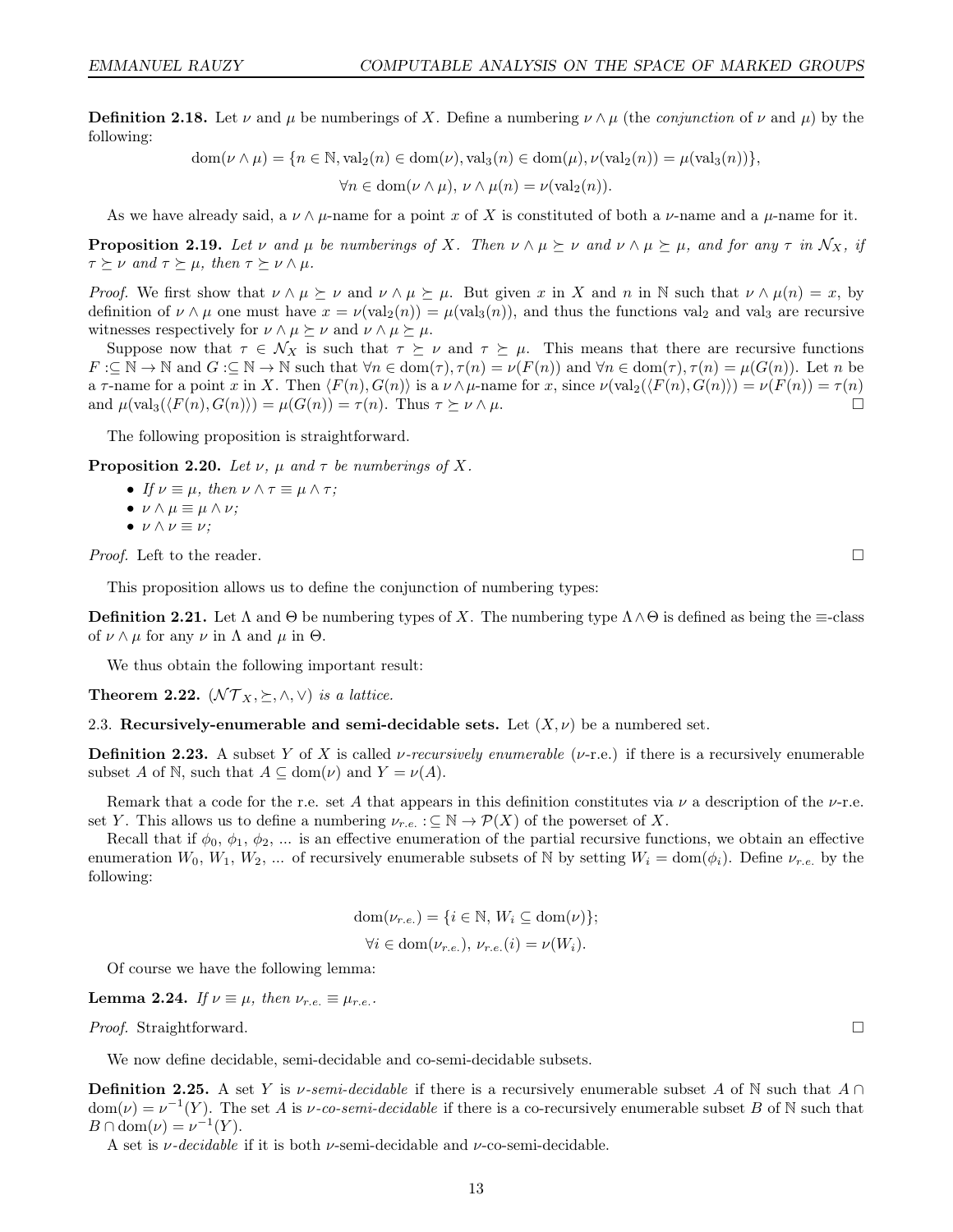Of course, an equivalent formulation is that a set Y is  $\nu$ -decidable if there exists a procedure that, given a  $\nu$ -description of an element in X, decides whether or not it belongs to Y. It is  $\nu$ -semi-decidable if there exists a procedure that stops exactly on the v-descriptions of elements of Y, and v-co-semi-decidable if there exists a procedure that stops exactly on the  $\nu$ -descriptions of elements that do not belong to Y.

Each of the definitions above allows to define numberings of the set  $\mathcal{P}(X_{\nu})$  of all subsets of the *v*-computable points of X.

We detail those definitions.

Associated to the numbering  $\nu$  of X, we define three numberings  $\nu_D : \subseteq \mathbb{N} \to \mathcal{P}(X_{\nu}), \nu_{SD} : \subseteq \mathbb{N} \to \mathcal{P}(X_{\nu})$  and  $\nu_{co-SD}$  :  $\subseteq \mathbb{N} \to \mathcal{P}(X_{\nu})$  associated respectively to  $\nu$ -decidable,  $\nu$ -semi-decidable and  $\nu$ -co-semi-decidable subsets of  $X_{\nu}$ .

As before, we denote  $\eta_{\nu}(n,m)$  if and only if  $\nu(n) = \nu(m)$ , and denote  $W_i = \text{dom}(\phi_i)$ .

• Define  $\nu_D$  by

$$
\text{dom}(\nu_D) = \{ i \in \mathbb{N} | \text{ dom}(\nu) \subseteq W_i, \phi_i(\text{dom}(\nu)) \subseteq \{0, 1\},
$$
  

$$
\forall n, m \in \text{dom}(\nu), \eta_{\nu}(n, m) \implies (\phi_i(n) = \phi_i(m)) \};
$$

$$
\forall i \in \text{dom}(\nu_D), \, \nu_D(i) = \nu(\phi_i^{-1}(\{1\})).
$$

• Define  $\nu_{SD}$  by

$$
\text{dom}(\nu_{SD}) = \{ i \in \mathbb{N} \mid \forall n, m \in \text{dom}(\nu), \eta_{\nu}(n, m) \implies (n \in W_i \iff m \in W_i) \};
$$

$$
\forall i \in \text{dom}(\nu_{SD}), \, \nu_{SD}(i) = \nu(\text{dom}(\nu) \cap W_i).
$$

• Define  $\nu_{co-SD}$  by

 $dom(\nu_{co-SD}) = \{i \in \mathbb{N} | \forall n, m \in dom(\nu), \eta_{\nu}(n, m) \implies (n \notin W_i \iff m \notin W_i)\};$  $\forall i \in \text{dom}(\nu_{co-SD}), \nu_{co-SD}(i) = \nu(\text{dom}(\nu) \setminus W_i).$ 

We do not prove the following easy lemmas:

**Lemma 2.26.** If  $\nu \equiv \mu$ , then  $\nu_D \equiv \mu_D$ ,  $\nu_{SD} \equiv \mu_{SD}$  and  $\nu_{co-SD} \equiv \mu_{co-SD}$ .

**Lemma 2.27.** The numberings  $v_D$ ,  $v_{SD}$  and  $v_{co-SD}$  satisfy  $v_D \equiv v_{SD} \wedge v_{co-SD}$ .

A  $\nu_{SD}$ -name of a  $\nu$ -semi-decidable set is usually simply called its "code", the same goes for r.e., decidable and co-semi-decidable sets, and the four numberings  $\nu_{r.e.}$ ,  $\nu_D$ ,  $\nu_{SD}$  and  $\nu_{co-SD}$  defined here are usually not explicitly called upon: the sentence "given a decidable subset of X" is usually used instead of "given the  $\nu_D$ -name of a subset of  $X$ ".

<span id="page-13-0"></span>2.4. Vocabulary remarks. We include here a paragraph which aims at explaining some choices of nomenclature made in this paper. While none of our name choices are original, we sometimes follow authors whose vocabulary choices were not very influential.

Given a quantified statement ST that concerns the elements of a numbered set  $(X, \nu)$ , one can construct an effective statement that corresponds to  $ST$  by replacing all existential quantifiers by effective existential quantifiers, whose meaning is that the object whose existence is claimed can be constructed from the data that appears to the left of the effective existential quantifier in the quantified statement ST .

The obtained statement will usually be called "effective  $ST$ ", we thus say that  $(X, \nu)$  satisfies  $ST$  effectively, or on the contrary that  $ST$  does not hold effectively in  $(X, \nu)$ .

An interesting aspect of this procedure, that allows one to associate effective statements to classical statements, is that it can turn classically equivalent notions into non equivalent effective notions. While this fact is the source of many interesting research problems and of many interesting results, it leads to many an ambiguity when it comes to naming properties.

Indeed, at times, the question of knowing which notion should be called "effectively P" is hard to decide, for instance when P is defined by a statement of the form: "x is said to have P if it satisfies one of the following equivalent conditions: ...", conditions which are not effectively equivalent.

Our definition of an *effectively continuous function* between metric spaces given in Section [4](#page-17-0) corresponds to an effectivisation of the usual  $\epsilon$ - $\delta$  definition (as in [\[Cei67\]](#page-43-1)), whereas in computable analysis, the more usual definition is an effectivisation of the characterization of continuous functions in terms of preimage of open sets. Those definitions are equivalent in effective Polish spaces, but it is unclear whether this remains true for functions defined on generic recursive metric spaces.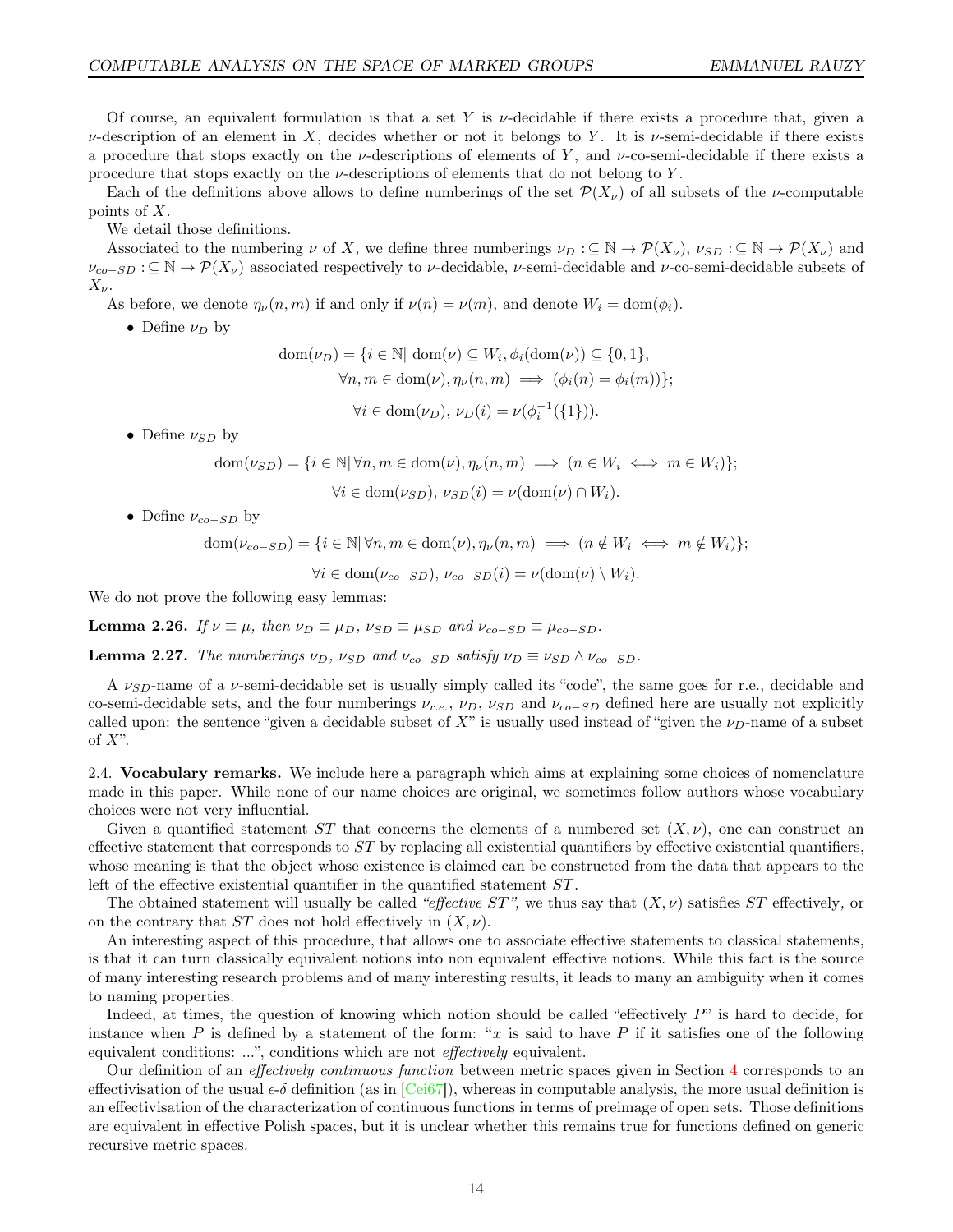Note also that what we call an effective Polish space, or effectively Polish space, (which is an effectively complete and effectively separable recursive metric space, see Section [4](#page-17-0) for a precise definition), is usually called a computable metric space, or an effective metric space, see for instance [\[BP03,](#page-43-14) [Wei00,](#page-45-2) [Spr01\]](#page-44-17).

<span id="page-14-0"></span>On the contrary, what we call a recursive metric space is not necessarily complete nor separable, this follows the definitions of Ceitin in [\[Cei67\]](#page-43-1), of Kushner in [\[Kus84\]](#page-44-13) and of Moschovakis in [\[Mos64\]](#page-44-6).

#### 3. The word problem numbering type

We give four equivalent definitions of the word problem numbering type. One is the usual definition, one uses the notion of computable group of Malcev and Rabin, one uses labelled Cayley graphs, the last one uses the embedding of the space of marked group in a disjoint union of countably many Cantor spaces. These definitions and their equivalence are well known.

Before defining numberings of marked groups, we first include a paragraph on the numberings of the elements of fixed a marked group.

<span id="page-14-2"></span>3.1. Numberings of the elements of a marked group. In a marked group  $(G, S)$ , it is customary to describe group elements by words on  $S \cup S^{-1}$ . This description is in fact canonical, in a sense that can be made precise using numberings.

We denote by  $\Lambda_{(G,S)}$  the numbering type of  $(G, S)$  associated to the idea that elements be described by words on  $S \cup S^{-1}$ , we define it formally in the next definition. Denote by  $(p_n)_{n \in \mathbb{N}}$  the sequence of prime numbers.

**Definition 3.1.** If  $(G, S)$  is a marked group, and  $S = (s_0, s_2, ..., s_{k-1})$ , we define the numbering  $\nu_{(G,S)}$  on N as follows. For i between k and  $2k-1$ , denote by  $s_i$  the element  $s_{i-k}^{-1}$  of G. Given a natural number n, decompose it as a product of primes  $n = p_0^{\alpha_0} ... p_m^{\alpha_m}$ . Then, for each i between 1 and m, denote  $\tilde{\alpha}_i$  the remainder in the Euclidian division of  $\alpha_i$  by 2k. We then put:

$$
\nu_{(G,S)}(n) = s_{\widetilde{\alpha_1}} s_{\widetilde{\alpha_2}}...s_{\widetilde{\alpha_m}} \in G.
$$

The numbering type  $\Lambda_{(G,S)}$  is the  $\equiv$ -equivalence class of  $\nu_{(G,S)}$ .

The arbitrary choices that are made in this definition are of course unimportant, as is shown by the following proposition:

<span id="page-14-1"></span>**Proposition 3.2.** The numbering type  $\Lambda_{(G,S)}$  is the greatest numbering type in the lattice  $\mathcal{NT}_G$ , which satisfies the following conditions:

- All elements of G are  $\Lambda_{(G,S)}$ -computable;
- The group law and the inverse function on G are respectively  $(\Lambda_{(G,S)} \times \Lambda_{(G,S)}, \Lambda_{(G,S)})$  and  $(\Lambda_{(G,S)}, \Lambda_{(G,S)})$ computable.

(In particular, any numbering type which satisfies these conditions can be compared to  $\Lambda_{(G,S)}$  for the order  $\succeq$ .)

Note that the first condition of this proposition could be replaced equivalently by: "The elements of the generating tuple S are  $\Lambda_{(G,S)}$ -computable".

*Proof.* Suppose that  $\mu$  is any numbering which is surjective and for which the group law and the inverse function of G are computable.

We show that  $\nu_{(G,S)} \succeq \mu$ , where  $\nu_{(G,S)}$  is the numbering which was used to define the numbering type  $\Lambda_{(G,S)}$ . The generating set of G is denoted  $S = (s_0, s_2, ..., s_{k-1})$ . As  $\mu$  should be surjective, there are numbers  $u_0, ..., u_{k-1}$ such that  $\mu(u_i) = s_i$ .

As the group law should be computable for  $\mu$ , there is a recursive function F such that  $\mu(F(i,j)) = \mu(i)\mu(j) \in G$ , and a recursive function I that computes the inverse for  $\mu$ .

Given an integer n, which we decompose as a product of primes,  $n = p_0^{\alpha_0} ... p_m^{\alpha_m}$ , recall that  $\nu_{(G,S)}(n)$  $s_{\widetilde{\alpha_1}} s_{\widetilde{\alpha_2}}...s_{\widetilde{\alpha_m}}$ . Consider the function  $H : \mathbb{N} \to \mathbb{N}$  defined as follows: map an integer  $\alpha$  to its reminder modulo 2k, which we denote  $\tilde{\alpha}$ , then, if  $\tilde{\alpha} \leq k - 1$ , map it to  $u_{\tilde{\alpha}}$ , otherwise, if  $\tilde{\alpha} \geq k$ , map it to  $I(u_{\tilde{\alpha}-k})$ .

Then  $F(H(\alpha_1), F(H(\alpha_2), ...)))$  gives a  $\mu$ -name for  $\nu_{(G,S)}(n)$ , and the procedure which produces this name from n is clearly recursive.

This proposition is in fact a simple application of a well known fact about numberings: if  $(X, \Delta)$  is a numbered set, and if  $\{f_1, ..., f_n\}$  are functions defined on cartesian powers of X to X, then there is a greatest numbering type  $Λ$ , that is below  $Δ (Δ ≥ Λ)$ , and for which all the functions  $f_i$  are computable. This was first detailed in [\[Wei87,](#page-45-1) Section 2.2. The numbering type  $\Lambda_{(G,S)}$  is obtained following this principle, using for  $\Delta$  the equivalence class of the numbering  $\nu_0$  that describes only S:  $\nu_0$  is defined on  $\{0, ..., k-1\}$  and it maps i to  $s_i$ .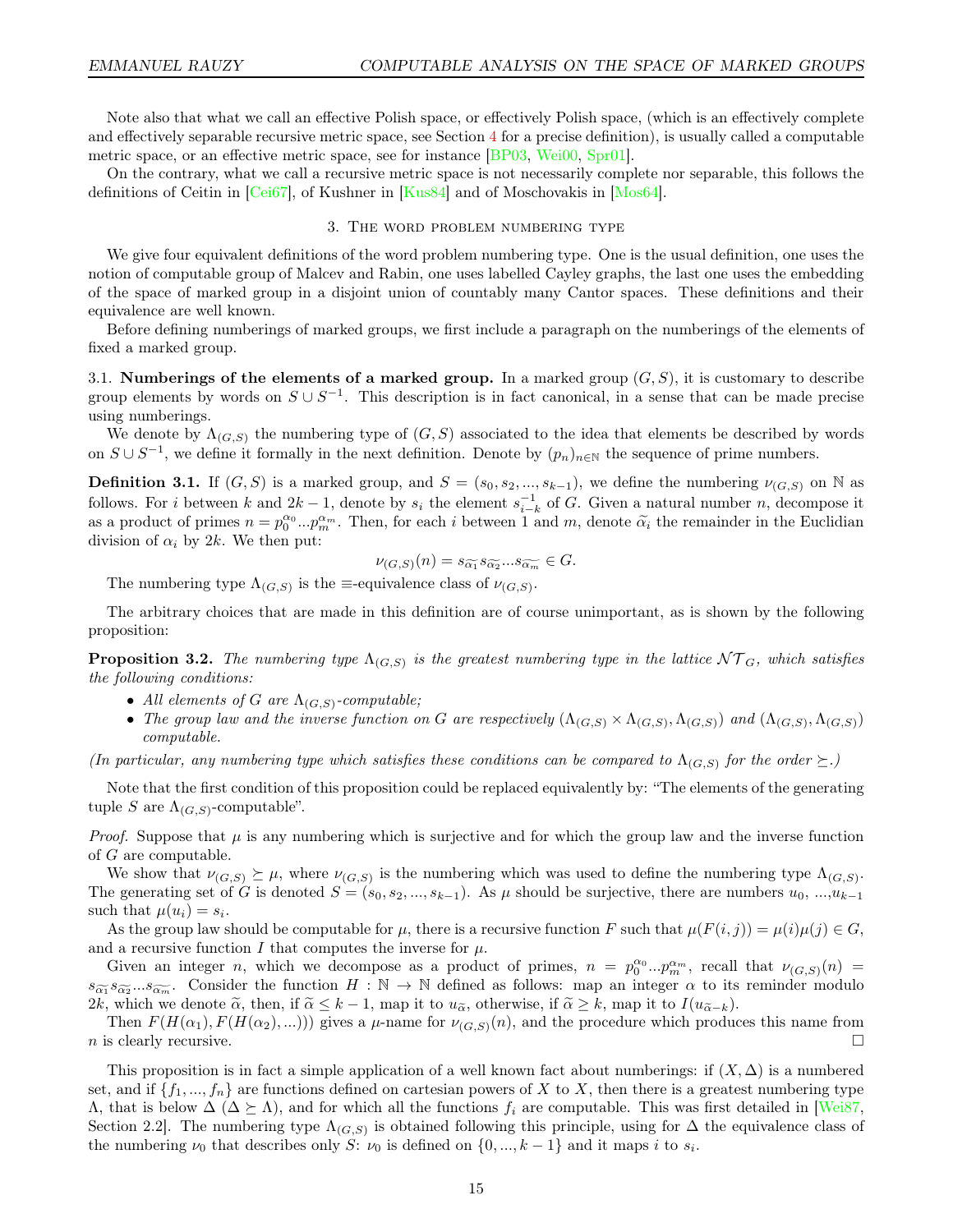Proposition [3.2](#page-14-1) shows that describing group elements as products of the generators is the description that gives as much information as can be given on group elements if we want the group operations to be computable. The previous proposition thus has an easy corollary:

**Corollary 3.3.** The numbering type  $\Lambda_{(G,S)}$  is decidable if and only if there exists a numbering type  $\Delta$  of G, which is surjective and decidable, and which makes the group operations of G computable.

*Proof.* Suppose that  $\Delta$  is as in the hypotheses of the corollary. Then, by Proposition [3.2,](#page-14-1) one should have  $\Lambda_{(G,S)} \succeq$  $\Delta$ . Thus if  $\Delta$  is decidable, then so should be  $\Lambda_{(G,S)}$ . . The contract of the contract of the contract of  $\Box$ 

We can finally define solvability of the word problem:

**Definition 3.4.** A marked group  $(G, S)$  is said to have *solvable word problem* if  $\Lambda_{(G,S)}$  is decidable.

In this case, what we call a *word problem algorithm* is the recursive function that witnesses for the fact that  $\Lambda_{(G,S)}$  is decidable.

3.2. First definition of  $\Lambda_{WP}$ . We will now define the numbering type associated to word problem algorithms. Our first definition is based on the numbering  $\nu_{(G,S)}$  defined above.

The numbering  $\nu_{(G,S)}$  is decidable if and only if there is a recursive function of two variables H such that  $H(i, j) = 0$  if  $\nu_{(G, S)}(i) = \nu_{(G, S)}(j)$  and  $H(i, j) = 1$  otherwise. In this case, H is said to witness for the fact that  $\nu_{(G,S)}$  is decidable.

Let  $\phi_0, \phi_1, \dots$  be an effective enumeration of all partial recursive functions. We can consider that those functions depend on two variables using an encoding of pairs of natural numbers.

Define as follows a numbering  $\nu_{WP}$ .

Pose  $\nu_{WP}(n) = (G, S)$  if and only if n can be decomposed as  $n = 2^k(2m + 1)$ , S is a family with k elements,  $\nu_{(G,S)}$  is decidable, and  $\phi_m$  is a recursive function that witnesses for the fact that  $\nu_{(G,S)}$  is decidable.

To check that this is a correct definition, we must check that the marked group  $(G, S)$  is uniquely defined by any of its  $\nu_{WP}$ -names. This is to say: we must check that a word problem algorithm defines uniquely a marked group.

But this is straightforward: if, in the definition above,  $n = 2<sup>k</sup>(2m + 1)$  codes for two marked groups  $(G, S)$  and  $(H, S')$ , first it must be that S and S' have the same cardinality k, and, secondly, that  $\phi_m$  is a recursive function that witnesses for the decidability of both  $\nu_{(G,S)}$  and  $\nu_{(H,S')}$ , but then  $(G, S)$  and  $(H, S')$  should satisfy exactly the same relations, and thus be isomorphic as marked groups.

We then define  $\Lambda_{WP}$  to be the  $\equiv$ -equivalence class of  $\nu_{WP}$ .

3.3. Labelled Cayley graph definition of  $\Lambda_{WP}$ . Describing a marked group by a word problem algorithm is equivalent to describing it by its labelled Cayley graph. And thus, as we investigate decision problems for groups described by word problem algorithms, we are also studying "what can be deduced about a marked group, given its labeled Cayley graph". Of course, the graph should be suitably encoded into a finite amount of data. We detail this now.

**Definition 3.5.** If  $(G, S = (s_1, ..., s_n))$  is a marked group, the labelled Cayley graph associated to it is the graph whose vertexes are elements of G, and whose (directed) edges are defined as follows: there is an edge with label  $s_i$ from the vertex  $g_1 \in G$  to the vertex  $g_2 \in G$  if and only if  $g_1s_i = g_2$ .

We can then use the standard way to encode infinite graphs (of course, computable graphs) to define a numbering of Cayley graphs. This again uses a standard enumeration  $\phi_0$ ,  $\phi_1$ ,  $\phi_2$ ,... of partial computable functions.

An oriented edge-labelled graph is a quadruple  $(V, E, C, c : E \to C)$ , where: V is a set, the set of vertices, E is the set of oriented edges, i.e. a subset of  $V \times V$ , C is a set of colors, which here we suppose finite, and c is a function which defines the color of a given edge.

Such a graph  $\Gamma = (V, E, C, c : E \to C)$  is called computable if it is isomorphic to a graph  $\Gamma_1 = (V_1, E_1, C_1, c_1)$ .  $E_1 \rightarrow C_1$ , which satisfies additionally that:  $V_1$  is a recursive subset of N,  $E_1$  is a recursive subset of N  $\times$  N,  $C_1 = \{1, ..., k\}$  for some  $k \in \mathbb{N}$ , and  $c_1 : E_1 \to C_1$  is a recursive function. In this case,  $\Gamma_1$  is called a *computable* model of Γ.

Notice that each element of the tuple  $(V_1, E_1, C_1, c_1 : E_1 \to C_1)$  is associated to some finite data that can be encoded: the characteristic function of  $V_1$ , denoted  $\chi_{V_1}$ , which should be computable, the characteristic function of  $E_1$ , denoted  $\chi_{E_1}$ , the natural number k such that  $C_1 = \{1, ..., k\}$ , and the code of the function  $c_1$ .

We can thus define a numbering  $\nu_{\Gamma}$  of edge-labelled graphs by saying that a computable model  $\Gamma_1 = (V_1, E_1, C_1, c_1)$  $E_1 \rightarrow C_1$ ) of a graph  $\Gamma$  is encoded by a tuple  $(i, j, k, l)$ , where:  $\phi_i = \chi_{V_1}, \phi_j = \chi_{E_1}, C_1 = \{1, ..., k\}, \phi_l = c_1$ .

One easily checks that the tuple  $(i, j, k, l)$  defines a unique graph, and thus the definition given above is sound.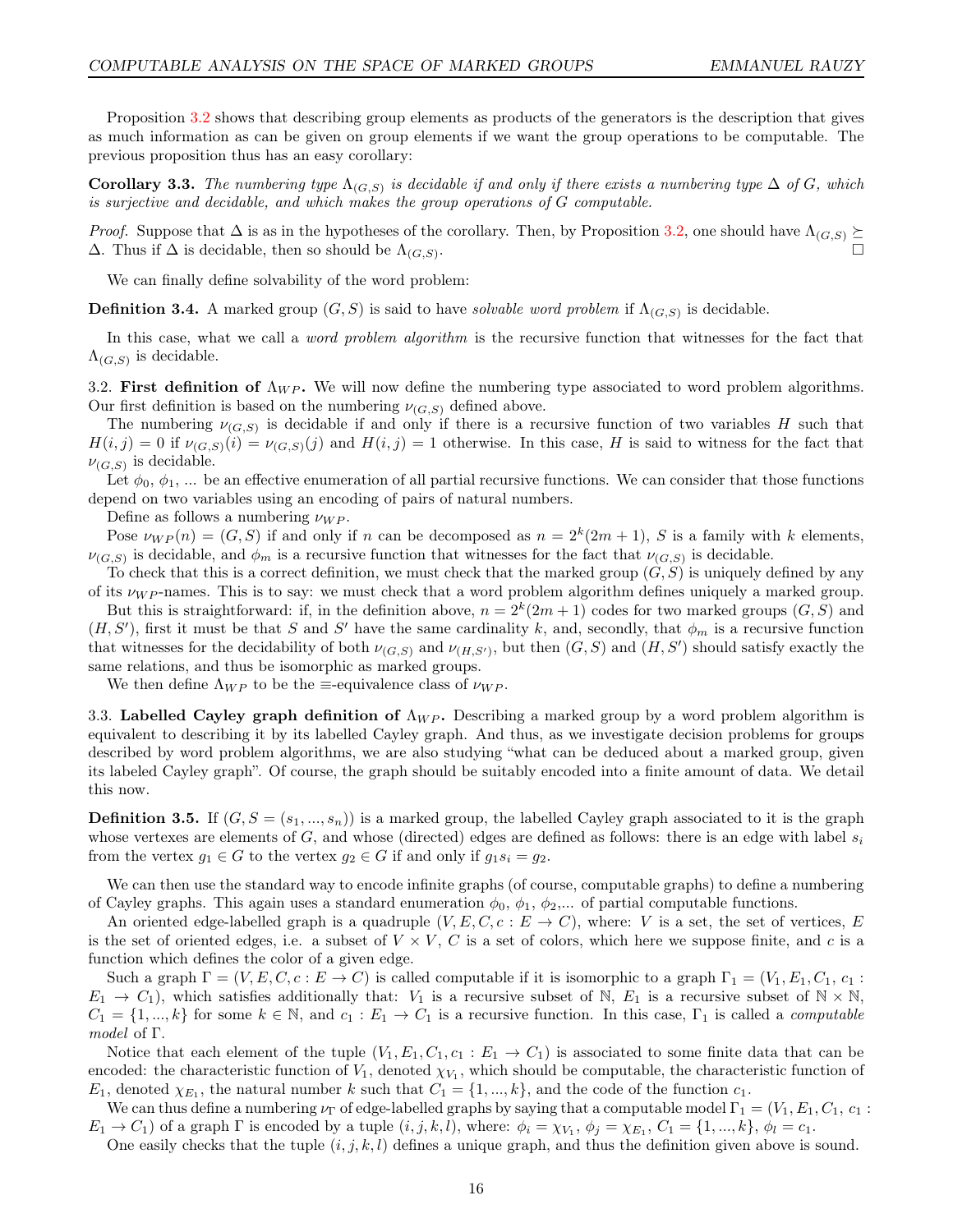We now have a numbering  $\nu_{\Gamma}$  of edge-labelled graphs, we can restrict it to the set of Cayley graphs, and, because a labelled Cayley graph defines uniquely a marked group, we can consider that this new numbering is a numbering of the set of marked groups (we compose the numbering of graphs to the function that maps a labelled Cayley graph to the group it defines).

Note that, in the computable model of a Cayley graph, we can always suppose that there is a vertex at 0, and that it is associated to the identity element of the group whose graph it is.

This defines a numbering that we denote  $\nu_{\text{Cay}}$ , which is associated to the idea "a marked group is described by algorithms that describe its Cayley graph".

We can now show:

<span id="page-16-0"></span>**Theorem 3.6.** The numbering  $\nu_{Cay}$  is  $\equiv$ -equivalent to  $\nu_{WP}$ .

Proof. Sketch.

Given a  $\nu_{\text{Cav}}$ -name for a marked group  $(G, S)$ , i.e. given a Cayley graph  $\Gamma_1$  for it, we can solve the word problem in  $(G, S)$  by following edges along a word: given a word  $w = a_1 a_2 ... a_n$  on  $S \cup S^{-1}$ , starting from any vertex  $v_1$  in  $\Gamma_1$ , we can find (by an exhaustive search) a sequence of vertices  $v_2, ..., v_{n+1}$  such that  $v_{i+1} = v_i a_i$ . We then solve the word problem by checking whether  $v_1 = v_{n+1}$ , i.e. by checking whether the word w defines a loop in the Cayley graph of G.

Conversely, given a word problem algorithm for  $(G, S)$ , we can build a recursive model  $\Gamma_1 = (V_1, E_1, C_1, c_1)$ .  $E_1 \rightarrow C_1$ ) of the Cayley graph of  $(G, S)$  as follows:

- Consider an enumeration of all words on  $S \cup S^{-1}$  following a given order, say by length and then lexicographically. We can then delete, using the word problem algorithm of  $G$ , any element that is redundant in this list. We obtain a list  $w_0, w_1, w_2, ...$  which contains a single word on  $S \cup S^{-1}$  for each element of G.
- Define a numbering  $\mu$  of G by saying that  $\mu(i) = w_i$ . We put  $V_1 = \text{dom}(\mu)$ .
- $V_1$  is N if G is infinite, it is  $\{0, ..., \text{card}(G) 1\}$  otherwise. A computable characteristic function for  $V_1$  can be obtained as follows: the list  $w_0, w_1, ...$  can be enumerated, and thus, given some number i, if it was found that G contains more than  $i + 1$  elements, i belongs to  $V_1$ . On the contrary, while the list  $w_0, w_1$ ,  $w_2, \ldots$  is enumerated, we can search for an initial segment of it of length less than i, and that is stable by multiplication by any generator. If such a segment is found, G must be finite, and we know it has cardinality less than i. In this case, we can conclude that  $i \notin V_1$ .
- We define  $E_1$  and  $c_1$  by saying that  $(i, j)$  is an edge labelled by  $s \in S$  if and only if  $w_i s = w_j$ . This can be effectively checked thanks to the word problem algorithm for  $(G, S)$ , and thus we can produce the recursive functions that define  $E_1$  and  $c_1$ .

$$
\qquad \qquad \Box
$$

3.4. Computable groups definition of  $\Lambda_{WP}$ . Another point of view on  $\Lambda_{WP}$  follows (more or less) the point of view of Malcev in [\[Mal71,](#page-44-2) Chapter 18] and Rabin in [\[Rab60\]](#page-44-3).

**Definition 3.7.** A countable group G is *computable* if there are recursive function  $P : \mathbb{N} \times \mathbb{N} \to \mathbb{N}$  and  $I : \mathbb{N} \to \mathbb{N}$ such that either  $(N, P, I, 0)$  or  $(\{0, ..., \text{card}(G) - 1\}, P, I, 0)$  is a group that is isomorphic to  $(G, \cdot, ^{-1}, e)$ .

If G is a finitely generated group, an isomorphism  $\Theta$ :  $(G, \cdot, ^{-1}, e) \to (\mathbb{N}, P, I, 0)$  can be described by giving the images of a generating family of  $G$  in  $\mathbb N$ .

We define a new numbering of marked groups, denoted  $\nu_{MR}$ , as follows.

The description of a marked group  $(G, S)$  for  $\nu_{MR}$  is an encoded quintuple  $(p, k, m, i, j)$ , such that:

- The function  $\phi_p$  has domain N if G is infinite,  $\{0, ..., \text{card}(G) 1\}$  otherwise;
- There exists a group isomorphism  $\Theta: (G, \cdot, ^{-1}e) \to (\text{dom}(\phi_p), P, I, 0)$ , where P and I are recursive function;
- $k$  gives the cardinality of  $S$ ;
- m can be decoded as a k-tuple of elements of N, which give the images of the elements of S by  $\Theta$ ;
- *i* and *j* define the recursive functions P and I, i.e.  $\phi_i = P$  and  $\phi_j = I$ .

As before, one can easily check that this definition is sound by checking that there is no ambiguity as to which isomorphism  $Θ$  is encoded by a number *n*.

The following theorem is well known (for instance it is contained in Theorem 7.1 in [\[Can66\]](#page-43-15), or it is Theorem 4 of  $[Rab60]$ , although it is rarely expressed in terms of numberings.

**Theorem 3.8.** The numberings  $\nu_{WP}$  and  $\nu_{MR}$  are  $\equiv$ -equivalent.

*Proof.* The proof is essentially the same as Theorem [3.6.](#page-16-0)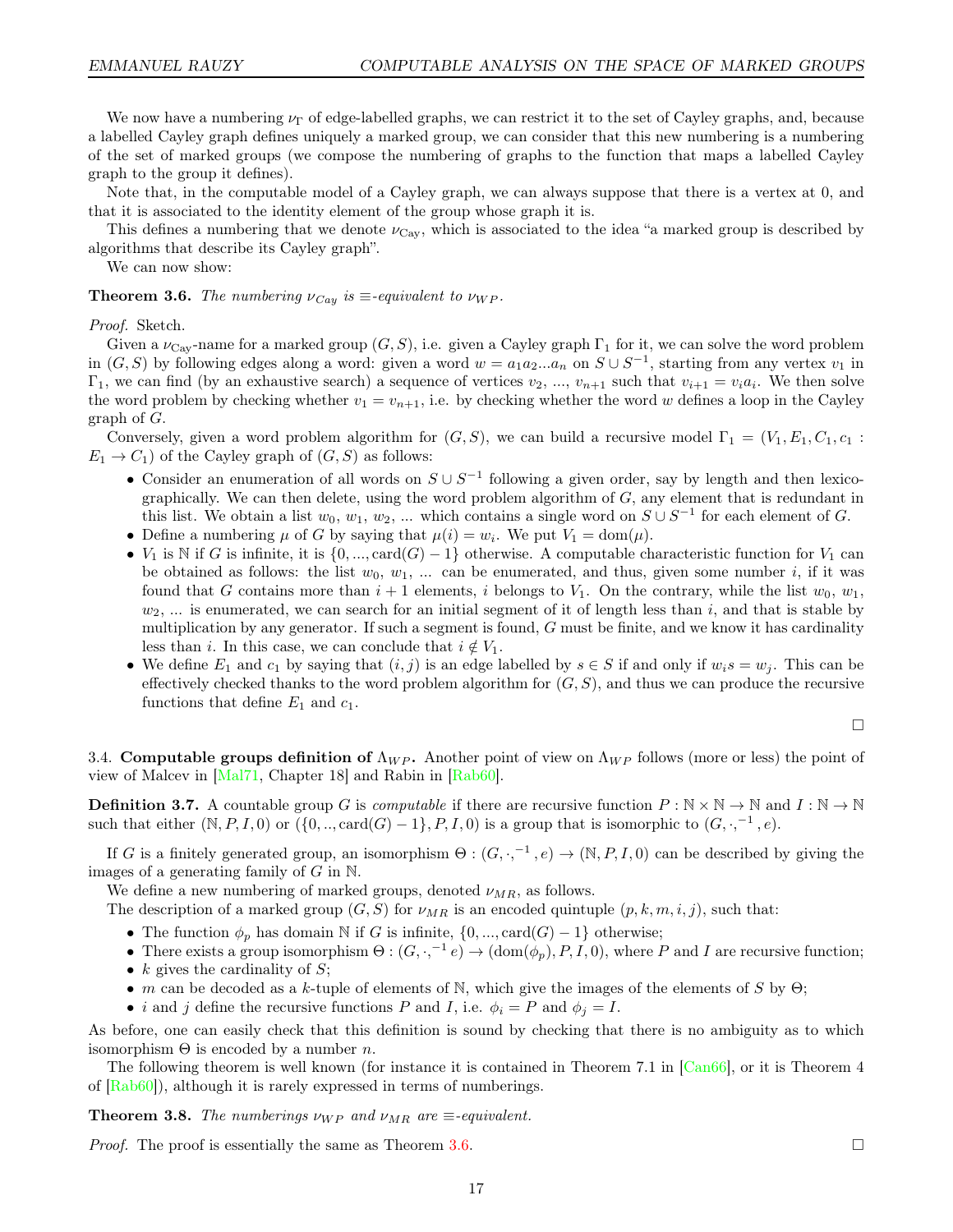<span id="page-17-1"></span>3.5. Numberings of  $\mathcal G$  induced by numberings of the Cantor space. Recall that in Section [1](#page-7-0) we defined an embedding  $\Phi_k$  of the space  $\mathcal{G}_k$  of k-marked groups into the Cantor space.

The natural numbering  $\nu_c$  of the Cantor space is obtained by seeing it as the set of functions from N to  $\{0, 1\}$ . The  $\nu_c$ -computable elements are just called computable.

We can extend the numberings  $\nu_c$  to a countable disjoint union of Cantor spaces. Consider a countable set of Cantor spaces, denoted  $C_i$ ,  $i \in \mathbb{N}$ .

Define a numbering  $\hat{\nu_c}$  of  $\bigcup \mathcal{C}_i$  by the following:

n∈N

$$
\hat{\nu_{\mathcal{C}}}(2^i(2j+1)) \in \mathcal{C}_i,
$$

$$
\hat{\nu_{\mathcal{C}}}(2^i(2j+1)) = \nu_{\mathcal{C}}(j).
$$

The following proposition proves that this definition gives yet another way to introduce the numbering type  $\Lambda_{WP}.$ 

**Proposition 3.9.** The restriction of  $\hat{v}_C$  to the space of marked groups (seen as a subset of a countable union of Cantor spaces via the maps  $\Phi_k$ ) is equivalent to  $\nu_{WP}$ .

Of course, the embeddings  $\Phi_k: \mathcal{G}_k \longrightarrow \{0,1\}^{\mathbb{N}}$  were chosen so that this proposition would hold: so that  $\Phi_k$  would be  $(\nu_{WP}, \nu_c)$ -computable. Those embeddings were defined thanks to bijections  $i_k : \mathbb{N} \to \mathbb{F}_k$ .

*Proof.* We show that  $\nu_{WP}$  is equivalent to  $\hat{\nu_c}$  on  $\hat{\mathcal{G}}$ .

If  $\nu_{WP}(n) = (G, S)$ , then n encodes both the cardinality of S and the code for a function that, given two natural numbers, decides whether or not they encode the same element in G with respect to the encoding of the elements of a marked group defined in SubSection [3.1.](#page-14-2) Denote here  $c_k : \mathbb{N} \to \mathbb{F}_k$  this encoding applied to the elements of the free groups.

If  $\hat{\nu}_c(n) = (G, S)$ , then n encodes the cardinality k of S and the code for a function that, given a natural number m, indicates whether the elements  $i_k(m)$  of  $\mathbb{F}_k$  is a relation satisfied by  $(G, S)$ .

The result then follows from the easy fact that each function  $c_k \circ i_k^{-1} : \mathbb{N} \to \mathbb{N}$  is a computable surjection which has a computable right inverse, that this holds uniformly in  $k$ , and from the standard fact that the code of the composition of two functions can be computed given the codes for those functions.

Remark 3.10. The numberings associated to recursive presentations and to co-recursive presentations could be obtained similarly, replacing the usual numbering  $\nu_c$  of the Cantor space with the numberings associated to upper and lower semi-computable sequences of  $\mathcal{C}$ .

#### 4. Introduction on some results in Markovian computable analysis

<span id="page-17-0"></span>4.1. **Effective Polish spaces.** This introduction follows mostly Kushner ([\[Kus84\]](#page-44-13)), but it is hopefully more accessible, since the constructivist setting adds technical complications. Note that SubSection [4.2](#page-21-2) follows closely Hertling  $(Her01)$ , who studies Banach-Mazur computable functions.

4.1.1. The computable reals. A precise definition of the set  $\mathbb{R}_c$  of computable reals first appeared in Turing's famous 1936 article ([\[Tur36\]](#page-45-0)), but the numbering type of computable real numbers which is best suited to developing computable analysis was introduced one year later in the corrigendum [\[Tur37\]](#page-45-3).

We recall the definition of the numbering  $\nu_{\mathbb{Q}}$  of the set of rationals. The numbering  $\nu_{\mathbb{Q}}$  is defined on N. Given a natural number n, expressed as a product  $n = 2^a 3^b 5^c n'$ , with  $gcd(n', 30) = 1$ , we put  $\nu_{\mathbb{Q}}(n) = (-1)^a \frac{b}{c+1}$ .

We now define the Cauchy numbering  $\nu_{\mathbb{R}}$  of  $\mathbb{R}$ . Fix an effective enumeration  $\phi_0$ ,  $\phi_1$ ,  $\phi_2$ ... of all partial recursive functions.

**Definition 4.1.** The Cauchy numbering of  $\mathbb{R}$  is defined by the formulas:

dom(
$$
\nu_{\mathbb{R}}
$$
) = { $i \in \mathbb{N}$ ,  $\exists x \in \mathbb{R}$ ,  $\forall n \in \mathbb{N}$ ,  $|\nu_{\mathbb{Q}}(\phi_i(n)) - x| < 2^{-n}$ };  
 $\forall i \in \text{dom}(\nu_{\mathbb{R}})$ ,  $\nu_{\mathbb{R}}(i) = \lim_{n \to \infty} (\nu_{\mathbb{Q}}(\phi_i(n))).$ 

Thus the description of a real number x is a Turing machines that produces a sequence  $(u_n)_{n\in\mathbb{N}}$  of rationals with exponential convergence speed.

**Definition 4.2.** The set of  $\nu_{\mathbb{R}}$ -computable real numbers is denoted  $\mathbb{R}_c$ , the  $\nu_{\mathbb{R}}$ -computable reals are simply called the computable real numbers.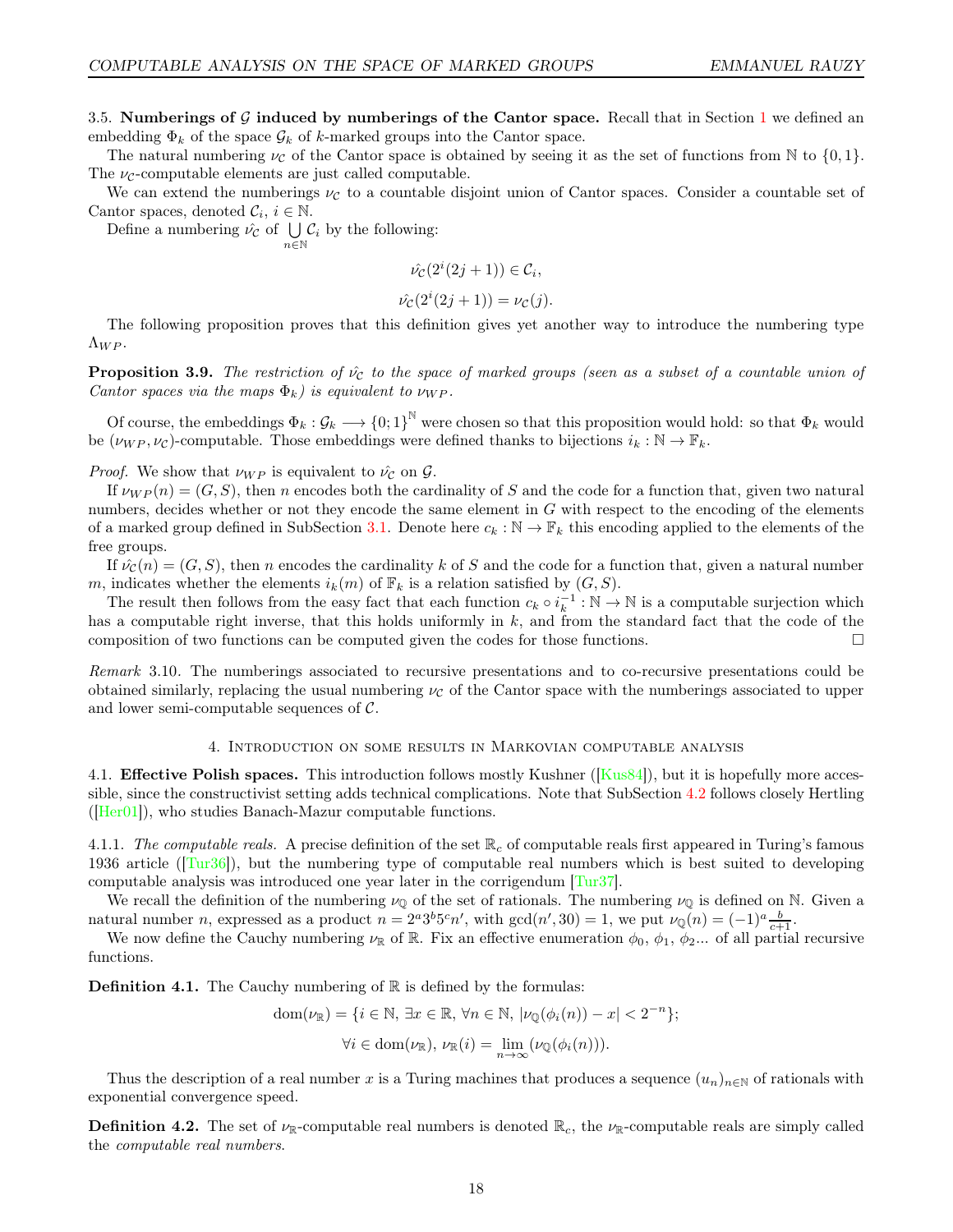Several other definitions of the real numbers (decimal expansions, Dedekind cuts), when rendered effective, yield numbering types that define the same set of computable real numbers, but that are not ≡-equivalent to the Cauchy numbering type -they are strictly stronger. See for instance [\[Mos79\]](#page-44-19).

**Proposition 4.3** (Rice, [\[Ric54\]](#page-44-20)). Addition, multiplication and divisions are  $(\nu_\mathbb{R} \times \nu_\mathbb{R}, \nu_\mathbb{R})$ -computable functions defined respectively on  $\mathbb{R}_c \times \mathbb{R}_c$ ,  $\mathbb{R}_c \times \mathbb{R}_c$  and  $\mathbb{R}_c \times (\mathbb{R}_c \setminus \{0\})$ .

The following is a well known proposition which follows easily from Markov's Lemma, see Lemma [4.26,](#page-21-3) this result is implicit in [\[Tur36\]](#page-45-0).

Proposition 4.4. Equality is undecidable for computable reals. There is no algorithm that, given two computable reals x and y, chooses one of  $x \leq y$  or  $y < x$  which is true.

4.1.2. Recursive metric spaces. We can now define what is a recursive metric space.

**Definition 4.5.** A recursive metric space (RMS) is a metric space  $(X, d)$  equipped with a numbering  $\nu : \subseteq \mathbb{N} \to X$ , such that the distance function  $d: X \times X \to \mathbb{R}$  is  $(\nu \times \nu, \nu_{\mathbb{R}})$ -computable.

Note that for convenience we do not impose that the set of computable points be dense in X. Of course, whether a triple  $(X, d, \nu)$  is a RMS depends only on the ≡-equivalence class of the numbering  $\nu$ , we can thus define a RMS to be a metric space equipped with a compatible numbering type.

There are different notions of "effective continuity", as we have discussed in SubSection [2.4,](#page-13-0) we give here that of Kushner ([\[Kus84\]](#page-44-13)).

**Definition 4.6.** A function f between computable metric spaces  $(X, d, \nu)$  and  $(Y, d, \mu)$  is called *effectively contin*uous if given a v-name n of a point x in X and the  $\nu_{\mathbb{R}}$ -name of a computable real number  $\epsilon > 0$ , it is possible to compute the  $\nu_{\mathbb{R}}$ -name of a number  $\eta > 0$  such that

$$
\forall y \in X; d(x, y) < \eta \implies d(f(x), f(y)) < \epsilon.
$$

Note that the number  $\eta$  is allowed to depend not only on x and  $\epsilon$ , but also on the given names for those points. A program that computes the  $\nu_{\mathbb{R}}$ -name for  $\eta$  given x and  $\epsilon$  is said to witness for the effective continuity of f.

<span id="page-18-2"></span>**Proposition 4.7.** If  $(X, d, \nu)$  is a RMS, and if  $Y \subseteq X$ , then  $(Y, d, \nu_{|Y})$  is also a RMS.

*Proof.* Obvious.  $\Box$ 

Example 4.8. The following spaces, equipped with their usual distances and numberings, are recursive metric spaces: N,  $\mathbb{R}_c$ , the Cantor space  $\{0,1\}^{\mathbb{N}}$ , the Baire Space  $\mathbb{N}^{\mathbb{N}}$ . Although details can be found in [\[Kus84,](#page-44-13) Chapter 9], we still include a proof for the Cantor space.

<span id="page-18-1"></span>**Proposition 4.9.** The Cantor space realized as  $\{0,1\}^{\mathbb{N}}$  equipped with its ultrametric distance d and its usual numbering  $\nu_c$  is a RMS.

*Proof.* Given the  $\nu_c$  name of two sequences  $(u_n)_{n\in\mathbb{N}}$  and  $(v_n)_{n\in\mathbb{N}}$ , we show that we can compute arbitrarily good approximations of their distance. To compute the distance between  $(u_n)_{n\in\mathbb{N}}$  and  $(v_n)_{n\in\mathbb{N}}$  with an error of at most  $2^{-n}$ , it suffices to enumerate the first n digits of  $(u_n)_{n\in\mathbb{N}}$  and  $(v_n)_{n\in\mathbb{N}}$ . Then, if  $(u_n)_{n\in\mathbb{N}}$  and  $(v_n)_{n\in\mathbb{N}}$  agree on their first *n* digits, it must be that  $d((u_n)_{n\in\mathbb{N}}, (v_n)_{n\in\mathbb{N}}) < 2^{-n}$ , and so 0 constitutes a good approximation of  $d((u_n)_{n\in\mathbb{N}},(v_n)_{n\in\mathbb{N}})$ . Otherwise, the first index after which the sequences  $(u_n)_{n\in\mathbb{N}}$  and  $(v_n)_{n\in\mathbb{N}}$  differ can be computed exactly, and thus also the distance  $d((u_n)_{n\in\mathbb{N}},(v_n)_{n\in\mathbb{N}})$ .

In both cases, the desired approximation of  $d((u_n)_{n\in\mathbb{N}},(v_n)_{n\in\mathbb{N}})$  can be computed.

Corollary 4.10. A disjoint union of Cantor spaces  $\bigcup$ i∈N  ${0,1}^{\mathbb{N}}$ , equipped with a metric d that puts different copies of  $\{0,1\}^{\mathbb{N}}$  at distance exactly 10 and with its natural numbering  $\hat{\nu}_\mathcal{C}$  (which was defined in SubSection [3.5\)](#page-17-1), is a RMS.

*Proof.* Given the  $\nu_c$ -names of two sequences, we decide whether or not they belong to the same copy of the Cantor space, if they don't, we know that their distance is 10, otherwise apply Proposition [4.9.](#page-18-1)

The following proposition is fundamental for us.

<span id="page-18-0"></span>Corollary 4.11. The space of marked groups with its ultrametric distance d and with the numbering type  $\Lambda_{WP}$  is a recursive metric space.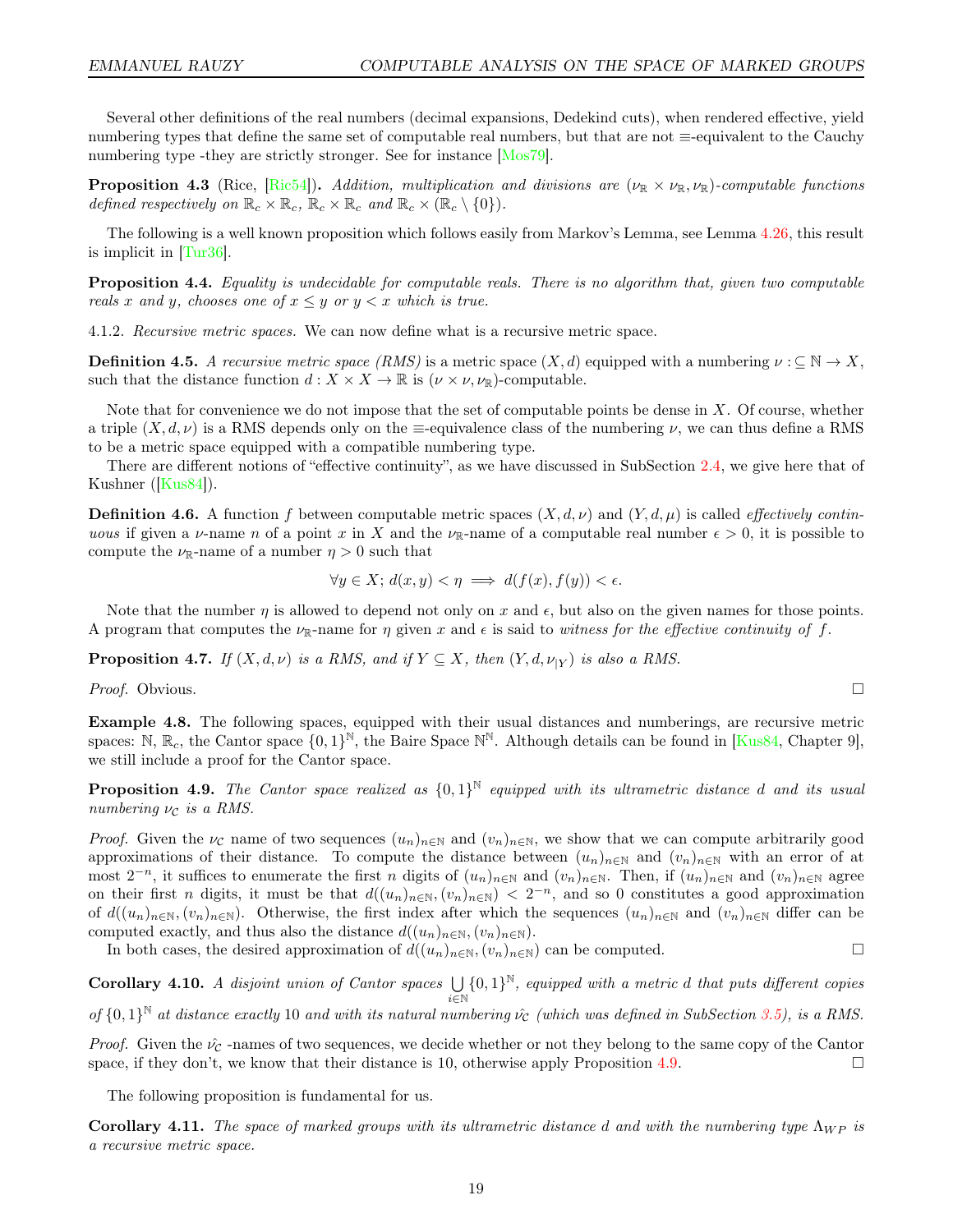Proof. This follows directly from the previous corollary, together with Proposition [4.7,](#page-18-2) which states that a subset of a RMS with the induced numbering remains a RMS, and with the fact that the numbering type  $\Lambda_{WP}$  is the numbering induced on the space of marked groups by the numbering type  $[\hat{\nu}_C]$  defined on a disjoint union of Cantor spaces, as detailed in SubSection [3.5.](#page-17-1)

The space of marked groups equipped with the distance  $d_{Cay}$  defined in Section [1](#page-7-0) and with the numbering type  $\Lambda_{WP}$  is also a RMS. We leave it to the reader to prove this easy fact.

4.1.3. Effective completeness and effective separability. Since the space of marked groups is a Polish space, it is natural to ask whether it is an effective Polish space, that is, whether it is effectively complete and effectively separable.

Here, we define those two notions, and give some properties that follow from them. The importance of these notions lies in the facts that Ceitin's Theorem is set on effectively Polish spaces.

**Definition 4.12.** A sequence  $(u_n)_{n\in\mathbb{N}}$  of computable points in X is called *effectively convergent* if it converges to a point  $y \in X$ , and if there exists a recursive function  $f : \mathbb{N} \to \mathbb{N}$  such that:

 $\forall (n,m) \in \mathbb{N}^2; n \ge f(m) \implies d(u_n, y) \le 2^{-m}.$ 

A sequence  $(u_n)_{n\in\mathbb{N}}$  of computable points in X is called *effectively Cauchy* if there exists a recursive function  $f : \mathbb{N} \to \mathbb{N}$  such that:

$$
\forall (p, q, m) \in \mathbb{N}^3; p, q \ge f(m) \implies d(u_p, u_q) \le 2^{-m}.
$$

In both cases the function f is called a regulator for the sequence  $(u_n)_{n\in\mathbb{N}}$ .

**Definition 4.13.** Let  $(X, d, \nu)$  be a recursive metric space. An algorithm of passage to the limit (the name is from [\[Kus84\]](#page-44-13)) is an algorithm that takes as input a computable Cauchy sequence together with a regulator for it, and produces the  $\nu$ -name of a point towards which this sequence converges.

A recursive metric space  $(X, d, \nu)$  is *effectively complete* if it admits an algorithm of passage to the limit.

Note that even though we will in this paper focus exclusively on effectively complete spaces when stating continuity theorems, a weaker condition is sufficient to apply Markov's Lemma and the theorems of Ceitin and Moschovakis: that there exist an algorithm of passage to the limit which works only on converging sequences. Thus for instance the interval  $(0, 1)$  admits such an algorithm for  $\nu_{\mathbb{R}}$ , even though it is not effectively complete. As the space of marked groups is effectively complete, we are not concerned here with theorems that do not rely on effectively completeness.

It is easy to see that any recursive metric space can be effectively completed into an effectively complete metric space.

Indeed, given a recursive metric space  $(X, d, \nu)$ , and denoting  $(\overline{X}, d)$  the abstract completion of X, we naturally obtain a numbering  $\overline{\nu}$  of  $\overline{X}$ , which makes of  $(\overline{X}, d, \overline{\nu})$  a recursive metric space, by choosing, as  $\overline{\nu}$ -description of a point x of  $\overline{X}$ , the code of a Turing machine that produces a v-computable Cauchy sequences of points of X, that admits the identity on N as a regulator.

This is just the construction of the completion of a metric space that uses Cauchy sequences, as rendered effective. See [\[Her01\]](#page-44-18) or [\[Kus84\]](#page-44-13) for more details.

We have the following easy proposition:

**Proposition 4.14.** Let  $(X, d, \nu)$  be an effectively complete metric space. A closed subset Y of X, together with the numbering induced by  $\nu$ , is also an effectively complete metric space.

*Proof.* It suffices to notice that algorithm of passage to the limit for X also works for Y.

The following proposition can be found in [\[Kus84\]](#page-44-13):

Proposition 4.15. The Cantor space is effectively complete.

This has the immediate corollary:

<span id="page-19-0"></span>Corollary 4.16. The space of marked groups equipped with the word problem numbering is effectively complete.

This last fact could easily have been proved directly. We now describe the effective notion associated to separability.

**Definition 4.17.** A recursive metric space  $(X, d, \nu)$  is called *effectively separable* if there exists a computable sequence  $(u_n)_{n\in\mathbb{N}}$  of points in X that is dense in X.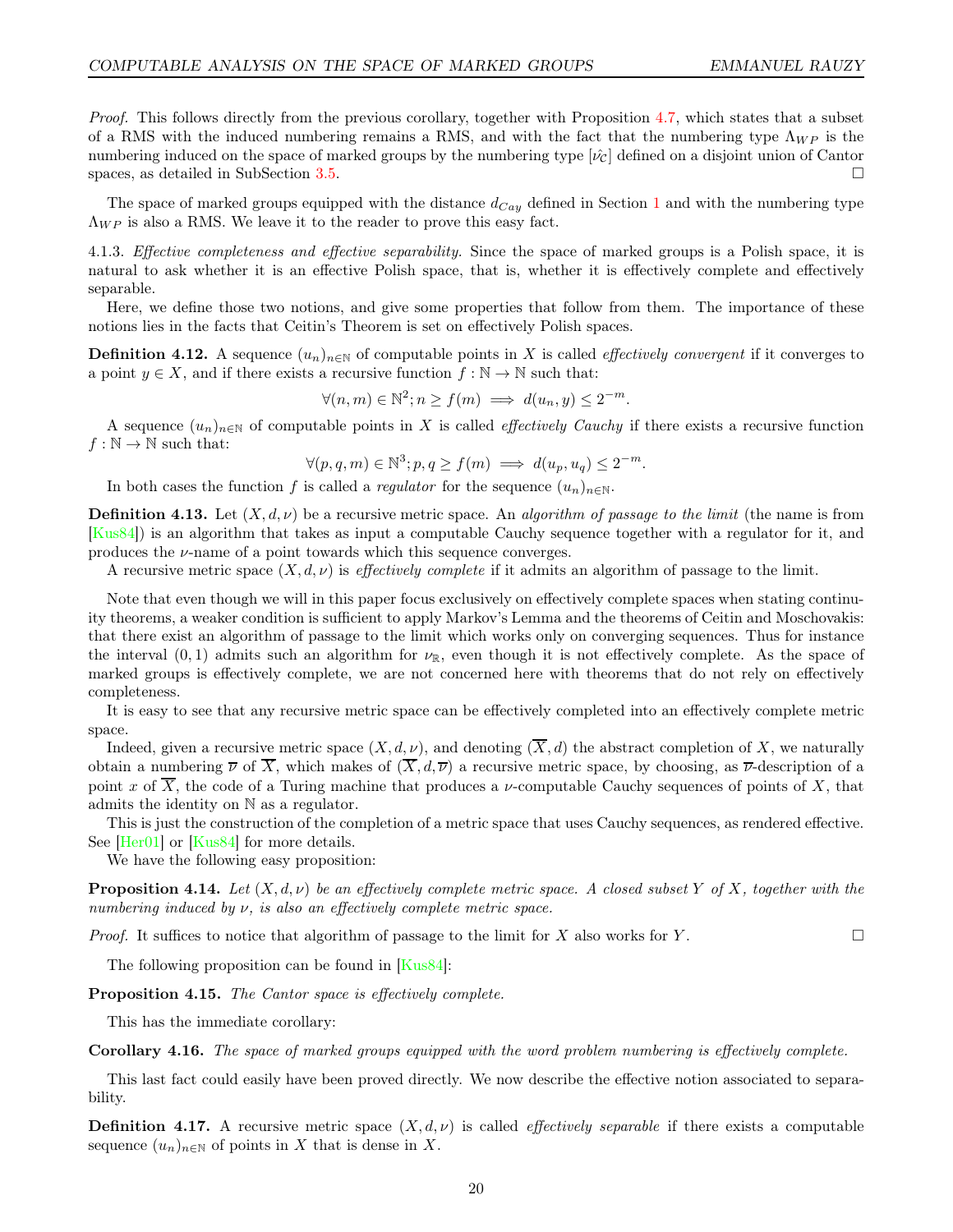We can finally define effectively Polish spaces.

**Definition 4.18.** A recursive metric space  $(X, d, \nu)$  which is both effectively complete and effectively separable is an effective Polish space.

There is not a single accepted term for this notion, which is sometimes referred to as a "recursive metric space". We explained in SubSection [2.4](#page-13-0) why we talk instead of effective Polish space.

Example 4.19. The following spaces, equipped with their usual distances and numberings, are effective Polish spaces:  $\mathbb{N}, \mathbb{R}_c$ , the Cantor space  $\{0, 1\}^{\mathbb{N}}$ , the Baire Space  $\mathbb{N}^{\mathbb{N}}$ .

The following proposition, while obvious, shall be very useful in its group theoretical version.

<span id="page-20-2"></span>**Proposition 4.20.** Let  $(X, d, \nu)$  be a recursive metric space, and Y be a  $\nu$ -r.e. set in X. Then any computable point in the closure  $\overline{Y}$  of Y is the effective limit of a computable sequence of points of Y.

This proposition could have been phrased: any computable point in the closure of Y is automatically in its "effective closure".

*Proof.* This is straightforward: given a point x adherent to Y, we can define a computable sequence  $(v_n)_{n\in\mathbb{N}}$  by:  $v_n$  is the first element, in a fixed enumeration of Y, which is proven to satisfy  $d(x, v_n) < 2^{-n}$ .

This proposition has the immediate corollary:

<span id="page-20-1"></span>Corollary 4.21. In an effective Polish space with a dense and computable sequence  $(u_n)_{n\in\mathbb{N}}$ , the computable points are exactly the effective limits of effectively Cauchy sequences extracted from  $(u_n)_{n\in\mathbb{N}}$ .

The following result shows one of the appeals of effective Polish spaces: the computable structure on an effective Polish space is entirely defined by the distance function between elements of its dense sequence.

<span id="page-20-0"></span>Theorem 4.22. An effective Polish space is computably isometric to the effective completion of any of its computable and dense sequences.

*Proof.* Let  $(X, d, \nu)$  be an effective Polish space, and  $(u_n)_{n\in\mathbb{N}}$  any  $\nu$ -computable and dense sequence. Denote  $\phi_0$ ,  $\phi_1, \phi_2, \dots$  an effective enumeration of all partial recursive functions.

The effective completion of  $(u_n)_{n\in\mathbb{N}}$  defines another numbering of X, which we denote  $\mu$ , and which is defined by the following:  $\mu(i) = x$  if the subsequence  $(u_{\phi_i(n)})_{n \in \mathbb{N}}$  extracted from  $(u_n)_{n \in \mathbb{N}}$  thanks to the function  $\phi_i$  converges to x with exponential speed:  $d(u_{\phi_i(n)}, x) < 2^{-n}$  holds for all n.

Theorem [4.22](#page-20-0) can then be formulated equivalently: the numberings  $\nu$  and  $\mu$  are equivalent, i.e. the identity on X is both  $(\nu, \mu)$ -computable and  $(\mu, \nu)$ -computable. This is what we show now.

By Corollary [4.21,](#page-20-1) the  $\nu$  and  $\mu$  computable points of X are identical, denote  $X_c$  this set.

A  $\mu$ -description of a point x in  $X_c$  is the description of a computable Cauchy sequence that converges to x, with  $g: n \mapsto 2^{-n}$  being a regulator for this sequence. The algorithm of passage to the limit of  $(X, d, \nu)$  can thus be applied to this description with g as regulator, and it yields precisely a  $\nu$ -description of x. This shows that the identity on X is  $(\mu, \nu)$ -computable.

To show that it is also  $(\nu, \mu)$ -computable, one only has to notice that the procedure described in the proof of Proposition [4.20](#page-20-2) is uniform, in that it allows, given a  $\nu$ -description of a point x, to produce a computable sequence extracted from  $(u_n)_{n\in\mathbb{N}}$  which converges to x with the desired speed. This is precisely a  $\mu$ -description for x.  $\Box$ 

The following corollary to Theorem [4.22](#page-20-0) shows that when a Polish space can be equipped with an effective Polish space structure, this structure is unique.

**Corollary 4.23.** Given a Polish space  $(X, d)$  with a dense sequence  $(u_n)_{n \in \mathbb{N}}$ , there is at most on numbering type on  $(X, d)$  which makes of it an effective Polish space with  $(u_n)_{n \in \mathbb{N}}$  as a computable and dense sequence.

*Proof.* This follows directly from Theorem [4.22.](#page-20-0)

Theorem [4.22](#page-20-0) allows for a very simple definition of what is an effective Polish space, that relies only on the distance between the elements of a dense sequence. Weihrauch and Moschovakis both used such definitions. We give here a definition that mimics that of Moschovakis, see [\[GKP16\]](#page-43-16) for the complete definitions of Weihrauch and Moschovakis, and their differences. Note however that the definition that we give is weaker than the ones given by Weihrauch and Moschovakis -a space that admits a recursive presentation in this sense also admits one following the definitions of Weihrauch and Moschovakis.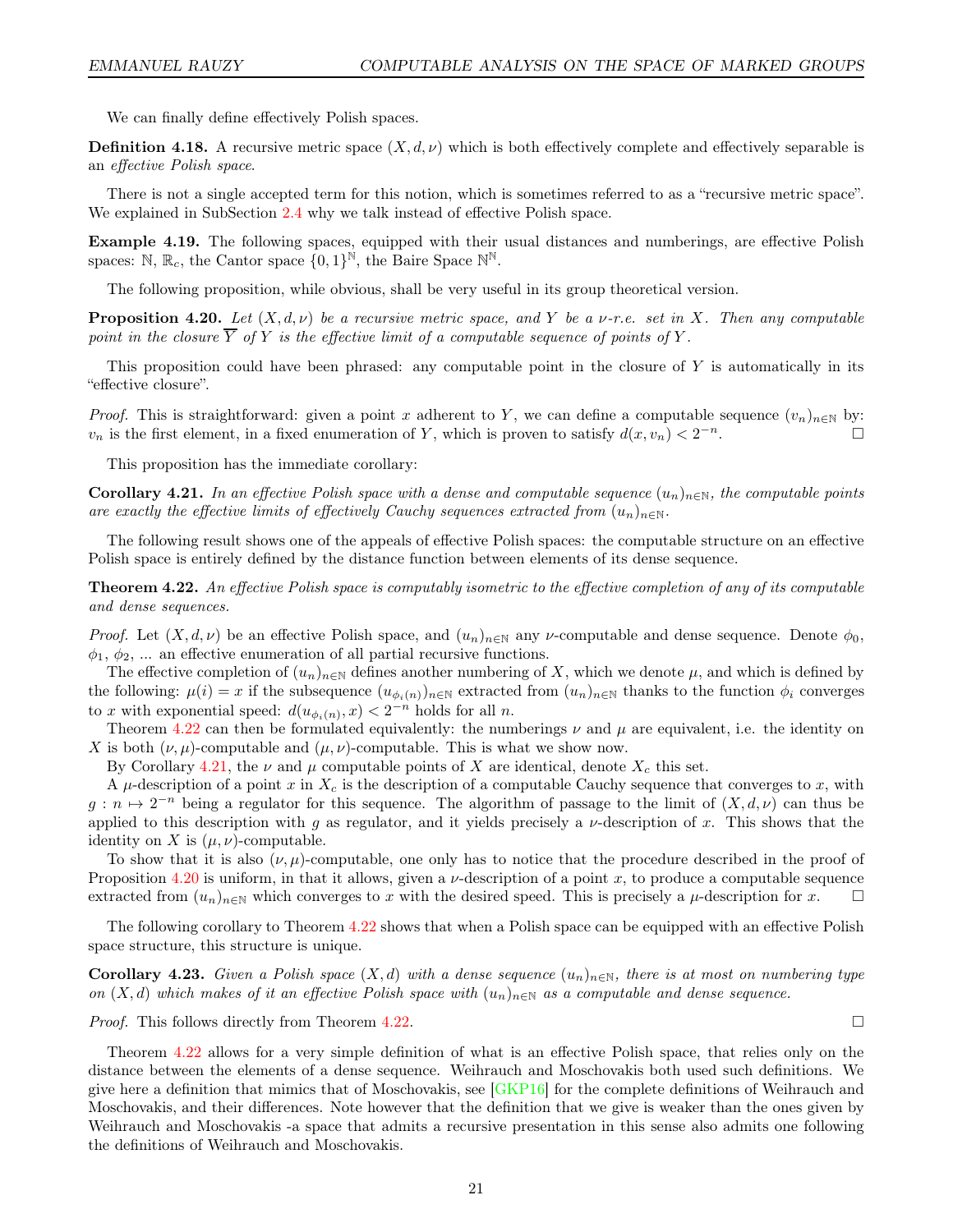<span id="page-21-0"></span>**Definition 4.24.** A recursive presentation of a Polish space  $(X, d)$  is a dense sequence  $(u_n)_{n \in \mathbb{N}}$  of points of X such that the function

$$
\phi : \mathbb{N} \times \mathbb{N} \to \mathbb{R}_c
$$

$$
(n, m) \mapsto d(u_n, u_m)
$$

is  $(id_N \times id_N, \nu_\mathbb{R})$ -computable.

The term presentation is from [\[Mos80\]](#page-44-10), and has no relation the notion of a presentation for a group. The following proposition renders explicit the link between recursive presentations and effective Polish spaces.

<span id="page-21-1"></span>**Proposition 4.25.** A Polish space  $(X, d)$  admits a recursive presentation if and only if it admits a numbering that makes of it an effectively Polish space.

Proof. If v is a numbering of X that makes of  $(X, d, \nu)$  an effective Polish space, it means that there exists a v-computable dense sequence  $(u_n)_{n\in\mathbb{N}}$ . The function  $\phi$  defined by  $\phi(n,m) = d(u_n, u_m)$  is then computable, and thus  $(u_n)_{n\in\mathbb{N}}$  defines a recursive presentation of  $(X, d)$ .

Conversely, if  $(u_n)_{n\in\mathbb{N}}$  is a sequence which is dense in X, the condition that  $(n,m)\mapsto d(u_n, u_m)$  be computable exactly asks that the function

$$
\mu : \mathbb{N} \to X
$$

$$
n \mapsto u_n
$$

defines a numbering of X which makes of  $(X, d, \mu)$  a recursive metric space. Then, the effective completion of  $\mu$ defines a numbering  $\nu$  of X, for which  $(X, d, \nu)$  is an effectively Polish space.

We will prove the following result:

**Theorem.** The space of marked group, associated to the distance d, does not have a recursive presentation.

This theorem appears in Section [5](#page-25-0) as Theorem [5.4.](#page-25-3) We will also prove that the space of marked groups does not contain dense and computable sequences of groups described by word problem algorithms, but Theorem [5.4](#page-25-3) is more general because we do not suppose a priori that a dense sequence should consist in groups described by word problem algorithms.

<span id="page-21-2"></span>4.2. Markov's Lemma and abstract continuity. We will give here a proof of the fact that computable functions on an effective Polish space are continuous, starting with Markov's Lemma, which is both very useful and very simple to use, and which will remain our main tool in the space of marked groups, since the stronger theorems are not applicable there.

We fix a recursive metric space  $(X, d, \nu)$  which we suppose effectively complete. Denote by  $\mathcal{A}_{lim}$  an algorithm of passage to the limit for it.

<span id="page-21-3"></span>**Lemma 4.26** (Markov, [\[Mar54\]](#page-44-7), English version: [\[Mar63\]](#page-44-8)). Suppose that a v-computable sequence  $(u_n)_{n\in\mathbb{N}}$  effectively converges in X to a v-computable point x. Suppose additionally that for any n,  $u_n \neq x$ . Then there is a v-computable sequence  $(w_p)_{p\in\mathbb{N}}$  of  $X^{\mathbb{N}}$  such that: for each p,  $w_p \in \{u_n, n \in \mathbb{N}\}\cup\{x\}$ , and the set  $\{p, w_p = x\} \subseteq \mathbb{N}$ is co-r.e. but not r.e..

*Proof.* Consider an enumeration of all Turing machines  $M_0, M_1, ...$  To the machine  $M_p$ , we associate a computable sequence  $(x_n^p)_{n\in\mathbb{N}}$  of points in X. To define  $(x_n^p)_{n\in\mathbb{N}}$ , start a run of the machine  $M_p$  with no input. While it lasts, the sequence  $(x_n^p)_{n\in\mathbb{N}}$  should be identical to the sequence  $(u_n)_{n\in\mathbb{N}}$ . If, at some point, the machine  $M_p$  stops, the sequence  $(x_n^p)_{n \in \mathbb{N}}$  should become constant.

To sum this definition up,  $(x_n^p)_{n \in \mathbb{N}}$  is defined as follows:

While  $(M_p \text{ does not stop})$  enumerate  $(u_n)_{n \in \mathbb{N}}$ .

If  $(M_p$  stops in k computation steps), set  $x_n^p = u_k$  for  $n \geq k$ .

Each sequence  $(x_n^p)_{n\in\mathbb{N}}$  is Cauchy, and in fact it converges at least as fast as the original sequence  $(u_n)_{n\in\mathbb{N}}$ . Thus the algorithm of passage to the limit  $\mathcal{A}_{lim}$  can be applied to any sequence  $(x_n^p)_{n\in\mathbb{N}}$ , using the regulator of convergence of  $(u_n)_{n\in\mathbb{N}}$ .

The sequence  $(w_p)_{p \in \mathbb{N}}$  is the sequence obtained by using the algorithm of passage to the limit on each sequence  $(x_n^p)_{n \in \mathbb{N}}$ , for  $p \in \mathbb{N}$ .

If follows directly from our definitions that if the machine  $M_p$  is non-halting, the sequence  $(x_n^p)_{n\in\mathbb{N}}$  is identical to  $(u_n)_{n\in\mathbb{N}}$ , and thus  $w_p$ , which is its limit, is equal to x. On the other hand, if  $M_p$  halts in k computation steps, we have  $w_p = u_k$  and thus  $w_p$  is different from x.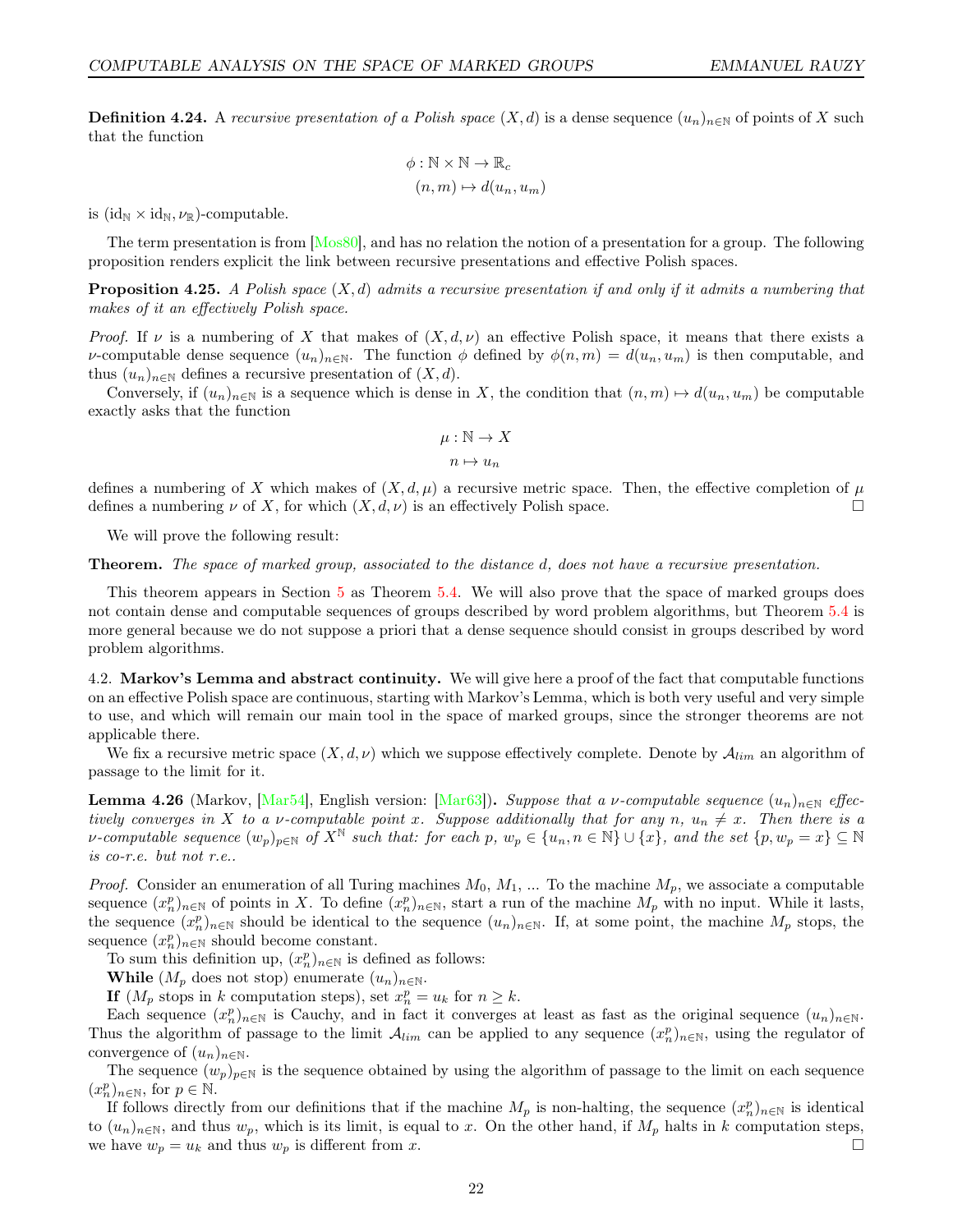<span id="page-22-2"></span>**Corollary 4.27.** Let f be a computable function between recursive metric spaces X and Y, suppose that X is effectively complete, and let  $(x_n)_{n\in\mathbb{N}}$  be a computable sequence that effectively converges to a point x in X. Then the sequence  $(f(x_n))_{n\in\mathbb{N}}$  converges to  $f(x)$ .

*Proof.* This proof is not effective, as we proceed by contradiction. Suppose that the sequence  $(f(x_n))_{n\in\mathbb{N}}$  does not converge to  $f(x)$ . Then there must exist a subsequence  $(x_{\phi(n)})_{n\in\mathbb{N}}$  of  $(x_n)_{n\in\mathbb{N}}$  and a rational  $r>0$  such that

$$
\forall n \in \mathbb{N}, d(f(x_{\phi(n)}), f(x)) > r.
$$

The existence of such a sequence, which need not a priori be computable, implies that there must also exist such a sequence where, additionally, the function  $\phi : \mathbb{N} \to \mathbb{N}$  is computable.

This follows from Proposition [4.20,](#page-20-2) as the set of terms of the sequence  $(x_n)_{n\in\mathbb{N}}$  for which  $d(f(x_n), f(x)) > r$ holds is a r.e. set.

Finally, the function f can be used to distinguish between the elements of the sequence  $(x_{\phi(n)})_{n\in\mathbb{N}}$  and its limit x, as, given a computable point u in X, it is possible to chose one which is true between  $d(f(u), f(x)) > r$  and  $d(f(u), f(x)) < r$ , if we know a priori that  $d(f(u), f(x))$  is not equal to r. This contradicts Markov's Lemma, and thus  $(f(x_n))_{n\in\mathbb{N}}$  must converge to  $f(x)$ .

We can use the previous corollary to prove that, under the additional assumption that the space  $X$  be an effective Polish space, any computable function  $f : X \to Y$  is continuous -not necessarily effectively so. This corollary of Markov's Lemma was first proven by Mazur for functions defined on intervals of  $\mathbb{R}_c$  (see [\[Maz63\]](#page-44-4)). Note that Mazur uses a notion of computability for functions defined on metric spaces that differs for the one we use throughout, and which is known as Banach-Mazur computability. However, the proof of his theorem is identical, when applied either to Markov computable functions, or to Banach-Mazur computable functions.

<span id="page-22-3"></span>**Corollary 4.28** (Mazur's Continuity Theorem). Consider a computable function  $f: X \to Y$  between an effective Polish space  $X$  and a recursive metric space  $Y$ . Then  $f$  is continuous.

*Proof.* Denote  $(u_n)_{n\in\mathbb{N}}$  an effective and dense sequence of X.

Suppose that f is not continuous at a point x of X. This means that there exists a sequence  $(x_n)_{n\in\mathbb{N}}$  and a real number  $r > 0$  such that  $(x_n)_{n \in \mathbb{N}}$  converges to x, but for any  $n \in \mathbb{N}$ ,  $d(f(x_n), f(x)) > r$ . Any point of  $(x_n)_{n \in \mathbb{N}}$  is the limit of an effective subsequence of  $(u_n)_{n\in\mathbb{N}}$ , by Proposition [4.20.](#page-20-2) And thus, by Corollary [4.27,](#page-22-2) for each point  $x_k$  of the sequence  $(x_n)_{n\in\mathbb{N}}$ , there must exist a point  $u_{\phi(k)}$  in the sequence  $(u_n)_{n\in\mathbb{N}}$ , such that both inequalities  $d(u_{\phi(k)}, x_k) < 2^{-k}$  and  $d(f(u_{\phi(k)}), f(x)) > r$  hold.

Thus there exists a subsequence  $(u_{\phi(n)})_{n\in\mathbb{N}}$  of  $(u_n)_{n\in\mathbb{N}}$ , which converges to x and such that for any  $n \in \mathbb{N}$ ,  $d(f(u_{\phi(n)}), f(x)) > r.$ 

This subsequence is a priori not computable, but by Proposition [4.20,](#page-20-2) the abstract fact that such a sequence exists automatically implies that there must also exist such a subsequence that is, in addition, both computable and effectively converging to x.

Finally, we conclude by applying Corollary [4.27](#page-22-2) again.  $\square$ 

# <span id="page-22-1"></span>4.3. Differences with the Borel hierarchy.

<span id="page-22-0"></span>4.3.1. Computable but discontinuous function. We give here an example of a Markov computable function that is not continuous. This is done by considering a function defined on a peculiar domain. The fact that those exist is well known, we explain it here in terms of Kolmogorov complexity, following [\[HR16\]](#page-44-21). See Chapter 1 of [\[SVU17\]](#page-45-4) for an introduction to Kolmogorov complexity.

We set ourselves in the Cantor space  ${0,1}^{\mathbb{N}}$ , but this could be done in  $\mathbb{R}_c$  as well.

Consider a sequence  $(u_n)_{n\in\mathbb{N}}$  of finite strings of zeroes and ones, such that the length of  $u_n$  is n, and which has linear asymptotic Kolmogorov complexity:  $K(u_n) \underset{n\to\infty}{\sim} n$ . It is well known that such a sequence exists, but cannot

be effectively enumerated. Consider now the sequence  $v_n = 0^n 1 u_n 00000...$  of elements of  ${0;1}^{\mathbb{N}}$ . This sequence also has linear asymptotic Kolmogorov complexity: a single Turing Machine can transform any element  $v_n$  into the corresponding  $u_n$ , this implies that asymptotically  $K(u_n) \preceq K(v_n)$ . The other inequality is obvious as well.

We call A the subset of  ${0;1}^{\mathbb{N}}$  consisting of the null sequence (which we denote by  $0^{\omega}$ ) and of the set  ${v_n, n \in \mathbb{N}}$ .

**Proposition 4.29.** The function  $\delta_0 : A \to \{0, 1\}$  which sends the null sequence to 1 and all other sequences to 0 is computable on A. However, it is discontinuous.

*Proof.* Because  $K(v_n) \sim_{n \to \infty} n$ , there must exist an integer  $b \in \mathbb{Z}$  such that for all  $n, K(v_n) > \frac{n}{2} + b$ .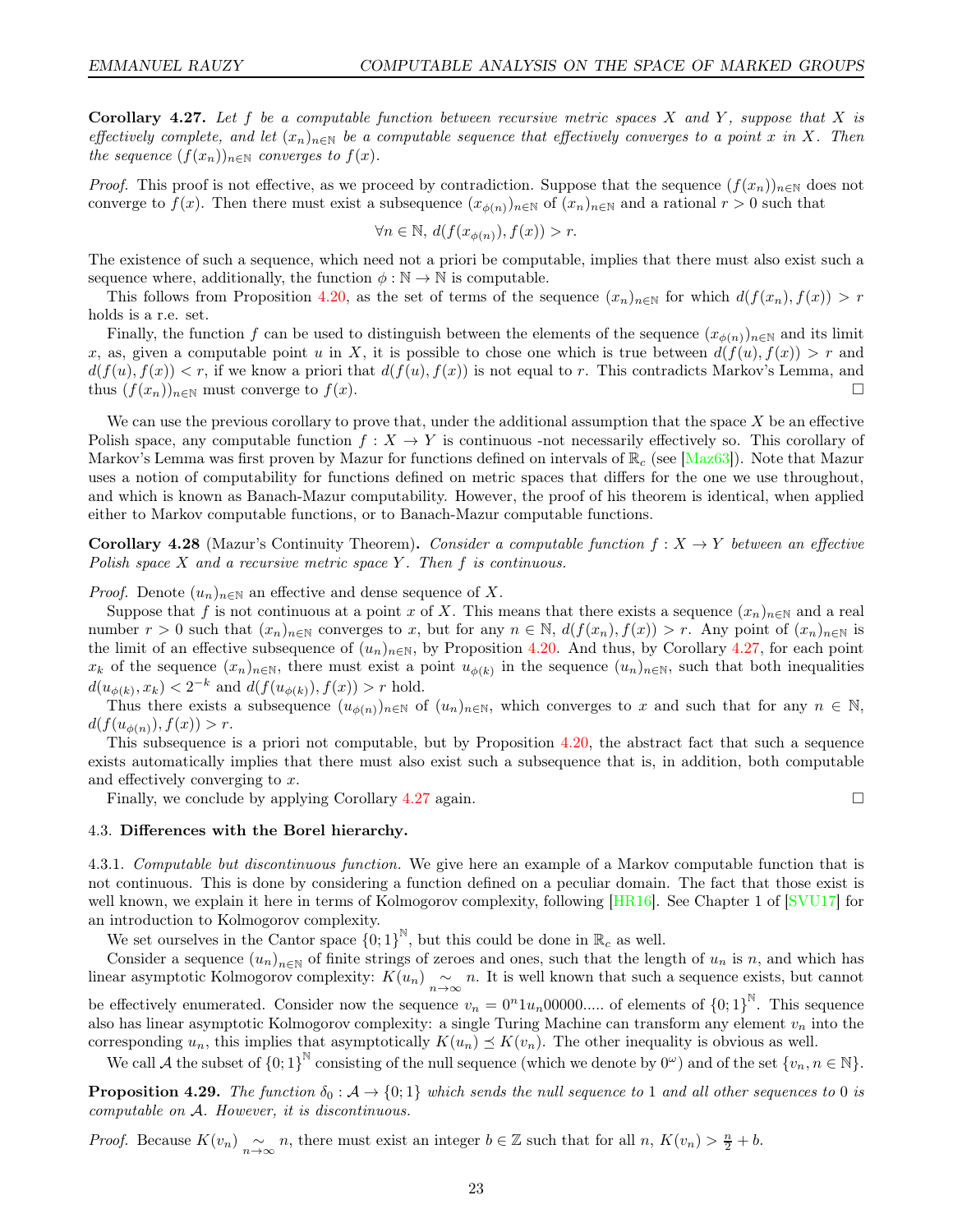We now show how to compute  $\delta_0$ . Let  $M_x$  be a Turing Machine that codes for an element x in A. Denote by k the number of states of this machine. The element x has Kolmogorov complexity at most  $k$ , and thus either it is the null sequence, or, if it can be written  $v_n$  for some n, we have  $k > \frac{n}{2} + b$ , and thus  $n < 2(k - b)$ .

But since the element  $v_n$  agrees with the null sequence only on its first n terms, this means that if x is not the null sequence, one of its first  $2(k - b)$  digits must be a one. This can be easily checked, using the Turing Machine  $M_x$  until it has written the first  $2(k - b)$  digits of x.

The following question however remains open:

**Problem 4.30.** Characterize those sequences  $(u_n)_{n\in\mathbb{N}}$  converging to the null sequence in the Cantor space for which any Markov computable function defined on  $\{u_n, n \in \mathbb{N}\} \cup \{0^\omega\}$  has to be continuous.

Note that peculiar instances of this problem naturally arise for groups: in [\[Rau20\]](#page-44-22), the author has constructed a residually finite group  $G$  with solvable word problem with the property that any sequence of its finite quotients that converges to it must be non computable for  $\Lambda_{WP}$ . Thus one cannot apply Markov's Lemma to prove that G cannot be distinguished from its finite quotients. On the other hand, the finite quotients of this group can easily be described, and there is no reason to think that their asymptotic Kolmogorov complexity is maximal. Thus the problem "can G be distinguished from its finite quotients?" probably falls in between the cases which we are able to deal with.

4.3.2. A semi-decidable set that is not open. The previous example was obtained by considering a function defined on a set with bad properties. On an effective Polish space, the decidable sets must be clopen, since their characteristic functions must be continuous. By Markov's Lemma, the semi-decidable sets cannot be "effectively not-open": if x is a point of a semi-decidable set Y, and if  $(u_n)_{n\in\mathbb{N}}$  is a computable sequence that effectively converges to x, then infinitely many elements of this sequence must belong to Y . One might wonder whether this result can be strengthened to: "the v-semi-decidable sets on an effective Polish space  $(X, d, \nu)$  are open". An example of Friedberg ( $[Fit58]$ ) shows that this is not the case, we reproduce here the account of this result from  $[HR16]$ , which renders explicit the role of Kolmogorov complexity in the construction of this example.

This example is set in the Cantor space  $\{0,1\}^{\mathbb{N}}$ . For w an element of  $\{0,1\}^*$ , denote by [w] the clopen set of all sequences that start by w.

**Theorem 4.31** (Friedberg, see  $[HRI6]$ , Theorem 4.1). On the Cantor space, the set

$$
A = \{0^{\omega}\} \cup \bigcup_{n: K(n) < \frac{\log(n)}{2}} [0^n 1]
$$

is semi-decidable but not open.

*Proof.* A is not open, as it does not contain a neighborhood of  $0^\omega$ , because infinitely often in n one has  $K(n) \geq \frac{\log(n)}{2}$  $\frac{2^{(n)}}{2}$ . We now show that A is semi-decidable.

There exists a program T that maps any element x of the Cantor space that is different from  $0^{\omega}$  to the number of zeroes that appear at the beginning of  $x$ .

We are now given a computable point x of  $\{0,1\}^{\mathbb{N}}$ .

The description of x by a Turing machine that produces it gives an upper bound  $K_0$  on the Kolmogorov complexity of x. Noting l the length of the program T defined above, one has that either x is  $0^{\omega}$ , or, if x can be decomposed as  $x = 0<sup>n</sup>1x'$ , it must be that  $K(n) \le K(x) + l \le K_0 + l$ .

Start enumerating x. If x starts with more than  $2^{2(K_0+l)}$  zeros, then either it is the sequence  $0^\omega$ , or it can be written as  $x = 0^n 1x'$ , with  $\frac{\log(n)}{2} > K_0 + l$ , and thus with  $\frac{\log(n)}{2} > K(n)$ . In any case, we know that x belongs to A, without having to compute  $n$ .

If x starts with less than  $2^{2(K_0+1)}$  zeroes, a number n such that x can be rewritten as  $x = 0^n 1x'$  can be effectively found. From this, to determine whether x belongs to A, one only needs to check whether  $K(n) < \frac{\log(n)}{2}$  $\frac{2^{(n)}}{2}$  holds, which can be proven whenever it holds, as the Kolmogorov complexity is upper-semi-computable.  $\Box$ 

Other examples of non-open but semi-decidable sets can be found in  $[HR16]$ . It is however clear that those examples are artificially built, and this justifies the heuristic which says that a *natural* semi-decidable property can be expected to be open.

Note finally that although we have just seen that a semi-decidable subset of an effectively Polish space does not have to be open, it must share the following property of open sets: it meets any computable and dense sequence.

<span id="page-23-0"></span>**Proposition 4.32** (Moschovakis, [\[Mos64\]](#page-44-6), Theorem 4). Let  $(X, d, \nu, (u_n)_{n\in\mathbb{N}})$  be an effectively Polish space. A non-empty v-semi-decidable subset of X must intersect the dense sequence  $(u_n)_{n\in\mathbb{N}}$ .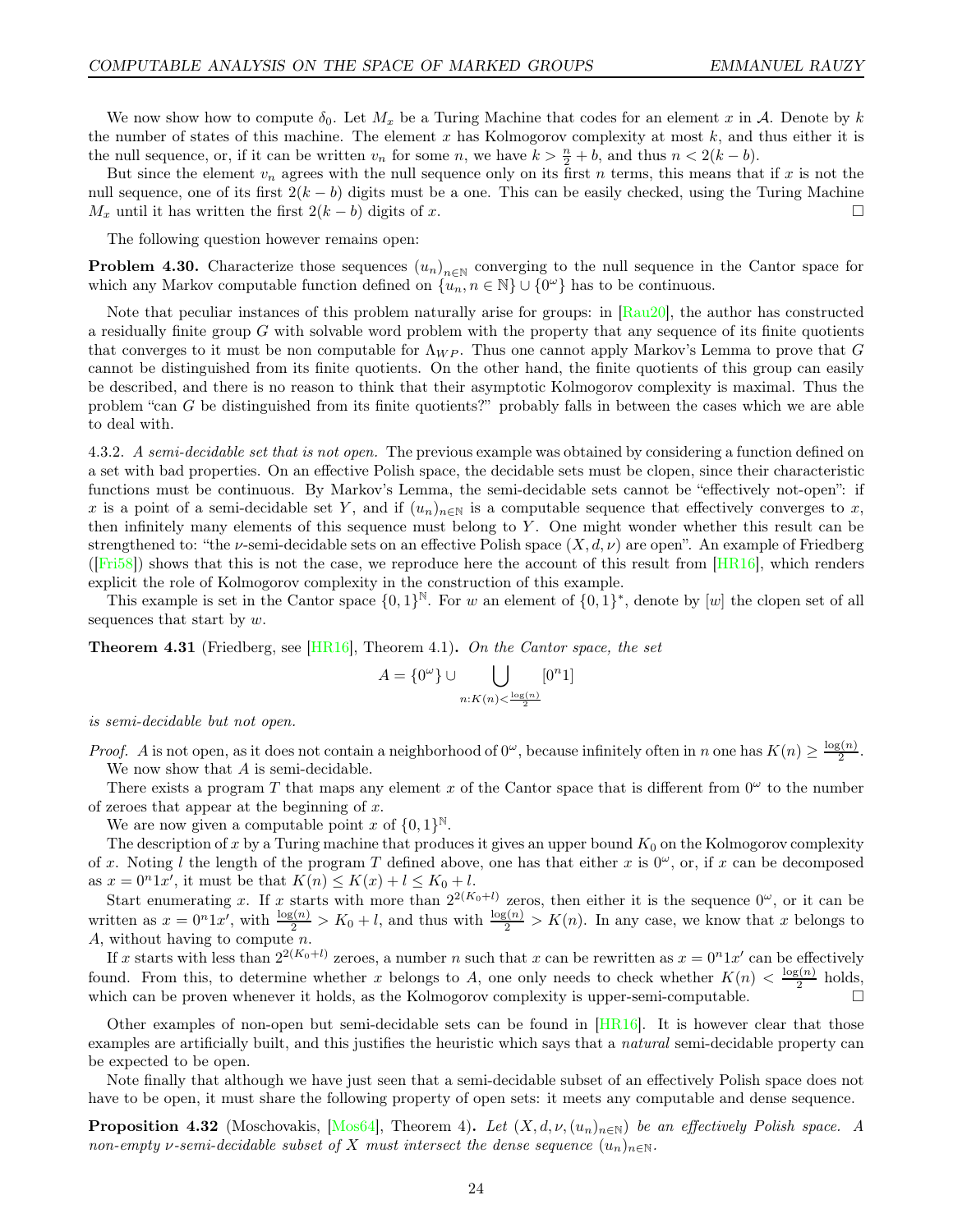The proof of this result is in fact very close to that of Mazur's Continuity Theorem, Corollary [4.28.](#page-22-3) A consequence of this fact, pointed out in [\[HR16\]](#page-44-21), is the following:

<span id="page-24-1"></span>**Corollary 4.33** (Hoyrup, Rojas,  $|HR16|$ , Section 4, Proposition 3). In an effective Polish space  $(X, d, \nu, (u_n)_{n\in\mathbb{N}})$ , there is an algorithm that takes as input the code for a ν-semi-decidable set D and stops if and only if this set is non-empty.

In case the set D is non-empty, this algorithm will produce the  $\nu$ -name for a point in it.

*Proof.* Just enumerate the sequence  $(u_n)_{n\in\mathbb{N}}$  in search of a point in D, by Proposition [4.32,](#page-23-0) D is non-empty if and only if it contains a point from  $(u_n)_{n\in\mathbb{N}}$ .

Note that the previous proposition contains an effective version of the Axiom of Choice for effectively Polish spaces: a possible formulation of AC is that for any set  $X$ , there exists a choice function that maps a non-empty subset of X to a point in this subset. The previous result implies that a computable choice function exists for semi-decidable subsets of an effective Polish space. We will give in Theorem [5.10](#page-27-0) a strong negation of such an effective Axiom of Choice for the space of marked groups: there does not exist a computable function that, given a non-empty basic clopen set  $\Omega^k_{r_1,\ldots,r_m;s_1,\ldots,s_{m'}}$ , can produce a point in this set.

# <span id="page-24-0"></span>4.4. Kreisel, Lacombe and Schoenfield and Ceitin Theorems, Moschovakis' addendum.

4.4.1. Theorems of Kreisel, Lacombe, Schoenfield, Ceitin. The following theorem is one of the most important theorems in computable analysis. It was first proved by Kreisel, Lacombe and Schoenfield in 1957 in [\[KLS57\]](#page-44-5) in the case of functions defined on the Baire space  $\mathbb{N}^{\mathbb{N}}$ , and obtained independently by Ceitin in 1962 (English translation in [\[Cei67\]](#page-43-1)), in the more general setting of effective Polish spaces.

Theorem 4.34 (Kreisel-Lacombe-Schoenfield, Ceitin). A computable function defined on an effective Polish space (with images in any RMS) is effectively continuous.

Moreover, for each pair constituted of an effective Polish space and a RMS, there is an algorithm that takes as input the description of a computable function defined between those spaces, and produces a program that will attest for the effective continuity of this function.

4.4.2. Moschovakis' Theorem. In 1964, Moschovakis gave a new proof of Ceitin's Theorem, at the same time providing the only known effective continuity result for metric spaces set in a more general context than that of effective Polish spaces.

In what follows,  $(X, d, \nu)$  denotes a recursive metric space.

**Definition 4.35.** We say that  $(X, d, \nu)$  satisfies *Moschovakis' condition (B)* if there is an algorithm that, given the code of a v-semi-decidable set  $A \subseteq X$ , and an open ball  $B(x, r)$ , described by a v-name for x and a  $\nu_{\mathbb{R}}$ -name for  $r \in \mathbb{R}_c$ , such that  $A \cap B(x,r) \neq \emptyset$ , will produce the *v*-name of a point y in the intersection  $A \cap B(x,r)$ .

Note that in this definition, the algorithm is always given as input a pair of intersecting sets, it then produces a point in the intersection. This algorithm is not supposed to be able to determine whether or not two given sets intersect. This definition asks for an effective Axiom of Choice, similar to the one described in Proposition [4.32.](#page-23-0) And an easy consequence of Proposition [4.32](#page-23-0) is the following:

Proposition 4.36. An effectively Polish space satisfies Moschovakis' condition (B).

We can now state Moschovakis' Theorem on the effective continuity of computable functions.

<span id="page-24-2"></span>Theorem 4.37 (Moschovakis, [\[Mos64\]](#page-44-6), Theorem 3). A computable function defined on an effectively complete RMS that satisfies Moschovakis' condition (B) is effectively continuous.

Moreover, for each pair constituted of such a space and of any RMS, there is an algorithm that takes as input the description of a computable function defined between those spaces, and produces a program that will attest for the effective continuity of this function.

We will prove in Corollary [5.15](#page-31-1) that the hypotheses of this theorem fail for the space of marked groups, leaving open the conjecture which says that computable functions on  $\mathcal G$  should be effectively continuous.

Note that several other results that can be found in [\[Mos64\]](#page-44-6) can give rise to conjectures for the space of marked groups, in particular the characterization of effective open sets as Lacombe sets, which is Theorem 11 of [\[Mos64\]](#page-44-6). We do not detail those results nor the corresponding conjectures here.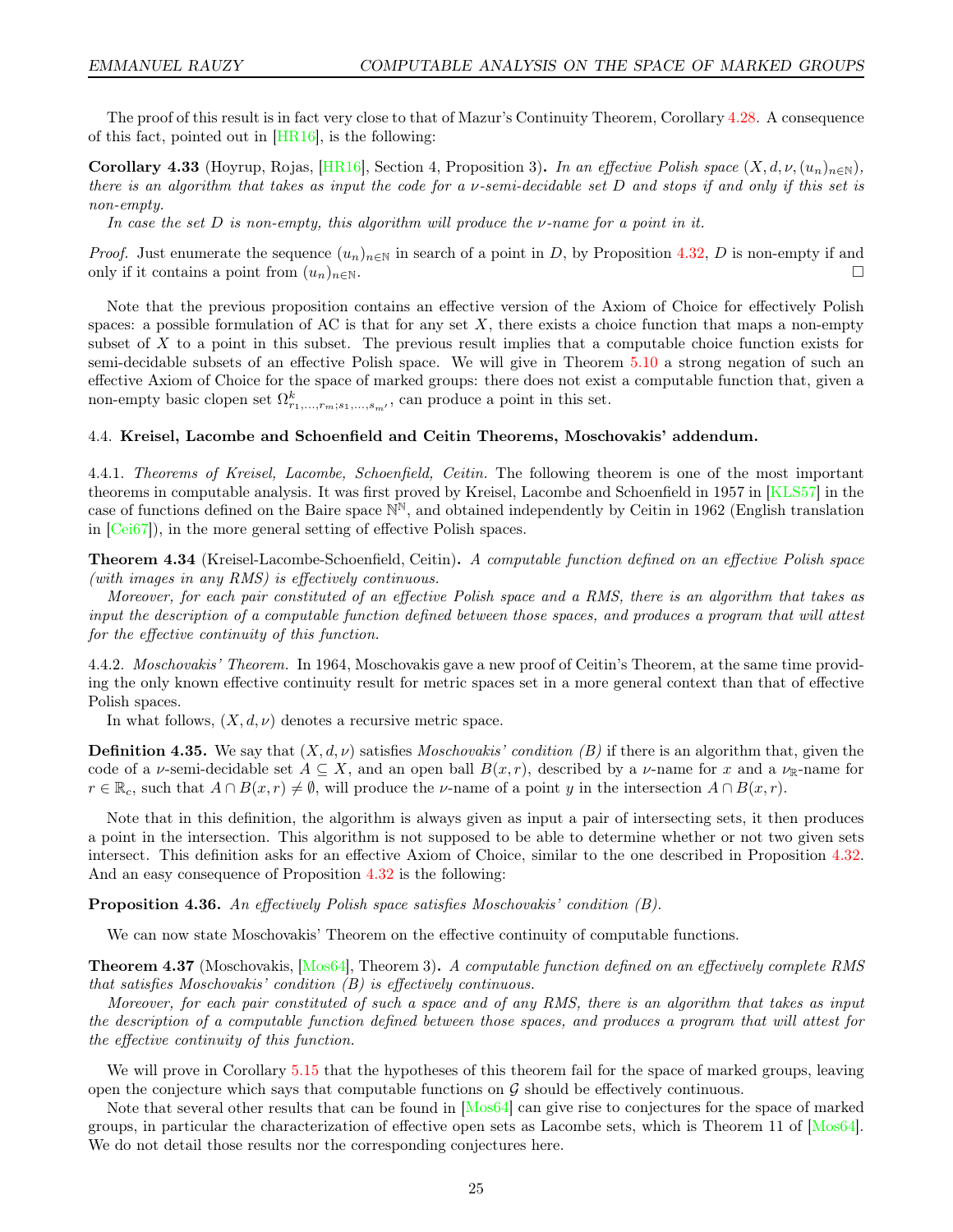5. The space of marked groups as a recursive metric space

# <span id="page-25-0"></span>5.1. Non effective separability of G. The following fact was remarked in  $\left[\frac{\text{dCGPO7}}{\text{dCG}}\right]$ .

<span id="page-25-1"></span>**Proposition 5.1.** The computable points of  $(G, d, \nu_{WP})$  are not dense in it.

Proof. This follows directly from Theorem [5.12,](#page-29-0) which is due to Miller, and which we have already quoted in a previous section: there exists a coherent set of relations and irrelations that is not wp-coherent.  $\Box$ 

This shows that the study of computability on the space of marked groups could be more precisely set in the closure of the set of groups with solvable word problem, the structure of an open set in  $\mathcal G$  which contains no group with solvable word problem has no bearing on the present study.

Denote  $\mathcal{G}_{WP}$  the closure of the set of (markings of) groups with solvable word problem in  $\mathcal{G}$ . By definition, the computable points of  $\mathcal{G}_{WP}$  are dense in it. However, we have the following theorem:

<span id="page-25-2"></span>**Theorem 5.2.** No sequence of marked groups can be both computable and dense in  $\mathcal{G}_{WP}$ .

Proof. This is a simple application of Theorem [1.2,](#page-8-2) together with Corollary [4.33.](#page-24-1) Corollary [4.33](#page-24-1) states that in an effectively Polish space, there is an algorithm that stops exactly on semi-decidable sets that are non-empty.

The basic clopen sets  $\Omega_{r_i;s_j}$  are obviously semi-decidable in  $\mathcal{G}_{WP}$ , but a program that recognizes those basic clopen sets that are non-empty would allow one to recognize wp-coherent sets of relations and irrelations, contradicting Theorem [1.2.](#page-8-2)

It is interesting to interpret this proof as a variation on McKinsey's algorithm for finitely presented residually finite groups. Notice that if X is a set of marked groups which is dense in  $\mathcal{G}_{WP}$ , then every finitely presented group with solvable word problem is "residually-X", and a proof similar to McKinsey's would then contradict the Boone and Rogers Theorem ([\[BR66\]](#page-43-4)).

This proposition directly implies the following:

Corollary 5.3. The recursive metric space  $(G_{WP}, d, \nu_{WP})$  is a Polish space that is effectively complete but not effectively separable, and thus it is not an effective Polish space.

As we have already seen in the previous section, Mazur's Continuity Theorem and Ceitin's Effective Continuity Theorem both apply to effective Polish spaces. This corollary thus shows that those theorems cannot be directly applied to the space of marked groups.

We now prove the following result:

<span id="page-25-3"></span>**Theorem 5.4.** The metric space  $(G, d)$  does not have a recursive presentation in the sense of Definition [4.24.](#page-21-0)

*Proof.* Recall that a recursive presentation of  $(G, d)$  would consist in a sequence  $(u_n)_{n\in\mathbb{N}}$ , dense in G, and for which the distance between the *n*-th and  $m$ -th terms is computable.

If G admitted a recursive presentation, then so would  $\mathcal{G}_k$  for any  $k \geq 1$ . Thus we only have to show that  $\mathcal{G}_2$  does not have a recursive presentation as a Polish space.

Recall that we have defined an embedding  $\Phi_2: \mathcal{G}_2 \to \{0,1\}^{\mathbb{N}}$  by fixing a computable order on the rank two free group. Call a set  $r_1, ..., r_m$ ;  $s_1, ..., s_{m'}$  of relations and irrelations *initial* if the  $m + m'$  elements of the free group it contains are exactly the first  $m + m'$  elements of this order. The number  $m + m'$  is called the length of this set of relations and irrelations.

We will prove that having a recursive presentation of  $\mathcal{G}_2$  would allow one to compute, given an integer n, the number of initial coherent sets of relations and irrelations that contain n relations.

We first show that this is sufficient to obtain a contradiction.

There are exactly  $2^n$  possible initial sets of relations and irrelations of length n. Since the incoherent sets of relations and irrelations form a r.e. set, if we had access to the number of initial coherent sets of relations and irrelations of length n, we would be able to compute exactly those sets, by starting with the  $2<sup>n</sup>$  possible initial sets, and deleting incoherent ones until the number of coherent sets is attained.

But being able to compute the initial coherent sets of relations and irrelations in fact also allows one to compute all coherent sets of relations and irrelations, because a set  $r_1, ..., r_m$ ;  $s_1, ..., s_{m'}$ , which is not initial, is coherent if and only if there is an initial and coherent set which contains the elements  $r_1, ..., r_m$  as relations, and the elements  $s_1, ..., s_{m'}$  as irrelations. Choosing n big enough, it would then suffice to construct all initial sets of relations and irrelations of length n to determine whether  $r_1, ..., r_m; s_1, ..., s_{m'}$  is coherent. And we have seen that this is impossible.

Suppose that  $(u_n)_{n\in\mathbb{N}}$  defines a recursive presentation of  $\mathcal{G}_2$ , we show how to compute the number of initial coherent sets of relations and irrelations that contain n relations. Denote by  $\lambda(n)$  this number. Again, because the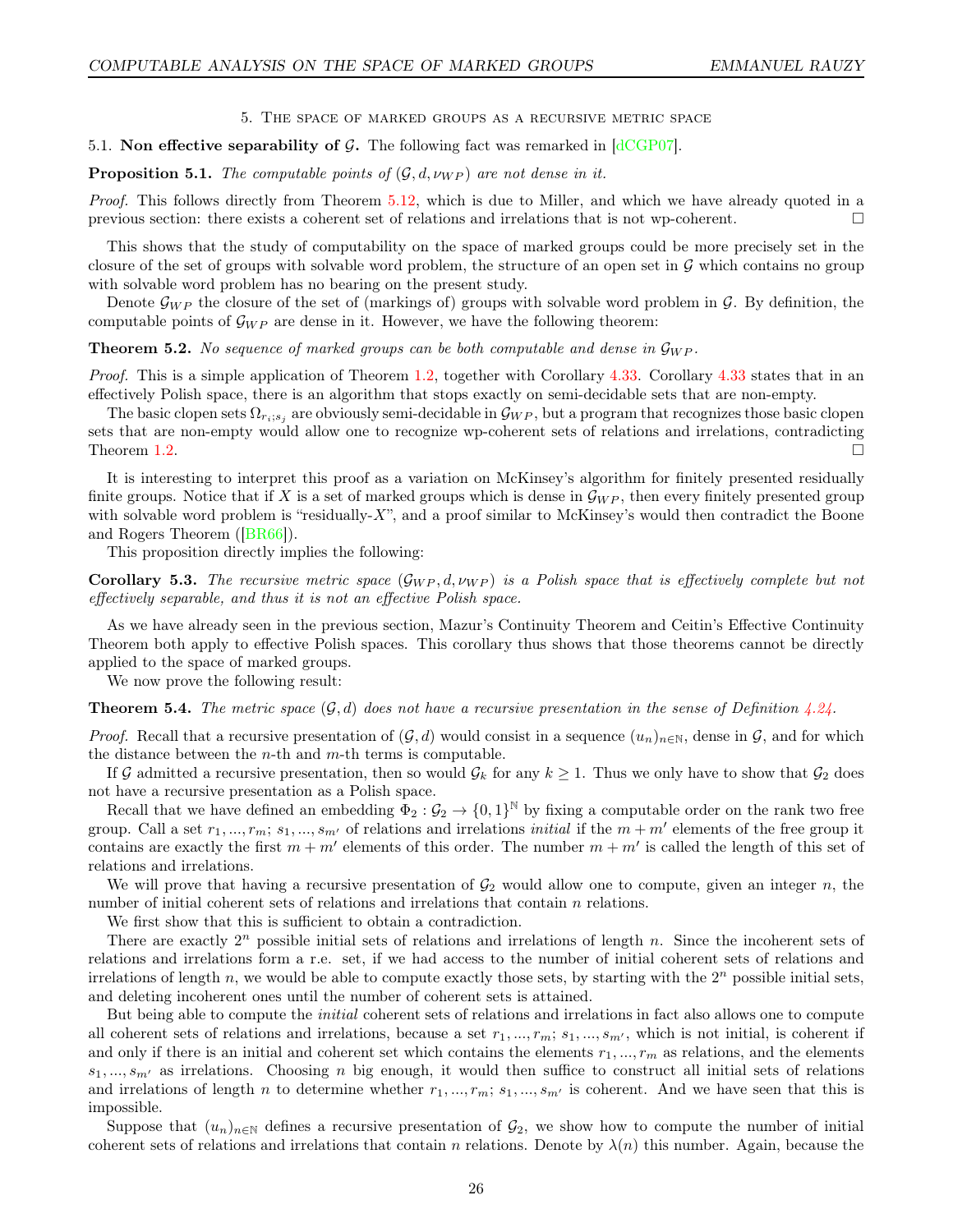incoherent sets of relations and irrelations form a r.e. set,  $\lambda$  is an upper semi-computable function: there exists a computable function  $\lambda^>$  that, given n, produces a computable and decreasing sequence of integers that converges to  $\lambda(n)$ . What we show is that the existence of a recursive presentation of  $\mathcal{G}_2$  implies that  $\lambda$  is also lower semicomputable, meaning that there exists a computable function  $\lambda^{\lt}$  that, on input n, produces an increasing sequence of integers which converges to  $\lambda(n)$ .

Given i and n natural numbers, define  $x_i^n$  to be the maximal size of a subset of  $\{u_0, u_1, ..., u_i\}$  of which any two elements are at least  $2^{-n}$  apart.

We claim that  $(i, n) \mapsto x_i^n$  is a computable function, and that, for any  $n, i \mapsto x_i^n$  is an increasing function that converges to  $\lambda(n)$ .

Setting  $\lambda^<(n) = (x_i^n)_{i \in \mathbb{N}}$  will then conclude the proof.

As the distance function d takes values only in  $\{0\} \cup \{2^{-n}, n \in \mathbb{N}\}$ , given the description of the distance  $d(u_i, u_j)$ as a computable real, one can always effectively choose one of  $d(u_i, u_j) < 3 \times 2^{-n-2}$  and  $d(u_i, u_j) > 3 \times 2^{-n-2}$  which holds, and thus decide whether or not  $u_i$  and  $u_j$  are  $2^{-n}$  apart. One can thus check every subset of  $\{u_0, u_1, ..., u_i\}$ to find one of maximal size, all the elements of which are  $2^{-n}$  apart. Thus  $(i, n) \mapsto x_i^n$  is computable.

The function  $(i, n) \mapsto x_i^n$  is increasing in i by definition.

Finally, we show that  $x_i^n$  goes to  $\lambda(n)$  as i goes to infinity. Two points of  $\mathcal{G}_2$  are at least  $2^{-n}$  apart if and only if their binary expansion differ on one of their first  $n$  digits: those groups must be associated to different initial sets of relations and irrelations of length n. Because the sequence  $(u_n)_{n\in\mathbb{N}}$  is supposed to be dense in  $\mathcal{G}_2$ , for any coherent initial set of relations and irrelations of length  $n$ , there should be a point of this sequence which satisfies those relations and irrelations.

And thus there must indeed exist a set of  $\lambda(n)$  points in the dense sequence which are pairwise  $2^{-n}$  apart, and this number is clearly maximal.

5.2. Optimality of the numbering  $\nu_{WP}$ . Note that Theorem [5.4,](#page-25-3) which states that the space of marked groups does not have a recursive presentation, can be seen, through Proposition [4.25,](#page-21-1) as answering the question: "which numberings of  $\mathcal G$  make of  $(\mathcal G, d)$  an effectively Polish space?". The answer to this question is that no numbering can make of  $(\mathcal{G}, d)$  an effectively Polish space.

We will now include some results that ask which numberings of  $\mathcal G$  can make of it a recursive metric space.

The precise question we want to ask is: what are the numberings that contain the least possible amount of information, while still making of  $\mathcal{G}$  a RMS? And in particular, is  $\nu_{WP}$  optimal in this sense?

A formal statement that would express the optimality of  $\nu_{WP}$  could be: "any numbering  $\nu$  that makes of  $(\mathcal{G}, d, \nu)$ a recursive metric space satisfies  $\nu \succeq \nu_W p$ ". And one could even ask for such a result, replacing the distance d by any distance that generates the topology of  $\mathcal{G}$ .

Mind however that this statement is false.

Indeed, given a marked group G with unsolvable word problem and isolated from groups with solvable word problem, as provided by Proposition [5.1,](#page-25-1) we can define a new numbering  $\nu_G$  of G, defined by  $\nu_G(0) = G$  and, for  $n > 0$ ,  $\nu_G(n) = \nu_W P(n-1)$ . Because G is isolated from groups with solvable word problem, there is a natural number  $n_G$  such that any group H that satisfies  $d(G, H) < 2^{-n_G}$  also has unsolvable word problem. Thus it suffices to know the first  $n_G$  terms in the binary expansion of  $n_G$  to be able to compute the distance  $d(G, H)$  from G to any marked group H with solvable word problem. And thus the new numbering  $\nu_G$  also makes of  $(\mathcal{G}, d, \nu_G)$  a recursive metric space, in which G is a computable point, and one has  $\nu_{WP} \succeq \nu_G$  and  $\nu_G \npreceq \nu_{WP}$ .

Notice however that the numbering  $\nu_G$  described above is not *saturated*, in the sense that the marked group G is  $\nu_G$ -computable, but it is the only  $\nu_G$ -computable point in the set [G]. We thus ask:

**Problem 5.5.** Suppose that  $\nu$  is a saturated numbering of G, and that  $(\mathcal{G}, d, \nu)$  is a RMS. Must one have  $\nu \succeq \nu_{WP}$ ?

We however have a theorem that is close enough to the false statement given above.

<span id="page-26-0"></span>**Theorem 5.6.** Suppose that  $\tilde{d}$  is any distance on  $\mathcal G$  that generates the same topology as  $d$ , and that  $\mu$  is a numbering of G such that  $(\mathcal{G}, \hat{d}, \mu)$  is a RMS.

Suppose furthermore that there is an algorithm that takes as input a  $\mu$ -name for a k-marked group G and a  $\nu_C$ -name for a radius  $r > 0$ , and produces a basic clopen set  $\Omega^k_{R;T}$  (described by a pair of tuples of elements of the free group) such that:

$$
G \in \Omega_{R;T}^k;
$$
  

$$
\Omega_{R;T}^k \subseteq B_{\hat{d}}(G,r).
$$

Then one has  $\mu \succeq \nu_{WP}$ .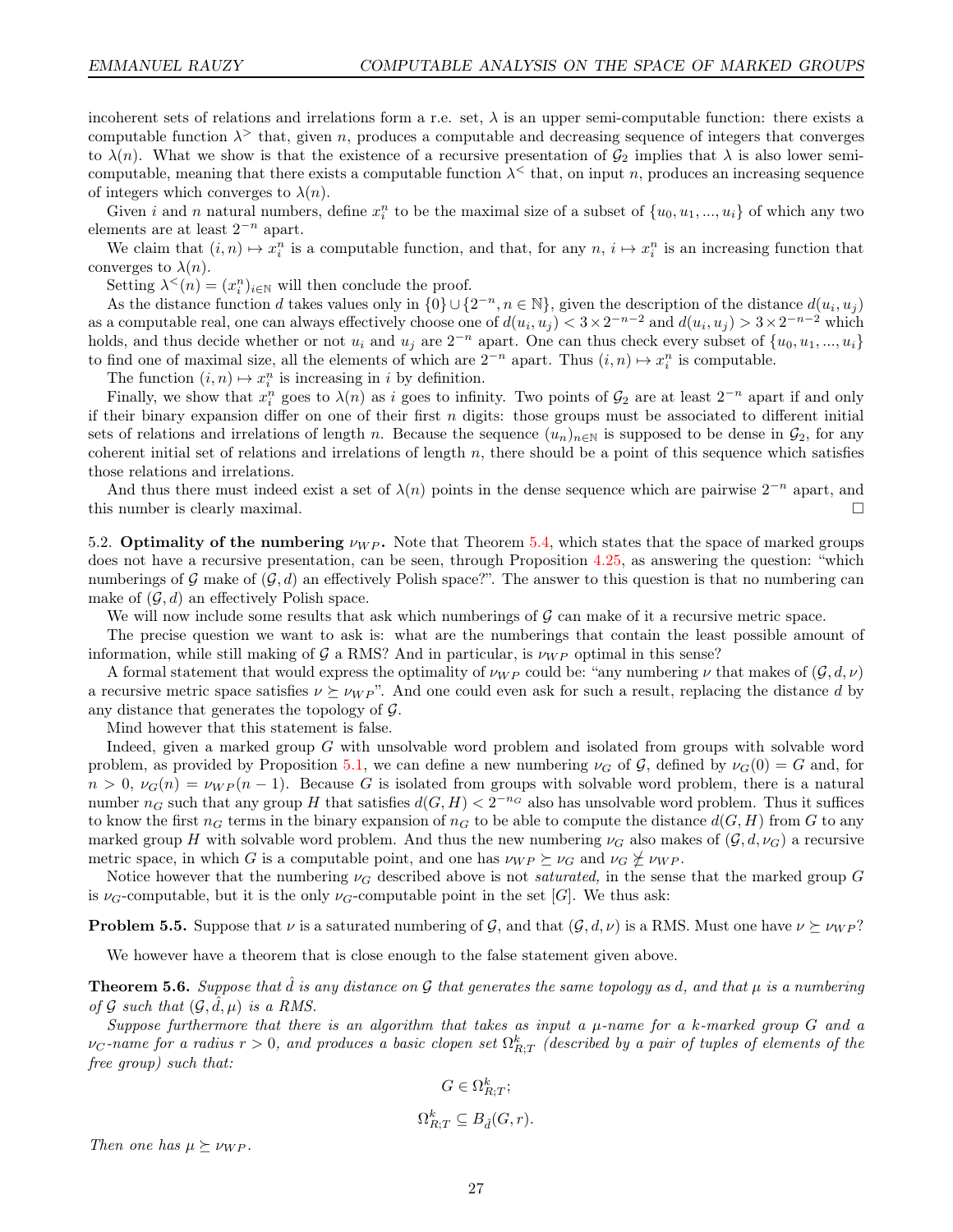Before proving this theorem, let us note that the hypotheses of this theorem can be explained as follows: we ask not only that the distance  $\tilde{d}$  define the usual topology of  $\mathcal{G}$ , but also that it define its usual *effective topology*. What we suppose for Theorem [5.6](#page-26-0) is precisely that any effective open set of  $(G, \hat{d}, \mu)$  should also be effectively open for the topology defined by the basic clopen sets  $\Omega_{R;T}^k$ .

A discriminating family of a group  $G$  is a subset of  $G$  which does not contain the identity element of  $G$ , and which intersects any non-trivial normal subgroup of G. We will use Theorem 3.4 from  $\left[\frac{\text{dCGP07}}{\text{dCGP07}}\right]$ , which is an analysis of Kuznetsov's method for solving the word problem in simple groups ([\[Kuz58\]](#page-44-23)):

<span id="page-27-2"></span>**Theorem 5.7** (Cornulier, Guyot, Pitsch, [\[dCGP07\]](#page-43-3)). A group has solvable word problem if and only if it is both recursively presentable and recursively discriminable.

And this statement is uniform: there is an effective method that allows, given a recursive presentation and an algorithm that enumerates a discriminating family in a marked group G, to find a word problem algorithm for G.

We add the statement about the uniformity of this theorem, but it is easy to see that the proof given in  $\left[ \frac{dCGPO7}{dt} \right]$ is uniform.

Proof of Theorem [5.6.](#page-26-0) Consider a  $\mu$ -computable marked group G. We show, given a  $\mu$ -name for G, how to obtain a word problem algorithm for it.

Using the algorithm given by the hypotheses of the theorem, consecutively on each ball  $B_{\hat{d}}(G, \frac{1}{n})$ , we obtain a computable sequence  $(\Omega_{R_n;T_n})_{n\in\mathbb{N}}$  of basic clopen subsets, such that for each n we have:

$$
G \in \Omega_{R_n;T_n} \subseteq B_{\hat{d}}(G, \frac{1}{n}).
$$

It follows that  $\bigcap \Omega_{R_n;T_n} = \{G\}$ , and thus that the union  $\bigcup R_n$  defines a recursively enumerable set of relations that defines G, and that the set  $\bigcup T_n$  defines a recursively env

 $\bigcup_{n\in\mathbb{N}}T_n$  defines a recursively enumerable discriminating family for G.

We can thus apply Theorem  $5.7$ , which indicates that a word problem algorithm for  $G$  can be obtained from this  $data.$ 

Remark 5.8. Any numbering type that is stronger than  $\Lambda_{WP}$  also makes of the space of marked groups a recursive metric space. An example of particular importance is the numbering type  $\Lambda_{WP} \wedge \Lambda_{FP}$ , associated to the description "finite presentation and word problem algorithm", and whose study, as we stated in the introduction, is of foremost importance. Notice that  $\{(\mathbb{Z},1)\}\$ is a  $\Lambda_{WP}\wedge\Lambda_{FP}$ -decidable singleton. This shows that Markov's Lemma cannot be applied with respect to  $\Lambda_{WP} \wedge \Lambda_{FP}$ : the sequence  $(\mathbb{Z}/n\mathbb{Z}, 1)$  is a  $\Lambda_{WP} \wedge \Lambda_{FP}$ -computable sequence that converges effectively to  $(\mathbb{Z}, 1)$ , but  $(\mathbb{Z}, 1)$  can still be distinguished from finite groups with respect to  $\Lambda_{WP} \wedge \Lambda_{FP}$ .

The space of marked groups associated to the numbering type  $\Lambda_{WP} \wedge \Lambda_{FP}$  is thus a recursive metric space that is not effectively complete. (An interesting problem would then be to describe the numbering of  $G$  obtained by taking the effective completion of  $\Lambda_{WP} \wedge \Lambda_{FP}$ .)

<span id="page-27-1"></span>5.3. Two applications of a construction of Miller, failure of Moschovakis' (B) condition for the space of marked groups. In this section, we prove two important theorems that use variations on Miller's example of a finitely presented group that is isolated from groups with solvable word problem.

The following theorem was already stated, it is Theorem [1.3.](#page-8-1)

<span id="page-27-3"></span>Theorem 5.9. No algorithm can stop exactly on those sets of relations and irrelations which are not wp-coherent.

The following theorem is one of our most important results, we have already explained how it represents the negation of an effective Axiom of Choice for the space of marked groups.

<span id="page-27-0"></span>**Theorem 5.10** (Failure of an Effective Axiom of Choice for groups). There is no algorithm that, given a wpcoherent set of relations and irrelations, produces a word problem algorithm for a marked group that satisfies those relations and irrelations.

The proofs for those results will be similar: they rely on Miller's constructions of a family of groups  $L_{P,Q}$  indexed by two subsets  $P$  and  $Q$  of N. For each of those theorems, we will find some conditions on the sets  $P$  and  $Q$  that are sufficient for the groups  $L_{P,Q}$  to provide proofs for the Theorems [5.9](#page-27-3) and [5.10,](#page-27-0) and then include a lemma to prove that such sets P and Q do exist.

We start by detailing Miller's construction.

5.3.1. Miller's construction. We detail the construction of Miller as it was exposed in [\[Mil92\]](#page-44-15). This construction was first introduced in [\[Mil81\]](#page-44-9).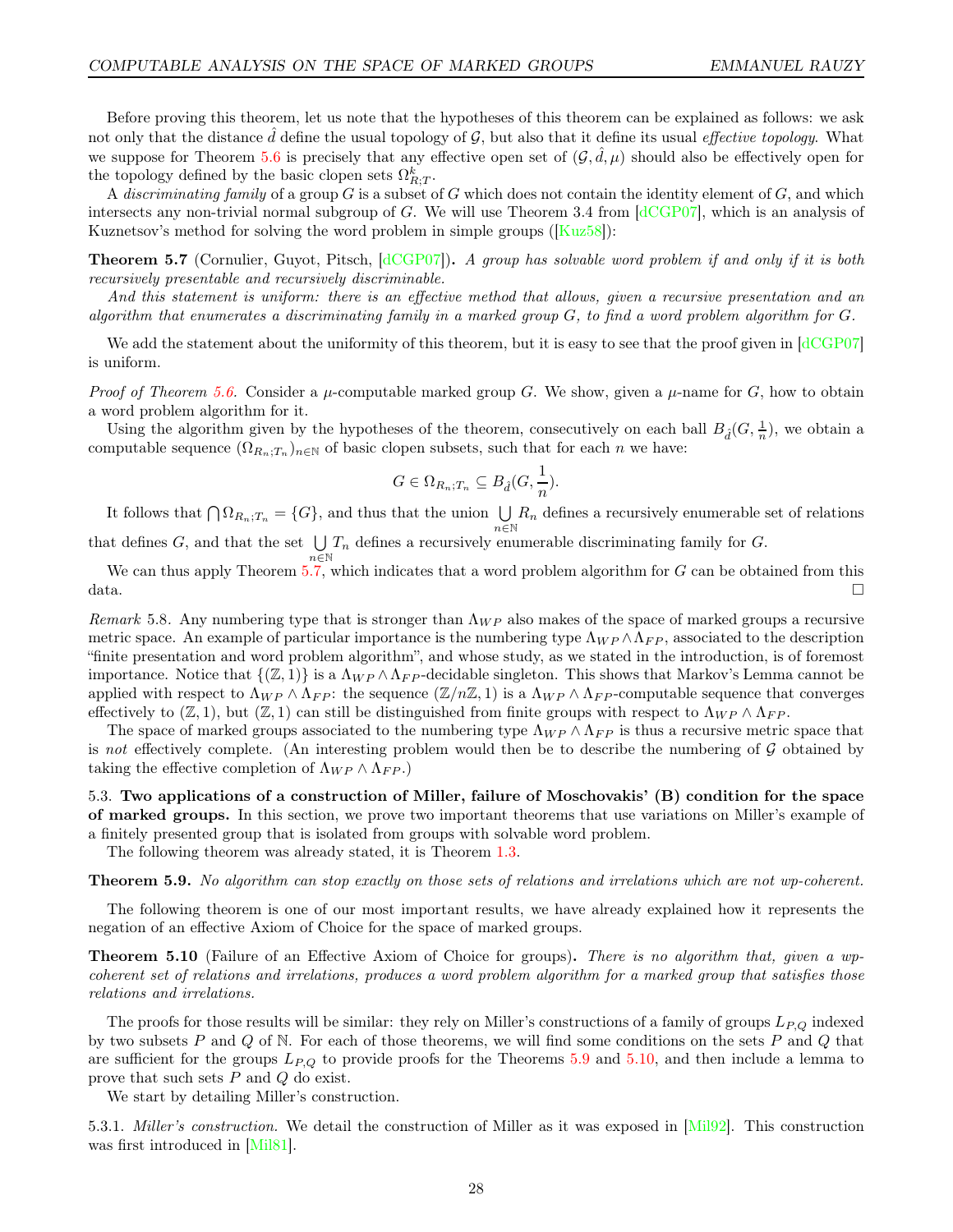Step 1. Given two subsets P and Q of N, we consider the group  $L_{P,Q}^1$  given by the following presentation:

$$
\langle e_0, e_1, e_2, \ldots | e_0 = e_i, i \in P, e_1 = e_j, j \in Q \rangle
$$

For simplicity, we shall always assume that  $P$  contains  $0$  and  $Q$  contains  $1$ .

Notice that  $L_{P,Q}^1$  is recursively presented with respect to the family  $(e_i)_{i\in\mathbb{N}}$  if and only if P and Q are r.e. sets, and that  $L_{P,Q}^1$  has solvable word problem with respect to the family  $(e_i)_{i\in\mathbb{N}}$  if and only if P and Q are recursive sets.

In what follows, the sets P and Q will always be recursively enumerable, and thus  $L_{P,Q}^1$  is recursively presented. Step 2. Embed the recursively presented group  $L_{P,Q}^1$  in a finitely presented group  $L_{P,Q}^2$  using some strengthening of Higman's Embedding Theorem. For our purpose, we need to know that:

- A finite presentation of  $L_{P,Q}^2$  can be obtained from the recursive presentation of  $L_{P,Q}^1$ ;
- If the group  $L_{P,Q}^1$  has solvable word problem with respect to the family  $(e_i)_{i\in\mathbb{N}}$ , then the group  $L_{P,Q}^2$  also has solvable word problem;
- The embedding of  $L_{P,Q}^1$  into  $L_{P,Q}^2$  is effective, i.e. there exists a recursive function that maps a natural number *n* to a way of expressing the element  $e_n$  as a product of the generators of  $L_{P,Q}^2$ .

Clapham's version of Higman's Embedding Theorem ( $\lceil \text{Cla67} \rceil$ ) satisfies the required conditions for this step of the construction. Clapham's Theorem is quoted precisely in Subsection [9.1.](#page-42-2)

Step 3. Embed the group  $L_{P,Q}^2$  into a finitely presented group  $L_{P,Q}^3$  with the following property: in any non-trivial quotient of  $L^3_{P,Q}$ , the image of the element  $e_0e_1^{-1}$  is a non-identity element.

This is done as follows.

Consider a presentation  $\langle x_1, ..., x_k | r_1, ... r_t \rangle$  for  $L^2_{P,Q}$ , denote w a word on  $\{x_1, ..., x_k, x_1^{-1}, ..., x_k^{-1}\}$  that defines the element  $e_0e_1^{-1}$  in  $L_{P,Q}^2$ . The group  $L_{P,Q}^3$  is defined by adding to  $L_{P,Q}^2$ , in addition to the generators  $x_1, ..., x_k$ that are still subject to the relations  $r_1, \ldots, r_t$ , three new generators a, b and c, subject to the following relations:

- (1)  $a^{-1}ba = c^{-1}b^{-1}cbc$
- (2)  $a^{-2}b^{-1}aba^2 = c^{-2}b^{-1}cbc^2$
- (3)  $a^{-3}[w,b]a^{3} = c^{-3}bc^{3}$
- (4)  $a^{-(3+i)}x_iba^{(3+i)} = c^{-(3+i)}bc^{(3+i)}, i = 1..k$

To use Miller's construction, we need to check the following points:

- If  $w \neq 1$  in  $L^2_{P,Q}$ , then  $L^2_{P,Q}$  is embedded in  $L^3_{P,Q}$  via the natural map  $x_i \mapsto x_i$ .
- The presentation of  $L_{P,Q}^3$  can be computed from the presentation of  $L_{P,Q}^2$  together with the word w.
- If  $L_{P,Q}^2$  has solvable word problem, then so does the group  $L_{P,Q}^3$ .
- The element  $e_0e_1^{-1}$  has a non-trivial image in any non-trivial quotient of  $L_{P,Q}^3$ .

The second point is obvious. The last point is easily proven: remark that the third written relation, together with  $w = 1$ , implies the relation  $b = 1$ . This in turn implies that  $c = 1$  thanks to the first relation, that  $a = 1$  thanks to the second relation, and then that all  $x_i$  also define the identity element because of the relations of (4).

The first and third points are proven using the fact that the group  $L_{P,Q}^3$  can be expressed as an amalgamated product.

Consider the free product  $L_{P,Q}^2 * \mathbb{F}_{a,b}$  of  $L_{P,Q}^2$  with a free group generated by a and b, and the free group  $\mathbb{F}_{b,c}$ generated by b and c. Then, provided that  $w \neq 1$  in  $L_{P,Q}^2$ , the subgroup of  $L_{P,Q}^2 * \mathbb{F}_{a,b}$  generated by b and the elements that appear to the left hand side in the equations  $(1) - (4)$  is a free group on  $4 + k$  generators, which we denote A, and so is the subgroup B of  $\mathbb{F}_{b,c}$  generated by b and the elements that appear to the right hand side in the equations  $(1) - (4)$ .

Thus the given presentation of  $L_{P,Q}^3$  shows that it is defined as an amalgamated product of the form:

$$
(L_{P,Q}^2 * \mathbb{F}_{a,b}) \qquad * \qquad \mathbb{F}_{b,c}
$$

$$
A = B
$$

This proves both the fact that  $L_{P,Q}^2$  embeds in  $L_{P,Q}^3$ , and that the word problem is solvable in  $L_{P,Q}^3$  as soon as it is in  $L_{P,Q}^2$ , since to solve the word problem in an amalgamated product such as  $L_{P,Q}^3$ , it suffices to be able to solve the membership problem for A in  $L_{P,Q}^2 * \mathbb{F}_{a,b}$  and for B in  $\mathbb{F}_{b,c}$ , we leave it to the reader to see that this can be done as soon as the word problem is solvable in  $L_{P,Q}^2$ .

Finally, we designate by  $\Pi_{P,Q}$  the finite set of relations and irrelations that is composed of the relations of  $L_{P,Q}^3$ , and of a unique irrelation  $w \neq 1$ , where w is the word that defines the element  $e_0e_1^{-1}$  in  $L_{P,Q}^3$ .

Note that the set  $\Pi_{P,Q}$  can be effectively produced from the codes for the r.e. sets P and Q.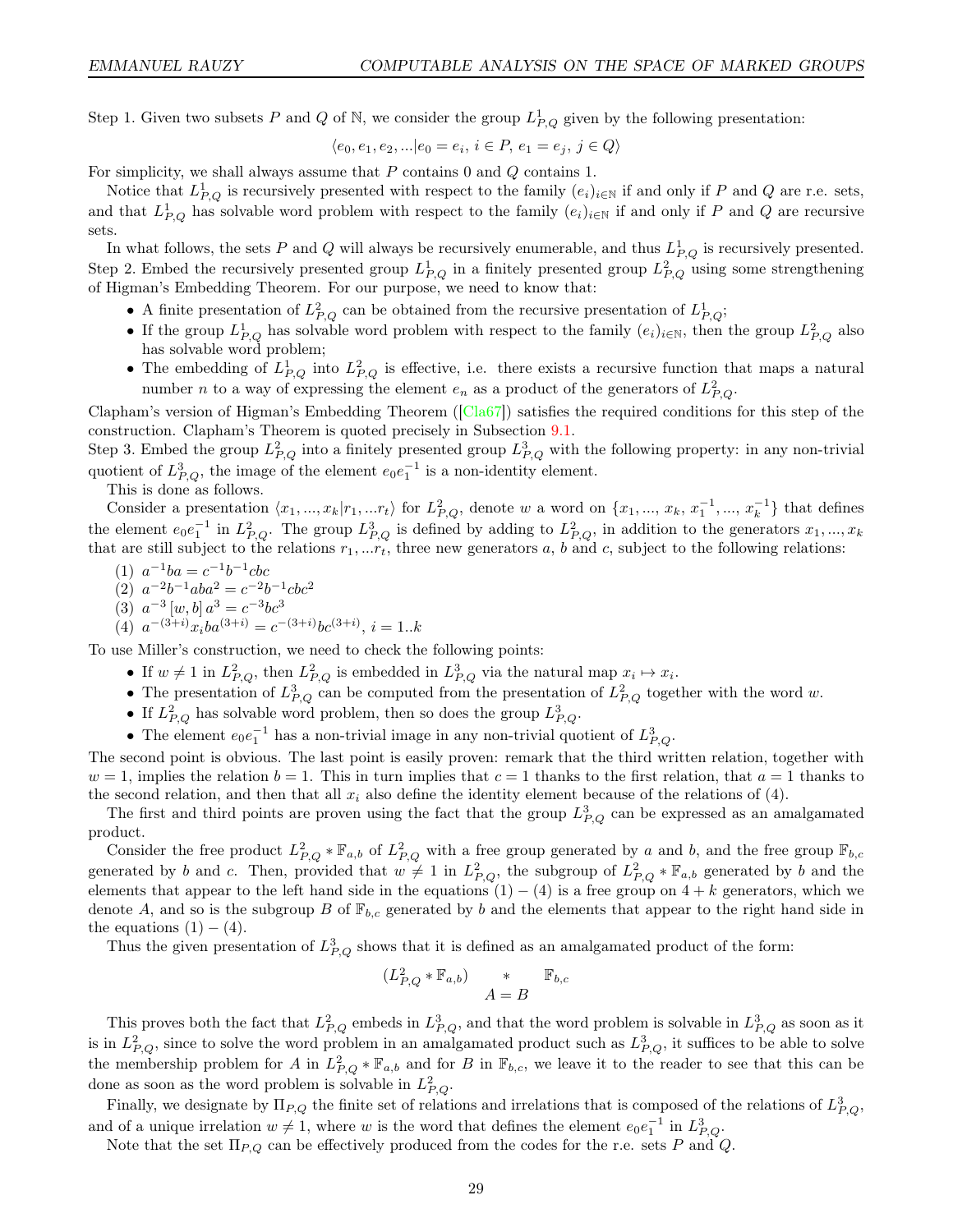This ends Miller's construction.

5.3.2. First application: Miller's Theorem. We include here a proof of Miller's Theorem.

A pair of disjoint subsets P and Q of N are said to be *recursively inseparable* if there cannot exist a recursive set H such that  $P \subseteq H$  and  $Q \subseteq H^c$ , where  $H^c$  denotes the complement of H in N.

We will need the following well known result:

<span id="page-29-2"></span>**Lemma 5.11.** There exists a pair  $(P,Q)$  of disjoints subsets of N that are recursively enumerable and recursively inseparable.

Proof. Consider an effective enumeration  $\phi_0, \phi_1, \phi_2,...$  of all recursive functions. Consider the set  $P = \{n \in$  $\mathbb{N}, \phi_n(n) = 0$  and the set  $Q = \{n \in \mathbb{N}, \phi_n(n) = 1\}$ . Those sets are obviously recursively enumerable. Suppose now that some recursive set H contains P but does not intersect H. Consider an index  $n_0$  such that  $\phi_{n_0}$  is a total function that computes the characteristic function of H.

If  $\phi_{n_0}(n_0) = 0$ ,  $n_0$  does not belong to H, but it belongs to P, this is not possible. But if  $\phi_{n_0}(n_0) = 1$ , then  $n_0$ belongs to  $Q$  and to  $H$ , which is also impossible because  $H$  should not meet  $Q$ .

This is a contradiction, and thus the sets P and Q are indeed recursively inseparable.  $\Box$ 

<span id="page-29-0"></span>**Theorem 5.12** (Miller, [\[Mil92\]](#page-44-15)). Suppose that P and Q are disjoints subsets of  $\mathbb N$  that are recursively enumerable and recursively inseparable. Then the set  $\Pi_{P,Q}$  is coherent, but not wp-coherent.

*Proof.* Suppose that a group K satisfies the relations and irrelations of  $\Pi_{P,Q}$ , and that is has solvable word problem.

Using the word problem algorithm for K, given an integer i in N, we can solve the questions "is  $e_0 = e_i$  in K", since, by the properties of Miller's construction, an expression of the element  $e_i$  in terms of the generators of  $L_{P,Q}^3$ , and thus of  $K$ , can be effectively found from  $i$ .

The set  $\{i \in \mathbb{N}, e_i = e_0\}$  is thus a recursive set that contains P. And it is disjoint from Q, because we have assumed that  $e_0 \neq e_1$  in K.

This contradicts the fact that P and Q are recursively inseparable.  $\Box$ 

5.3.3. Proof of Theorem [5.9.](#page-27-3) We first prove Theorem [5.9:](#page-27-3)

Theorem. No algorithm can stop exactly on those sets of relations and irrelations which are not wp-coherent.

*Proof.* Given r.e. disjoint sets, we apply Miller's construction to obtain the set  $\Pi_{P,Q}$  of relations and irrelations.

By Theorem [5.12,](#page-29-0) if the sets P and Q are recursively enumerable, recursively inseparable sets, then  $\Pi_{P,Q}$  is not wp-coherent.

On the contrary, if P and Q are both recursive sets, we have noted that  $L_{P,Q}^3$  itself has solvable word problem, and thus  $\Pi_{P,Q}$  is wp-coherent.

Because the set  $\Pi_{P,Q}$  can be constructed from the codes for P and Q, an algorithm that stops exactly on those sets of relations and irrelations which are not wp-coherent would produce, through Miller's construction, an algorithm that, given a pair of r.e. sets  $P$  and  $Q$  that are either recursively inseparable or recursive, would stop if and only if those sets are recursively inseparable. We prove in the next lemma, Lemma [5.13,](#page-29-1) that such an algorithm cannot exit, this ends the proof of our theorem.

<span id="page-29-1"></span>**Lemma 5.13.** There is no algorithm that, given the code for two recursively enumerable and disjoint subsets of  $\mathbb{N}$ , that are either recursive or recursively inseparable, stops only if they are recursively inseparable.

*Proof.* Fix two recursively enumerable and recursively inseparable subsets P and Q of N, that exist by Lemma  $5.11$ .

Consider an effective enumeration  $M_0, M_1, M_2...$  of all Turing machines. For each natural number n, define a pair of recursively enumerable sets  $P_n$  and  $Q_n$  defined as follows:

To enumerate  $P_n$ , start a run of  $M_n$ .

While this run lasts, an enumeration of P gives the first elements of  $P_n$ . If  $M_n$  halts after k computation steps, stop the enumeration of P.

Thus if  $M_n$  halts, the set  $P_n$  is a finite set. On the contrary, if  $M_n$  does not stop,  $P_n$  is identical to P.

The set  $Q_n$  is defined similarly, replacing P by Q in its definition.

One then easily sees that the sets  $P_n$  and  $Q_n$  are uniformly recursively enumerable, and that  $P_n$  and  $Q_n$  are recursively inseparable if and only if  $M_n$  does not halt.

Since no algorithm can stop exactly on the indices of non-halting Turing machines, the lemma is proved.  $\square$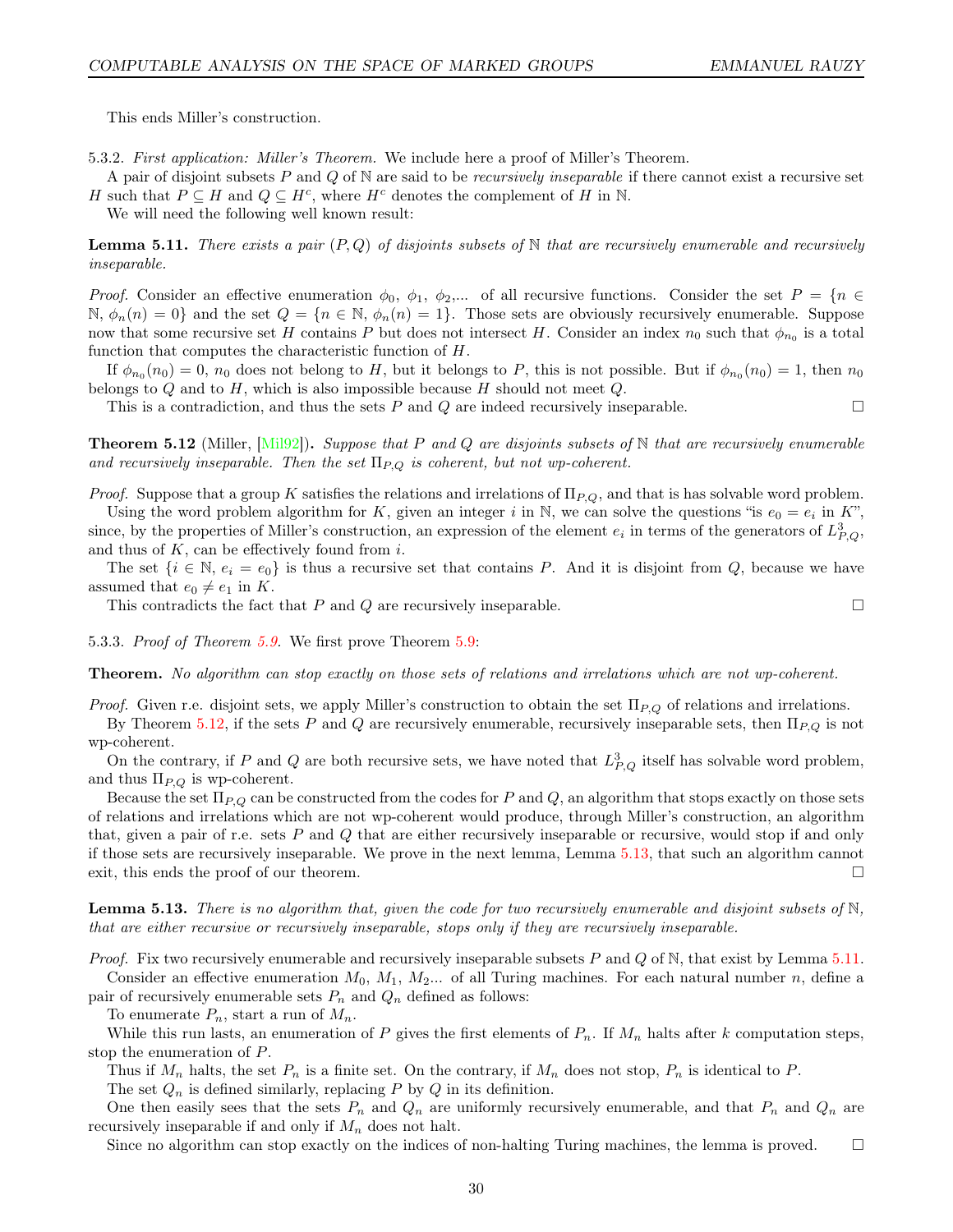5.3.4. Proof of Theorem [5.10.](#page-27-0) We now prove Theorem [5.10:](#page-27-0)

**Theorem** (Failure of an effective Axiom of Choice for groups). There is no algorithm that, given a wp-coherent set of relations and irrelations, produces a word problem algorithm for a marked group that satisfies those relations and irrelations.

Note that, just as Miller's Theorem (Theorem [5.12\)](#page-29-0) was a strengthening of the Boone-Novikov Theorem on the existence of a finitely presented group with unsolvable word problem, this theorem strengthens the Boone-Rogers Theorem which states that the word problem does not have a uniform solution amongst finitely presented groups with solvable word problem.

*Proof.* We will build in Lemma [5.14](#page-30-0) a pair of sequences  $(P_n)_{n\in\mathbb{N}}$  and  $(Q_n)_{n\in\mathbb{N}}$  such that:

- The sequences  $(P_n)_{n\in\mathbb{N}}$  and  $(Q_n)_{n\in\mathbb{N}}$  consist only of disjoint recursive sets;
- The sequences  $(P_n)_{n\in\mathbb{N}}$  and  $(Q_n)_{n\in\mathbb{N}}$  are uniformly r.e., but not uniformly recursive;
- For any sequence  $(H_n)_{n\in\mathbb{N}}$  of uniformly recursive sets, there must be some index  $n_0$  such that either  $H_{n_0}$ does not contain  $P_{n_0}$ , or  $H_{n_0}^c$  does not contain  $Q_{n_0}$ .

We apply Miller's construction to this sequence to obtain a computable sequence  $(\Pi_{P_n,Q_n})_{n\in\mathbb{N}}$  of finite sets of relations and irrelations.

Suppose by contradiction that there is an algorithm  $A$  as in the theorem. For each natural number  $n$ , the set  $\Pi_{P_n,Q_n}$  is wp-coherent, because  $P_n$  and  $Q_n$  are recursive. Thus the algorithm A can be applied to  $\Pi_{P_n,Q_n}$ , to produce the word problem algorithm for a group that satisfies the relations and irrelations of  $\Pi_{P_n,Q_n}$ . Denote  $G_n$ the group defined by this algorithm.

For each n, the set  $H_n = \{i \in \mathbb{N}, e_i = e_0 \text{ in } G_n\}$  is then a recursive set, and this in fact holds uniformly in n.

But of course, one has the inclusions  $P_n \subseteq H_n$  and  $Q_n \subseteq H_n^c$ . This contradicts the properties of the sequences  $(P_n)_{n \in \mathbb{N}}$  and  $(Q_n)_{n \in \mathbb{N}}$ .

<span id="page-30-0"></span>**Lemma 5.14.** There exists a pair of sequences  $(P_n)_{n\in\mathbb{N}}$  and  $(Q_n)_{n\in\mathbb{N}}$  such that:

- The sequences  $(P_n)_{n\in\mathbb{N}}$  and  $(Q_n)_{n\in\mathbb{N}}$  consist only of disjoint recursive sets;
- The sequences  $(P_n)_{n\in\mathbb{N}}$  and  $(Q_n)_{n\in\mathbb{N}}$  are uniformly r.e., but not uniformly recursive;
- For any sequence  $(H_n)_{n\in\mathbb{N}}$  of uniformly recursive sets, there must be a some index  $n_0$  such that either  $H_{n_0}$ does not contain  $P_{n_0}$ , or  $H_{n_0}^c$  does not contain  $Q_{n_0}$ .

*Proof.* Fix a pair  $(P,Q)$  of recursively enumerable but recursively inseparable sets.

Denote by f a recursive function that enumerates P. Denote by  $\hat{f}$  an increasing function extracted from f, defined as follows:  $\hat{f}(0) = f(0), \hat{f}(1) = f(\min\{k \in \mathbb{N}, f(k) > \hat{f}(0)\}), \hat{f}(2) = f(\min\{k \in \mathbb{N}, f(k) > \hat{f}(1)\}),$  etc. It is clear that  $\hat{f}$  thus defined is recursive. It is well defined because P is necessarily infinite.

Consider an effective enumeration  $M_0$ ,  $M_1$ ,  $M_2$ ... of all Turing machines.

We define the set  $P_n$  thanks to a run of the machine  $M_n$ . While this run lasts, use the function  $\hat{f}$  to enumerate elements of P in increasing order. If the machine  $M_n$  halts in k steps, the last element of P that was added to  $P_n$ is  $\tilde{f}(k-1)$ . In this case, we chose that the set  $P_n$  should be the set

$$
P_n = P \cap \{0, 1, ..., \hat{f}(k-1)\}.
$$

This set can be enumerated using the function f, by keeping only the elements it produces that are below  $f(k-1)$ .

Because the process described above is effective, it is clear that given an integer  $n$ , one can build a recursive enumeration of  $P_n$ , and thus the sequence  $(P_n)_{n\in\mathbb{N}}$  is uniformly r.e..

If the machine  $M_n$  never stops, the set  $P_n$  is exactly the image of the increasing and recursive function  $\hat{f}$ , it is thus recursive. If the machine  $M_n$  stops, the set  $P_n$  is finite, it is then also recursive.

The sequence  $(Q_n)_{n\in\mathbb{N}}$  is defined exactly as  $(P_n)_{n\in\mathbb{N}}$ , replacing the function f that enumerates P by a function g that enumerates Q. Thus the sequence  $(Q_n)_{n\in\mathbb{N}}$  is also a sequence of recursive sets, that are uniformly recursively enumerable.

For each n, one has  $P_n \subseteq P$  and  $Q_n \subseteq Q$ , and thus the sets  $P_n$  and  $Q_n$  are indeed disjoints. All that is left to show is that the sequences  $(P_n)_{n\in\mathbb{N}}$  and  $(Q_n)_{n\in\mathbb{N}}$  satisfy the last condition of the lemma: there cannot exist a sequence  $(H_n)_{n\in\mathbb{N}}$  of uniformly recursive sets for which the following inclusions hold:

$$
\forall n \in \mathbb{N}, P_n \subseteq H_n \& Q_n \subseteq H_n^c
$$

We proceed by contradiction, and suppose such a sequence exists.

Consider the set U of indices n for which  $P \nsubseteq H_n$ .

**Claim:** The halting problem is solvable on the set of Turing machines whose index is in  $U$ .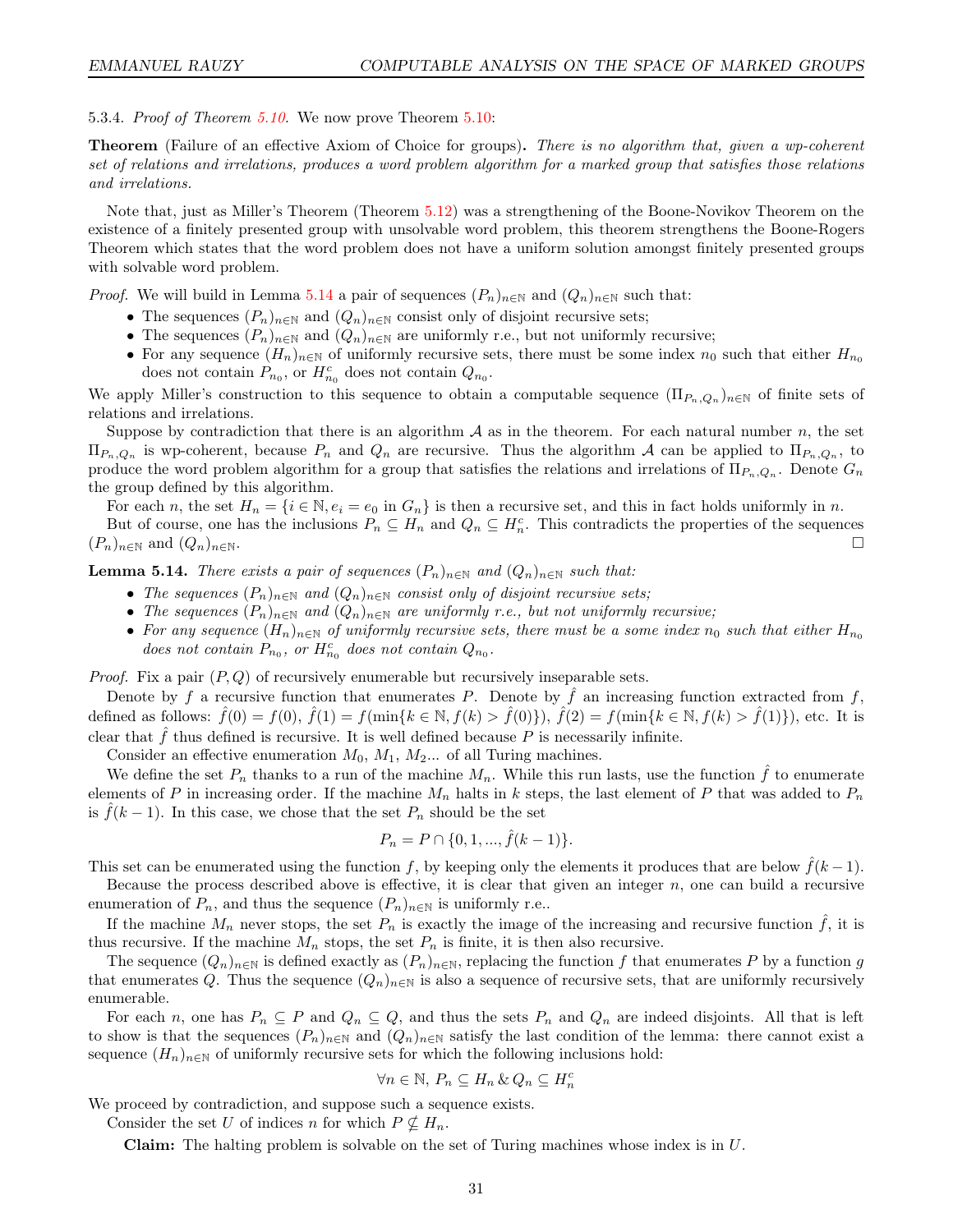Given an integer n in U, we can find an integer y such that  $y \in P$  but  $y \notin H_n$ . Since we have assumed that  $P_n \subseteq H_n$ , y is an element of P, but not of  $P_n$ .

Denote by k an integer for which  $f(k) = y$ , this exists and can be computed, since f enumerates P.

By construction of  $P_n$ , the fact that  $y \notin P_n$  indicates either that the Turing machine  $M_n$  does not halt, or that, if it does stop, it must be in strictly less than  $k$  steps. This information is sufficient to solve the halting problem in U. This proves the claim.

Denote by V the set of indices n for which  $Q \nsubseteq H_n^c$ . The definitions of the sets  $P_n$  and  $Q_n$  being symmetric, the halting problem is solvable on the set of Turing machines whose index is in  $V$ .

Because the sets U and V are easily seen to be recursively enumerable, the previous results imply that the halting problem is solvable on  $U \cup V$ . Indeed, given a point n of  $U \cup V$ , one can find at least one of U and V to which n belongs, and apply the method of resolution of the halting problem there.

Because the halting problem is solvable on  $U\cup V$ , its complement must be non-empty. But for any n in  $(U\cup V)^c$ , one has

$$
P \subseteq H_n
$$

$$
Q \subseteq H_n^c
$$

Since the set  $H_n$  is recursive, this contradicts the fact that P and Q are recursively inseparable.

Theorem [5.10](#page-27-0) allows us to prove that the space of marked groups does not satisfy Moschovakis' condition (B), and thus that Theorem [4.37](#page-24-2) cannot be applied to the space of marked groups.

<span id="page-31-1"></span>**Corollary 5.15.** The space of marked group equipped with the numbering  $\nu_{WP}$  does not satisfy Moschovakis' condition (B).

Proof. A RMS  $(X, d, \nu)$  satisfies Moschovakis' condition (B) if there exists an algorithm A that takes as input the description of a *v*-semi-decidable set Y and the description of an open ball  $B(x, r)$  in X, such that those set intersect, and produces a point that belongs to their intersection.

In  $\mathcal{G}_k$ , apply such an algorithm to a basic clopen subset  $\Omega_{r_i;s_j}$  and to an open ball that contains all of  $\mathcal{G}_k$  -any open ball of radius  $r \geq 1$ . This yields a program that takes as input a set of relations and irrelations that is wp-coherent, and produces the  $\nu_{WP}$ -name of a point that belongs to it. The existence of such an algorithm was proven impossible in Theorem [5.10.](#page-27-0)

#### 6. Some results of effective descriptive set theory

<span id="page-31-0"></span>We now apply the results of the previous sections to decision problems for groups described by word problem algorithms. The numbering type  $\Lambda_{WP}$  of G is most often used implicitly, a r.e. set of marked groups is thus a  $\Lambda_{WP}$ -r.e. set of marked groups, and so on.

6.1. Markov's Lemma for groups. In this subsection, we rephrase some results that are true of effectively complete recursive metric spaces to the special case of the space of marked groups.

<span id="page-31-3"></span>**Proposition 6.1.** If a computable sequence  $(G_n)_{n\in\mathbb{N}}$  of marked groups effectively converge in  $\mathcal{G}_k$ , its limit has solvable word problem.

*Proof.* This follows directly from the fact that  $(\mathcal{G}_{WP}, d, \nu_{WP})$  is effectively complete (Corollary [4.16\)](#page-19-0).

This proposition admits a converse.

**Proposition 6.2.** Suppose a  $\Lambda_{WP}$ -computable sequence  $(G_n)_{n\in\mathbb{N}}$  converges to a marked group H which has solvable word problem. Then a sequence  $(G_{\psi(n)})_{n\in\mathbb{N}}$  can be extracted from  $(G_n)_{n\in\mathbb{N}}$ , such that: the extraction function  $\psi$  is recursive, and for all n,  $d(G_{\psi(n)}, H) \leq 2^{-n}$ .

*Proof.* Define  $\psi(n)$  to be the least integer p such that  $G_p$  and H agree on the first k terms of their binary expansions. The hypotheses of the proposition ensure this defines a recursive function.

We can now state Markov's Lemma applied to the space of marked groups.

<span id="page-31-2"></span>**Lemma 6.3** (Markov's Lemma for groups). If  $(G_n)_{n\in\mathbb{N}}$  is a  $\Lambda_{WP}$ -computable sequence of marked groups that effectively converges to a marked group H, with  $G_n \neq H$  for each n, then there is a  $\Lambda_{WP}$ -computable sequence of marked groups  $(\Gamma_p)_{p \in \mathbb{N}}$ , such that each  $\Gamma_p$  belongs to the set  $\{G_n; n \in \mathbb{N}\} \cup \{H\}$ , and the set  $\{p \in \mathbb{N}, \Gamma_p = H\}$  is not recursively enumerable.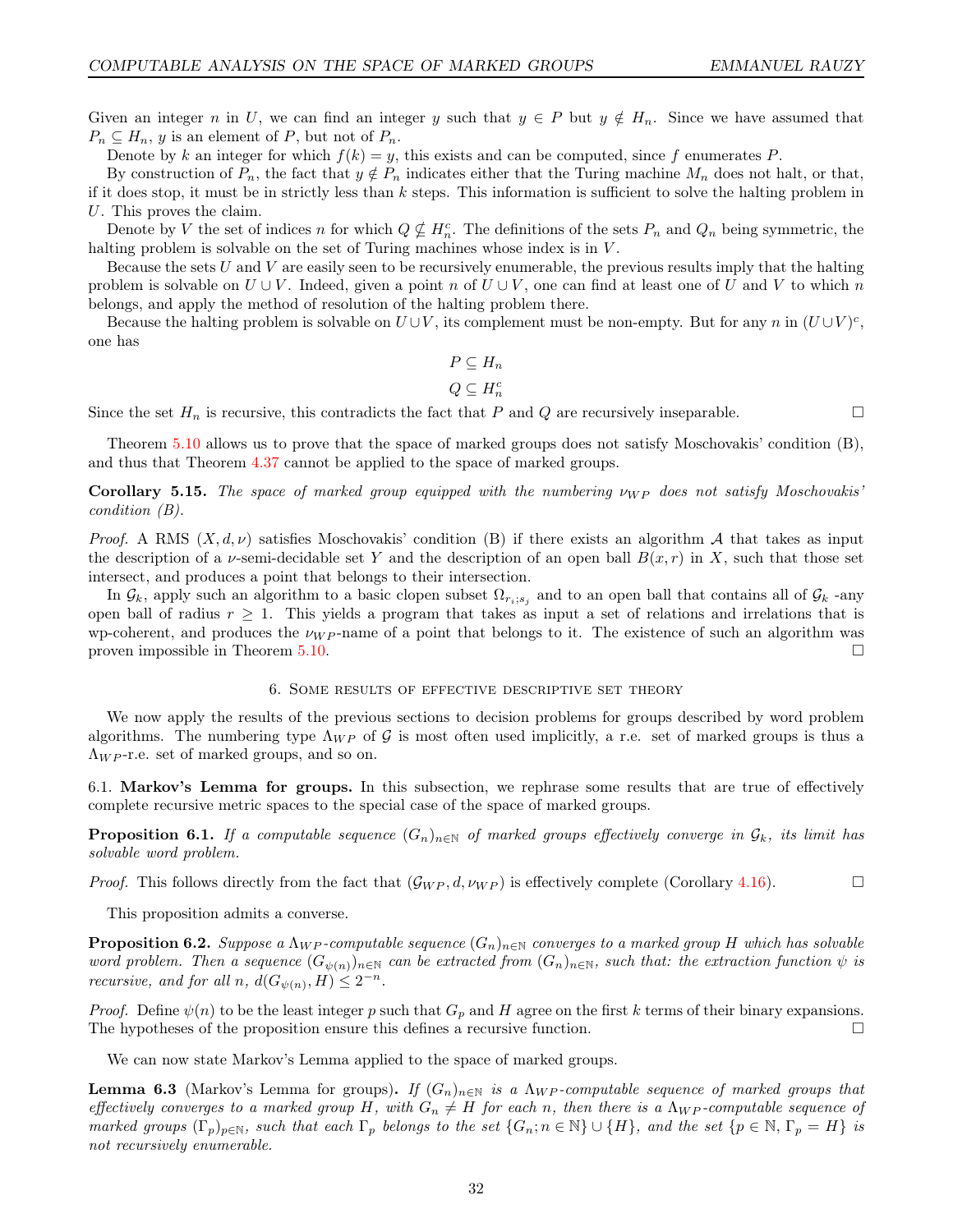This result is a direct consequence of Markov's Lemma (Lemma [4.26\)](#page-21-3), since the space of marked groups is an effectively complete recursive metric space. We add here a direct proof of it, because it is very simple and does not require the notion of an "algorithm of passage to the limit".

*Proof.* Let f be a recursive modulus of convergence for  $(G_n)_{n\in\mathbb{N}}$ . Consider an effective enumeration  $M_0, M_1, M_2...$ of all Turing Machines. Fix some natural number l, we define a word problem algorithm  $A_{WP}^l$  as follows. To decide whether a word w defines the identity, start a run of  $M_l$ . If, after  $|w|$  steps, it still has not stoped, answer  $A_{WP}^H(w)$ (by Proposition [6.1,](#page-31-3) H has solvable word problem). If  $M_l$  stops in p steps, with  $p < |w|$ , find the first integer n such that  $f(n) < 2^{-p}$ . In this case, we choose  $A_{WP}^l$  to define the *n*-th group of the converging sequence,  $G_n$ , thus it should answer  $A_{WP}^{G_n}(w)$ .

It is easy to see that this definitions is indeed coherent and that  $A_{WP}^l$  defines the group H if and only if the *l*-th Turing Machine does not halt.

In what follows, we will often use Markov's Lemma for groups together with the following obvious proposition, which is a reformulation of Proposition [4.20.](#page-20-2)

<span id="page-32-2"></span>**Proposition 6.4.** If a marked group G with solvable word problem is adherent to a r.e. set C of marked groups, then there is a  $\Lambda_{WP}$ -computable sequence of marked groups in C that effectively converges to G.

This proposition, while very easy, is often useful, it can be used with  $\mathcal C$  being: the class of finite groups, of hyperbolic groups, of all the markings of a given abstract group  $G$ , etc.

<span id="page-32-1"></span>6.2. List of properties for which the Correspondence holds. We will now proceed to list a series of group properties for which the correspondence between the first level of the Kleene–Mostowski hierarchy and that of the Borel hierarchy holds perfectly: each quoted clopen property is  $\Lambda_{WP}$ -decidable, each quoted open property is  $\Lambda_{WP}$ semi-decidable but not  $\Lambda_{WP}$ -decidable, each closed property is  $\Lambda_{WP}$ -co-semi-decidable and not  $\Lambda_{WP}$ -decidable, and for properties that are neither closed not open, no partial algorithm exist.

This list is presented as a table which appears in SubSection [6.2.9.](#page-34-0)

Note that most affirmations which appear in this table are obvious, easy applications of Markov's Lemma in each case provide the desired results. What we use is in fact the following immediate consequence of Markov's Lemma:

<span id="page-32-0"></span>**Proposition 6.5.** Suppose that a subset A of G is effectively not open, i.e. that there is a computable sequence of marked groups that do not belong to A, which converges to a marked group in A. Then A cannot be  $\Lambda_{WP}$ -semidecidable.

Those affirmations that appear in SubSection [6.2.9](#page-34-0) which are not accompanied by either a reference, or for which a proof does not appear in the following paragraphs, are left to the reader.

6.2.1. Residually finite groups. It is known that the set of residually finite groups is not closed, because the adherence of the set of finite groups, which is the set LEF groups, strictly contains the set of residually finite groups. The semi-direct product  $\mathbb{Z} \ltimes \mathfrak{S}_{\infty}$  is the limit of the sequence of finite groups  $\mathbb{Z}/n\mathbb{Z} \ltimes \mathfrak{S}_n$ , as n goes to infinity; it is not residually finite since it contains an infinite simple group. Note that the described sequence effectively converges. (This example comes from [\[VG98\]](#page-45-5)).

It is also well known that the set of residually finite groups is not open: non-abelian free groups are limits of non-residually finite groups. For instance, it follows from well known results on the Burnside problem that free Burnside groups of sufficiently large exponent are infinite groups that are not residually finite, and that, if  $S$  denotes a basis of a non-abelian free group, the sequence  $(\mathbb{F}/\mathbb{F}^n, S)$ , starting with  $n \gg 1$ , is  $\Lambda_{WP}$ -computable and converges to  $(F, S)$  as n goes to infinity.

6.2.2. Amenable groups. Amenable groups do not form a closed set, since free groups are limits of finite groups. They do not form an open set either. An interesting example that proves this comes from [\[BE15\]](#page-43-7): there exists a sequence of markings of  $\mathbb{F}_2 \wr \mathbb{Z}$  that converges to a marking of  $\mathbb{Z}^2 \wr \mathbb{Z}$ . (See Example 7.4 in [\[BE15\]](#page-43-7).) This sequence is  $\Lambda_{WP}$ -computable.

6.2.3. Having sub-exponential growth. The set of finitely generated groups with sub-exponential growth is neither closed nor open. This was proved by Grigorchuk in [\[Gri85\]](#page-43-2): there is constructed a family of groups  $G_\omega,$   $\omega\in\{0,1,2\}^\mathbb{N},$ for which it is explained when  $G_{\omega}$  has intermediate or exponential growth, and for which it is proved that the convergence in the space of marked groups of a sequence of groups  $(G_{\omega_n})_{n\in\mathbb{N}}$  coincides with the convergence in  $\{0,1,2\}^{\mathbb{N}}$  (for the product topology) of the sequence  $(\omega_n)_{n\in\mathbb{N}}$ . The sequence  $(G_{\omega_n})_{n\in\mathbb{N}}$  is  $\Lambda_{WP}$ -computable when the sequence  $(\omega_n)_{n\in\mathbb{N}}$  is computable for the usual numbering of the Cantor space.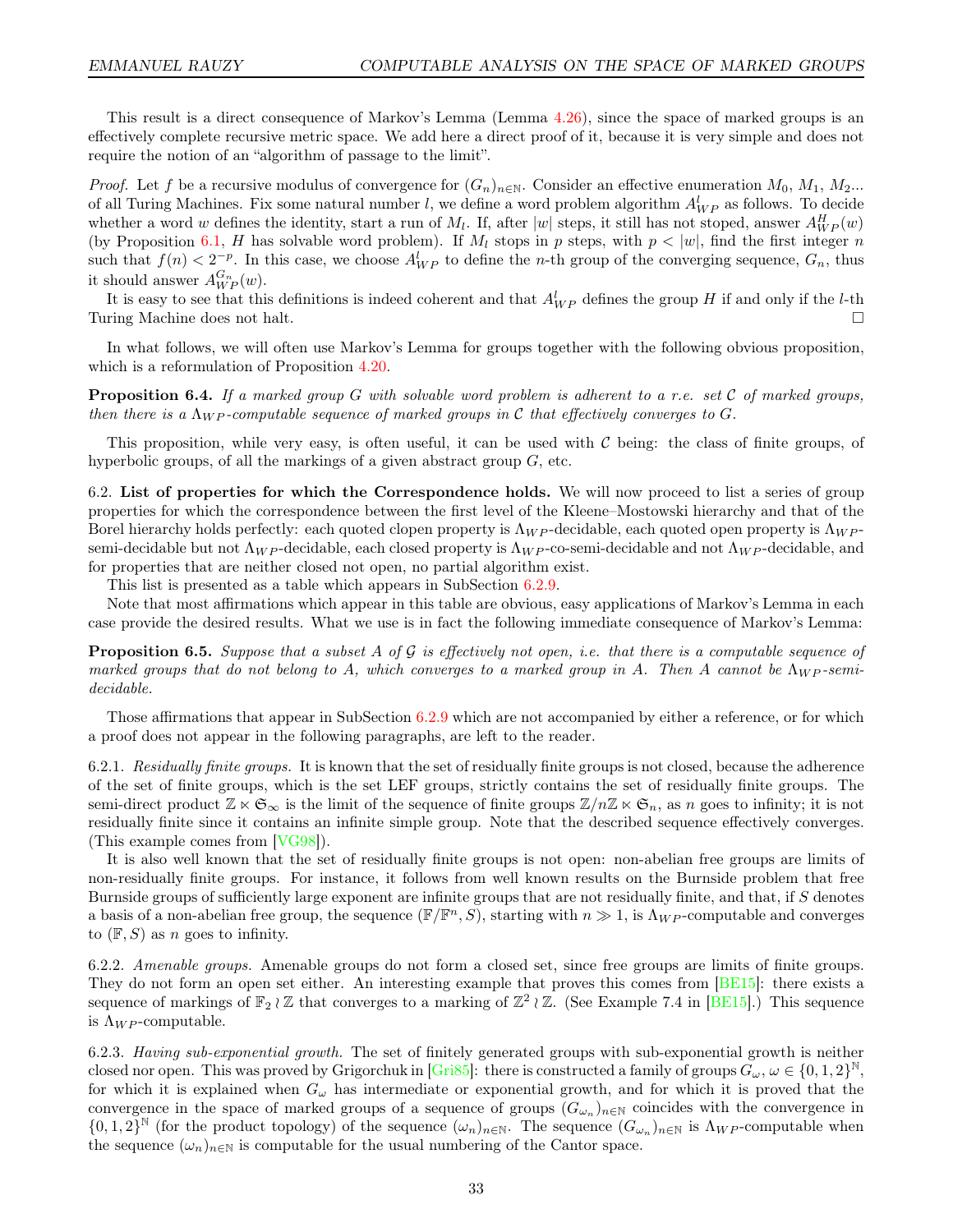6.2.4. Orderable groups. A finitely generated group G is orderable if there exists a total order  $\leq$  on G which is compatible with the group operation:

$$
\forall x, y, a, b \in G, a \le b \implies xay \le xby.
$$

The following well known characterization of orderable groups was already used in [\[BCR19\]](#page-43-19) in order to study the complexity of the property "being orderable":

**Proposition 6.6.** A group G is orderable if and only if for any finite set  $\{a_1, a_2, ..., a_n\}$  of non-identity elements of G, there are signs  $\epsilon_1, ..., \epsilon_n \in \{-1, 1\}$ , such that the sub-semi-group generated by  $\{a_1^{\epsilon_1}, a_2^{\epsilon_2}, ..., a_n^{\epsilon_n}\}$  does not contain the identity of G.

It is straightforward to notice that this characterization provides a way of recognizing word problem algorithms for non orderable groups, and that it shows that the set of orderable groups is closed.

**Proposition 6.7.** The set of orderable groups is  $\Lambda_{WP}$ -co-semi-decidable and closed in  $\mathcal{G}$ .

6.2.5. Virtually cyclic groups; virtually nilpotent groups; polycyclic groups. For the three properties of being virtually cyclic, virtually nilpotent or polycyclic, we use the following lemma. In what follows, denote by  $\Lambda_{r.p.}$  the numbering type of  $G$  associated to recursive presentations. We leave it to the reader to define it, it is for instance the numbering induced by the embedding of  $\mathcal G$  in a countable union of Cantor spaces, when this union is equipped with the well known numbering associated to lower semi-computable sequences.

<span id="page-33-0"></span>**Lemma 6.8.** Suppose that P is a  $\Lambda_{WP}$ -semi-decidable (resp.  $\Lambda_{r.p.}$ -semi-decidable) subset of G, and that Q is a  $\Lambda_{r.p.}$ -semi-decidable subset of  $\mathcal G$ .

Then the set of groups that have a finitely generated normal subgroup in P, and such that the quotient by this normal subgroup is in Q, is  $\Lambda_{WP}$ -semi-decidable (resp.  $\Lambda_{r.p.}$ -semi-decidable).

Note that in this statement, the normal subgroup should be finitely generated as a group, and not only finitely generated as a normal subgroup.

*Proof.* Given a word problem algorithm for a group G generated by a family  $S$ , we proceed as follows.

Enumerate all finite subsets of G.

There is an effective procedure that recognizes those finite subsets of G that generate a normal subgroup. Indeed, consider a finite set A in G, and the subgroup H it generates. The subgroup H is normal in G if and only if for each a in A and each s in S, the elements  $s^{-1}$ as and  $sas^{-1}$  both belong to H. An exhaustive search for ways of expressing  $s^{-1}as$  and  $sas^{-1}$  as products of elements of A will terminate if indeed those elements belong to H.

For each finite subset A which generates a normal subgroup  $H$  of  $G$ , we can obtain a word problem algorithm (resp. a recursive presentation) for H thanks to the word problem algorithm for  $G$  (resp. thanks to a recursive presentation for G), and a recursive presentation for the quotient  $G/H$ , since an enumeration of the relations of G together with an enumeration of the elements of H yields a recursive presentation of  $G/H$ .

The hypotheses of the lemma then allow us to recognize when the group H is in P and the quotient  $G/H$  is in  $Q$ .

This lemma can be used directly to show that the properties of being virtually nilpotent or virtually cyclic are  $\Lambda_{WP}$ -semi-decidable.

Corollary 6.9. The set of virtually cyclic groups is open in G and  $\Lambda_{WP}$ -semi-decidable.

*Proof.* Apply Lemma  $6.8$  with P being the set of cyclic groups and Q the set of finite groups, to prove that the set of virtually cyclic groups  $\Lambda_{WP}$ -semi-decidable.

Analyzing the way the algorithm that stops on word-problem algorithms for virtually cyclic groups thus obtained works, one sees that the proof it produces of the fact that a group is virtually cyclic consists in finitely many relations. Those relations define an open set that contains only virtually cyclic groups.

Corollary 6.10. The set of virtually nilpotent groups is open in  $\mathcal G$  and  $\Lambda_{WP}$ -semi-decidable.

*Proof.* Apply Lemma  $6.8$  with P being the set of nilpotent groups and Q the set of finite groups.

Again, this shows that the set of virtually nilpotent groups is  $\Lambda_{WP}$ -semi-decidable, and analyzing the algorithm given by Lemma [6.8,](#page-33-0) we see that the set of virtually nilpotent groups is open in  $\mathcal{G}$ .

Note that we have chosen those two properties because they both admit equivalent definitions in terms of asymptotic geometry: by a well-known theorem of Gromov, a group is virtually nilpotent if and only if it has polynomial growth, and a group is virtually cyclic if and only if it has zero or two ends, in the sense of Stallings. It is thus remarkable that both of these properties can be recognized thanks to only finitely many relations.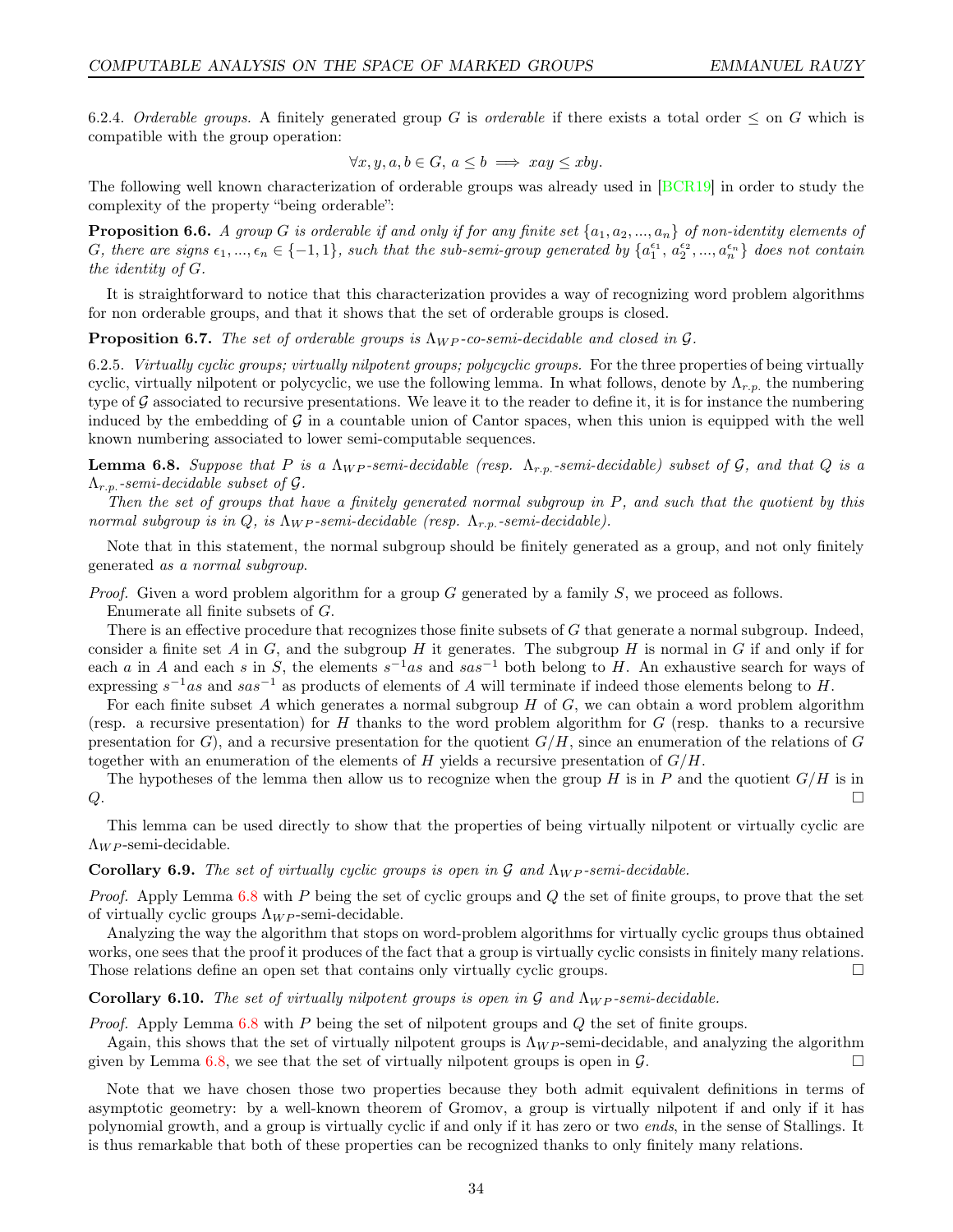**Corollary 6.11.** The set of polycyclic groups is open in G and  $\Lambda_{WP}$ -semi-decidable.

Proof. (Sketch) Iterate Lemma [6.8](#page-33-0) with Q being the set of cyclic groups, and P being the set polycyclic groups with a subnormal series of length n, to obtain the result.

We leave it to the reader to prove that this proof also gives the fact that the set of polycyclic groups is open in  $\mathcal{G}.$ 

6.2.6. Groups with infinite conjugacy classes. A group G has infinite conjugacy classes (ICC) if for each non identity element g of G the conjugacy class  $\{xgx^{-1}, x \in G\}$  of g is infinite.

**Proposition 6.12.** The set of ICC groups is  $\Lambda_{WP}$ -co-semi-decidable, and it is closed in G.

*Proof.* Given a word problem algorithm for a group G over a generating family S and an element g of G, it is possible to prove that the conjugacy class of g is finite: define a sequence of sets  $(A_n)_{n\in\mathbb{N}}$  by

$$
A_0 = \{g\},\
$$

$$
A_{n+1} = \{ s^{-1}xs; \ s \in S \cup S^{-1}, \ x \in A_n \}.
$$

The conjugacy class of g is finite if and only if there exists an integer n such that  $A_n = A_{n+1}$ . A blind search for such an integer will terminate if it exists.

This shows that the set of non-ICC groups is  $\Lambda_{WP}$ -semi-decidable, one easily checks that this also shows that this set is open.

6.2.7. Hyperbolic groups. Let  $\delta$  be a positive real number. A marked group G is  $\delta$ -hyperbolic if the triangles (defined thanks to the word metric in G) are  $\delta$ -thin, that is to say if for any three elements  $g_1, g_2$  and  $g_3$  of G, the geodesic that joins  $g_1$  to  $g_2$  stays in a  $\delta$ -neighborhood of the geodesics that join respectively  $g_2$  and  $g_3$  and  $g_1$  and  $g_3$ .

**Proposition 6.13.** Being δ-hyperbolic is a closed and  $\Lambda_{WP}$ -co-semi-decidable property.

*Proof.* A group is not δ-hyperbolic if it admits a triangle that is not δ-thin. The fact that this triangle is not δ-thin can be seen in a sufficiently large ball of the Cayley graph of  $G$ , and thus any group that corresponds to  $G$  on this ball is also not  $\delta$ -hyperbolic. It is easy to see that this condition can be effectively checked.

Remark that being  $\delta$ -hyperbolic is a marked group property, but not a group property, as can be seen from the fact that there exists a sequence of markings of  $\mathbb Z$  that converges to a marking of  $\mathbb Z^2$ , which is not hyperbolic.

A group is Gromov hyperbolic if any of its marking is  $\delta$ -hyperbolic, for some  $\delta$  that can depend on the marking. The set of Gromov hyperbolic groups is neither open nor closed in  $\mathcal{G}$ , but the previous proposition implies that it is a union of closed sets.

**Corollary 6.14.** The set of hyperbolic groups is a  $F_{\sigma}$  subset of G, and it is effectively not closed and effectively not open.

6.2.8. Sofic groups. The set of sofic groups is known to be closed in G. However, whether it is all of G or a strict subset of  $\mathcal G$  is still an open problem. We ask:

**Problem 6.15.** Is there an algorithm that recognizes word problem algorithms for non-sofic groups?

<span id="page-34-0"></span>6.2.9. Table of results. The following table gathers our examples. Remark that for each subset of  $\mathcal G$  that appears in this table, four properties of this set are expressed: whether or not it is open, whether or not it is closed, whether or not it is  $\Lambda_{WP}$ -semi-decidable, and whether or not it is  $\Lambda_{WP}$ -co-semi-decidable.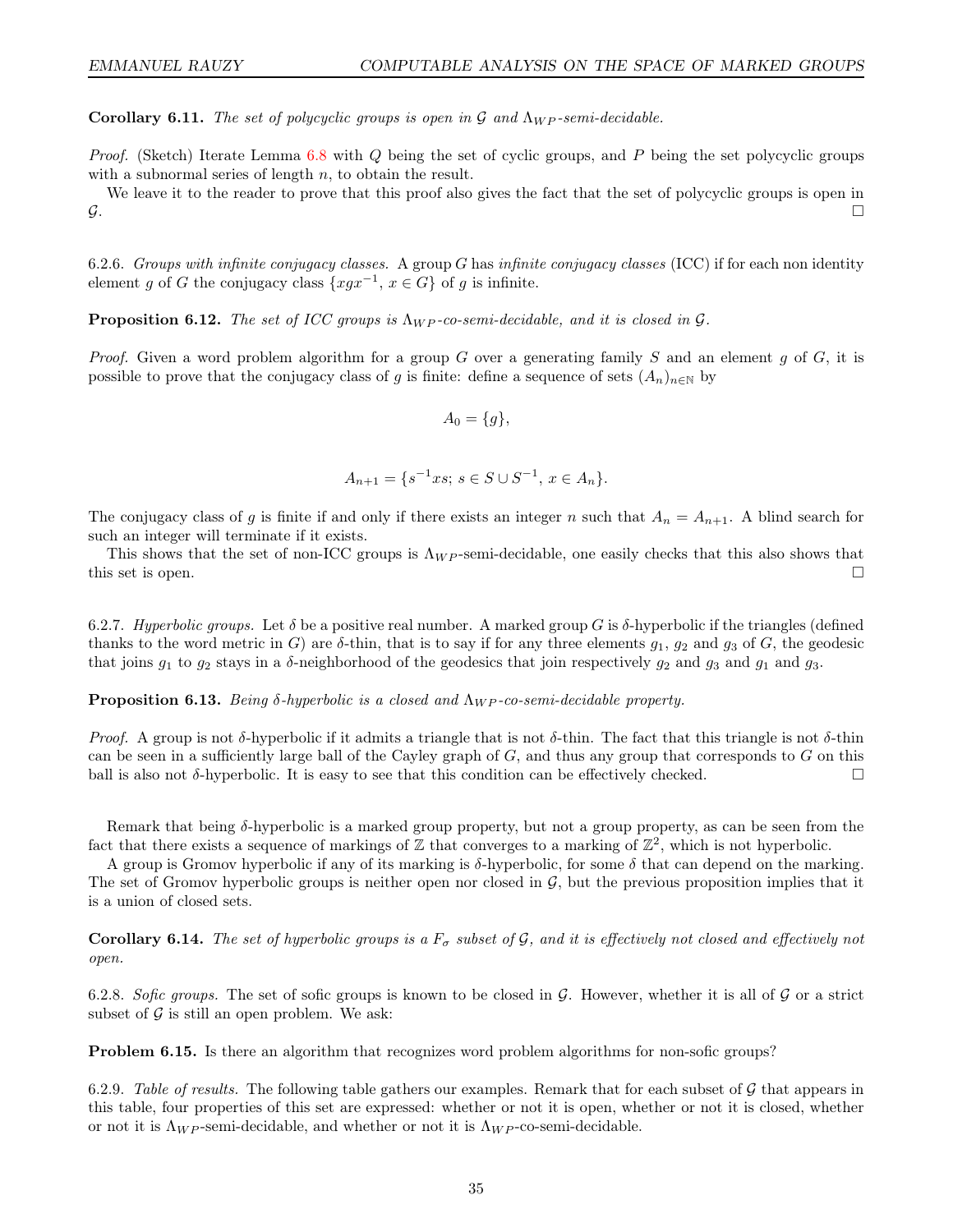| Clopen/decidable properties                            | Open/semi-decidable properties                                                                        |
|--------------------------------------------------------|-------------------------------------------------------------------------------------------------------|
| Being abelian;                                         | Being nilpotent;                                                                                      |
| Being isomorphic to a given finite group;              | Kazhdan's Property (T) ( $\lceil \text{Sha} 00 \rceil$ , Theorem 6.7, $\lceil \text{Oza14} \rceil$ ); |
| Having cardinality at most $n, n \in \mathbb{N}^*$ ;   | Having a non-trivial center;                                                                          |
| Being nilpotent of derived length $k > 0$ ;            | Being perfect;                                                                                        |
| Being a certain marked isolated group (see Section 7). | Having torsion;                                                                                       |
|                                                        | Having rank at most $k, k \in \mathbb{N}^*$ ;                                                         |
|                                                        | Being virtually cyclic;                                                                               |
|                                                        | Having polynomial growth;                                                                             |
|                                                        | Being polycyclic.                                                                                     |

| Closed/co-semi-decidable properties               | Neither closed nor open properties |
|---------------------------------------------------|------------------------------------|
| Being infinite;                                   | Being solvable;                    |
| Being k-solvable, for a fixed $k > 1$ ;           | Being amenable;                    |
| Having finite exponent k, for a fixed $k \gg 1$ ; | Being simple;                      |
| Being a limit group (see SubSection $8.2$ );      | Having sub-exponential growth;     |
| Being orderable;                                  | Being finitely presented;          |
| Being $\delta$ -hyperbolic, $\delta > 0$ ;        | Being hyperbolic;                  |
| Having Infinite Conjugacy Classes (ICC).          | Being residually finite.           |

#### 7. Recognizing groups from word problem algorithms

<span id="page-35-0"></span>We will now include some results that concern the study of the isomorphism problem for groups described by word problem algorithms. We proceed step by step, studying first which marked groups are recognizable when described by word problem algorithms, then proceeding to ask which abstract groups are recognizable when described by word problem algorithms, and ending with the study of the isomorphism problem.

A group (marked or abstract) is called *recognizable for*  $\Lambda_{WP}$  if the property "being isomorphic to this group" is  $\Lambda_{WP}$ -decidable. Semi-recognizable or co-semi-recognizable groups are defined similarly.

As we will see, the finite sets of groups which have solvable isomorphism problem are characterized by the topology of  $\mathcal{G}$ .

7.1. Marked recognizability. The study of marked recognizability corresponds to the study of properties which are singletons in the space  $\mathcal{G}_k$ . A singleton is closed in  $\mathcal{G}_k$ , and, given two marked groups G and H, it is always possible to prove that they are different. This implies in particular that the isomorphism problem is always solvable for finite sets of marked groups, contrary to what happens for groups described by recursive presentations (see [\[Rau21\]](#page-44-0)).

The singletons which are open in  $\mathcal{G}_k$  are its *isolated points*.

Those were studied by Cornulier, Guyot and Pitsch in [\[dCGP07\]](#page-43-3). We first quote a Lemma from [\[dCGP07\]](#page-43-3) which shows that if a group admits an isolated marking, all of its markings are isolated.

<span id="page-35-1"></span>**Lemma 7.1.** ([\[dCGP07\]](#page-43-3), Lemma 1) Consider two marked groups  $G_1 \in \mathcal{G}_{m_1}$ ,  $G_2 \in \mathcal{G}_{m_2}$ . Suppose that they are (abstractly) isomorphic. Then there are clopen neighborhoods  $V_i$ ,  $i = 1, 2$  of  $G_i$  in  $\mathcal{G}_{m_i}$  and a homeomorphism  $\phi: V_1 \to V_2$  mapping  $G_1$  to  $G_2$  and preserving isomorphism classes, i.e. such that, for every  $H \in V_1$ ,  $\phi(H)$  is isomorphic to H (as abstract groups).

Because of this, being isolated can be seen as a group property. Say that a group G admits a finite discriminating family if there is a finite set  $X$  of non-identity elements such that any non-trivial normal subgroup of  $G$  contains an element of  $X$ . A group which admits a finite discriminating family is called *finitely discriminable*.

**Proposition 7.2.** ( $\text{dCGPO7}$ ), Proposition 2) A group is isolated if and only if it is finitely presented and finitely discriminable.

If a basic clopen neighborhood  $\Omega_{r_1,\ldots,r_n;s_1,\ldots,s_{n'}}$  of  $\mathcal{G}_k$  is a singleton  $\{G\}$ , a presentation of G is given by  $\langle S|r_1, ..., r_n\rangle$ , and the set  $\{s_1, ..., s_{n'}\}$  defines a finite discriminating family for G. Note that in the vocabulary of B. H. Neumann in [\[Neu73\]](#page-44-26), the triple  $(S; r_1, ..., r_n; s_1, ..., s_{n'})$  is an absolute presentation for G. Isolated groups have solvable word problem, by Theorem [5.7.](#page-27-2)

We have already remarked that the basic clopen sets  $\Omega_{r_1,\ldots,r_n;s_1,\ldots,s_n}$  define decidable properties, we thus have:

Proposition 7.3. Isolated groups are recognizable as marked groups.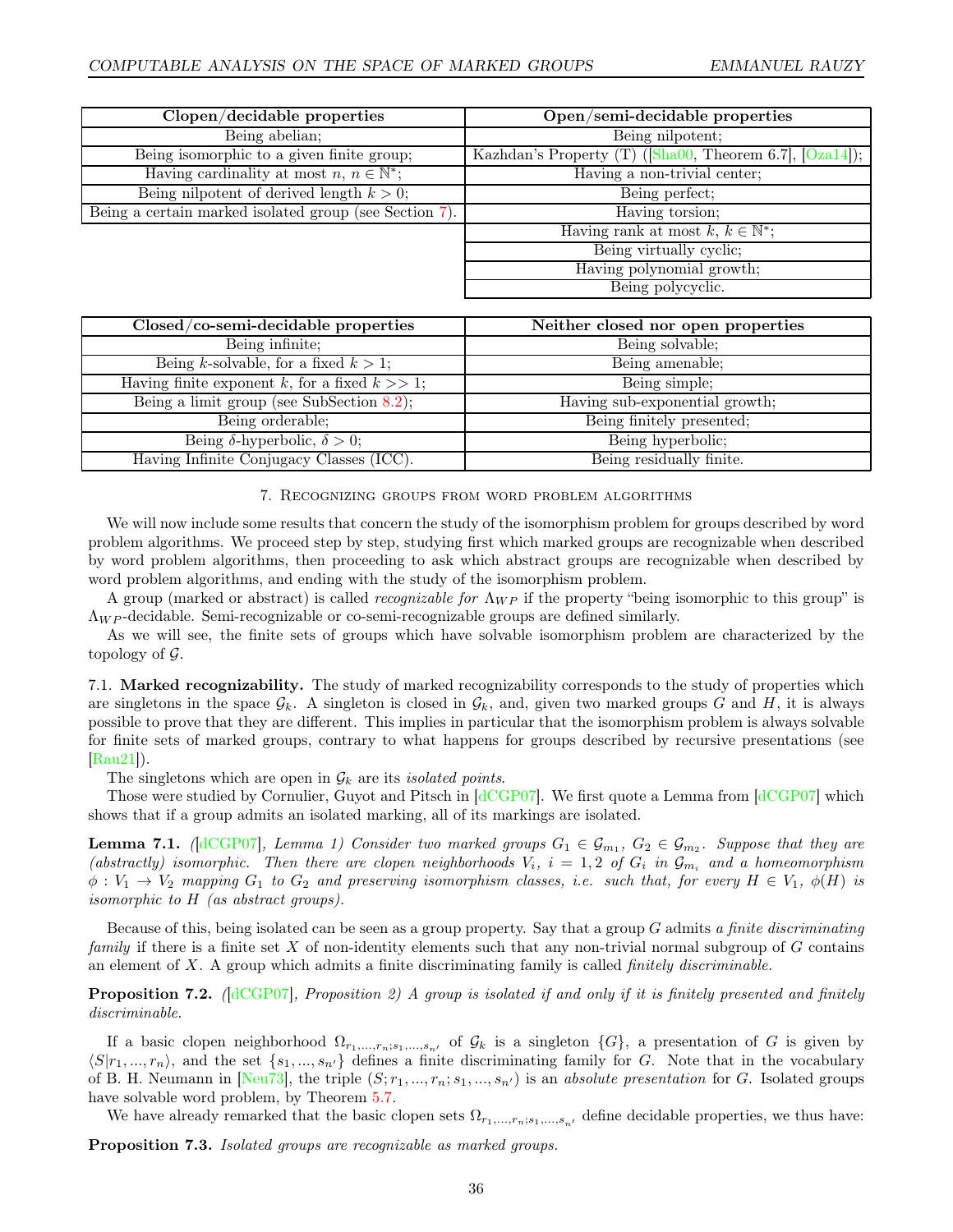Obvious examples of isolated groups are the finite groups (for which the whole group forms a finite discriminating family), and the finitely presented simple groups (for which any non-trivial element is a discriminating family). More examples can be found in  $\left[ \frac{dCGP07}{d} \right]$ . A nice example which is not finite and not simple is Thompson's group F: it is not abelian, but all its proper quotients are, thus any non-identity element of its derived subgroup forms a finite discriminating family.

Now we conjecture:

<span id="page-36-0"></span>**Conjecture 7.4.** Marked isolated groups are the only marked groups that can be recognized for  $\Lambda_{WP}$ , i.e. the only marked groups that define  $\Lambda_{WP}$ -decidable singletons of  $\mathcal G$ .

This is an interesting conjecture because it raises problems of two different kinds. First of all, asking whether or not a decidable singleton must be clopen in  $\mathcal{G}_{WP}$  is a peculiar instance of our Main Conjecture (Conjecture [0.5\)](#page-3-0). On the other hand, it remains an open problem to know whether it is possible that a group with solvable word problem that is not isolated in  $\mathcal{G}_{W}$  be isolated in  $\mathcal{G}_{W}$ . this is an example of an instance where it is unclear how the topology of  $\mathcal G$  changes when looking only at groups with solvable word problem.

### 7.2. Abstract Recognizability.

7.2.1. First results. For an abstract group G, recall that  $[G]_k$  designates the set of all its markings in  $\mathcal{G}_k$ , and  $[G]$ the set of all its markings in G. The study of abstract recognizability in  $\mathcal{G}_k$  is the study of the decidability of the properties that can be written  $[G]_k$  for some group G. As before, we will first discuss where these properties lie in the Borel hierarchy, before trying to obtain decidability results.

The open and closed isomorphism classes of groups are completely described by the following:

**Proposition 7.5.** Let G be a finitely generated group. The set  $[G]_k$  is open if and only if G is isolated, and  $[G]_k$ is closed if and only if it is finite.

*Proof.* The first point states that  $[G]_k$  is open if and only if all its points are open. Suppose that  $[G]_k$  is open, while G is not isolated. It means that there exists a sequence of groups in  $[G]_k$  that converge to some marking of G. But then, by Lemma [7.1,](#page-35-1) all markings of G must be adherent to  $[G]_k$ . This implies that  $[G]_k$  should have no isolated points. This should also hold in some clopen neighborhood of a marking of G. But any perfect set (closed and without isolated points) in a Polish space is uncountable, by a well known result which is due to Cantor in the case of subsets of R. This would imply that  $[G]_k$  should be uncountable, a contradiction.

Now suppose that  $[G]_k$  is infinite. By compactness of  $\mathcal{G}_k$ , it must have an accumulation point. If  $[G]_k$  is closed, we obtain a sequence of markings of G that converges in  $[G]_k$ , and the same contradiction as above arises.  $\Box$ 

For any k, finite groups have finitely many markings in  $\mathcal{G}_k$ . On the other hand, for G a group of rank k, generated by a family  $(g_1, ..., g_k)$ , setting ourselves in  $\mathcal{G}_{k+1}$ , the set of generating families  $(g_1, ..., g_k, w)$ , where w ranges over all elements of  $G$ , defines infinitely many markings of  $G$ , as soon as  $G$  is infinite. This yields:

**Corollary 7.6.**  $[G]_k$  is clopen for any k if and only if G is finite. And any finite group is abstractly recognizable.

Finitely generated free groups of Hopfian varieties provide examples of groups with finitely many markings in some  $\mathcal{G}_k$ , indeed, a free group of rank k in a Hopfian variety has a single k-marking. Those include the free groups of varieties of nilpotent groups, or of the variety of metabelian groups. However, we do not know whether an isolated group can have finitely many markings in  $\mathcal{G}_k$ , such a group would be abstractly recognizable amongst k-marked groups.

**Example 7.7.** Limits in  $\mathcal{G}_3$  of markings of the rank two free group  $F_2$  consist in all HNN extensions of the form

$$
\langle a, b, t | t^{-1}wt = w \rangle
$$

where w is any element of the free group on a and b that is not a proper power (w can be trivial, in which case the defined group is free of rank three). This follows from the results of  $[FGM+98]$ .

We finally introduce the "preform" relation.

By Proposition [7.1,](#page-35-1) if a marking of a group H is adherent to  $[G]$ , then all markings of H will be adherent to [G]. Define a binary relation  $\stackrel{\leq}{\sim}$  on the set of finitely generated (abstract) groups by setting  $G \stackrel{\leq}{\sim} H$  if and only if some marking of H is adherent to  $[G]$  in G. In this case, we say that G preforms H. This relation was introduced, named and studied by Laurent Bartholdi and Anna Erschler in [\[BE15\]](#page-43-7), some of their results will be useful here. In particular, they show that the relation  $\stackrel{\leq}{\leadsto}$  is a pre-order on the set of finitely generated groups, i.e. it is transitive and reflexive, but it is not an order, because non-isomorphic groups G and H can satisfy both  $G \stackrel{\leq}{\leadsto} H$  and  $H \stackrel{\leq}{\leadsto} G$ .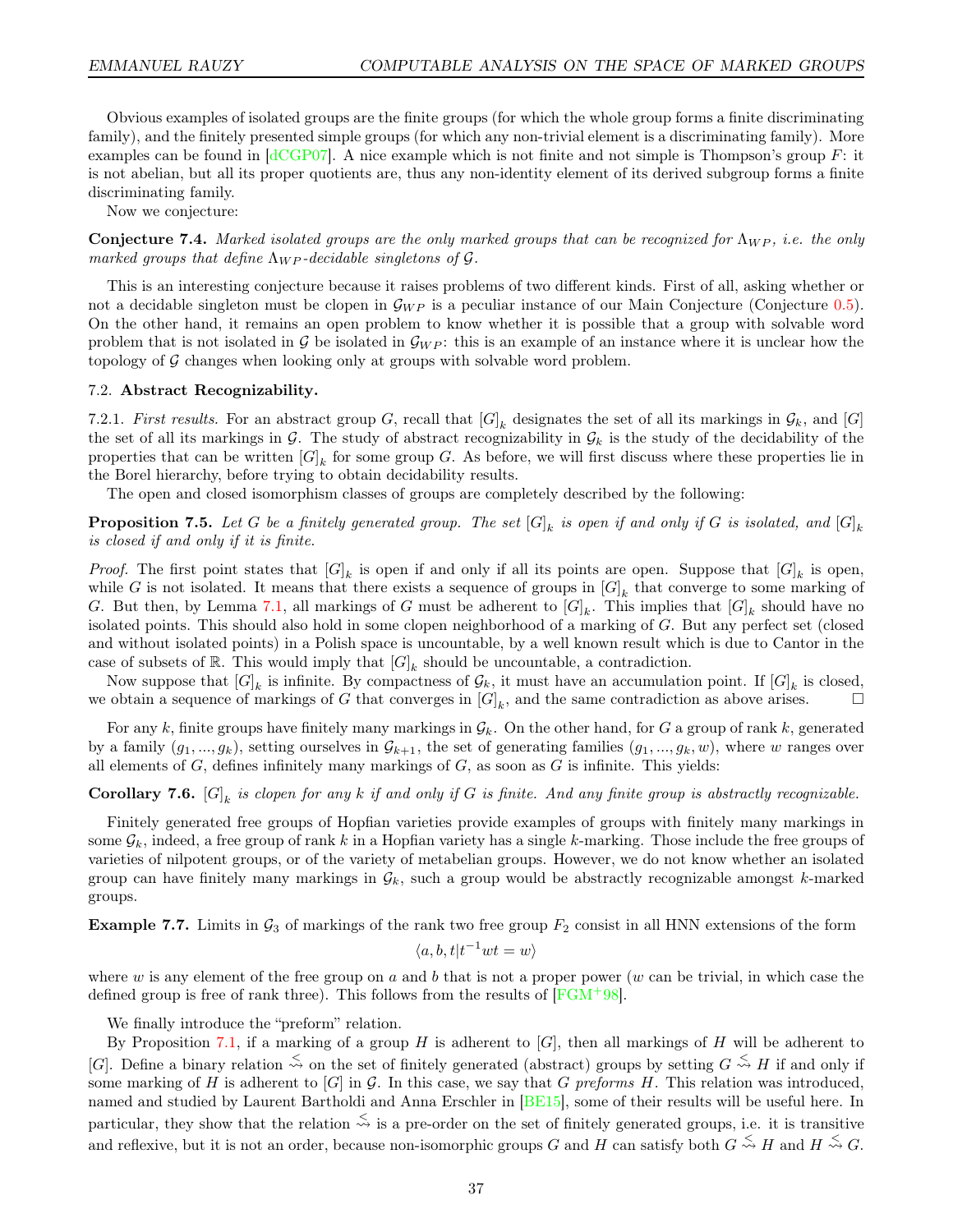We now investigate decidability issues, using the previous topological results.

All possible generating families of an isolated group can be effectively listed, and this can be done while keeping track of a finite discriminating family (expressing its elements in terms of products of elements of each generating family). And more generally, if some marking of a group  $G$  is isolated inside a class  $C$  of abstract groups, then one can define the concept of a "discriminating family with respect to C", and such discriminating families can be transposed from a generating set to another.

The following proposition directly follows from these considerations:

<span id="page-37-1"></span>Proposition 7.8. Isolated groups are semi-recognizable as abstract groups, and more generally, if a marking of a group G is open in C, for some class C of abstract groups, then  $[G]$  is open in C, and G is semi-recognizable as an abstract group in C.

By the description of open classes of isomorphism in  $\mathcal{G}_k$ , whether isolated groups are the only abstract groups that are  $\Lambda_{WP}$ -semi-recognizable depends on a conjecture that we already proposed when talking about marked recognizability, Conjecture [7.4.](#page-36-0)

To make use of the statement about the closeness of isomorphism classes in  $\mathcal{G}_k$ , we must first obtain an effective version of this statement. Now, in  $\mathcal{G}_k$ , if G is a group with solvable word problem, all markings of G can be enumerated, and thus the class  $[G]_k$  satisfies the hypothesis of Proposition [6.4:](#page-32-2) a group which is adherent to  $[G]_k$ is the effective limit of a sequence of groups in  $[G]_k$  if and only if it has solvable word problem. Thus all we have to do is to prove that some point adherent to  $[G]_k$  has solvable word problem to conclude that G is not recognizable for  $\Lambda_{WP}$ .

<span id="page-37-2"></span>**Proposition 7.9.** Let G and H be groups with solvable word problem. If  $G \stackrel{\leq}{\sim} H$ , then no algorithm can tell H from  $G$ , in particular "being equal to  $H$ " cannot be semi-decidable.

*Proof.* This is a direct application of Markov's Lemma, as we have stated that  $[G]$  is a r.e. set, and thus Proposition [6.4](#page-32-2) applies.  $\Box$ 

This proposition can be used with any of the many examples of groups G and H that satisfy  $G \stackrel{\leq}{\leadsto} H$  that can be found in [\[BE15\]](#page-43-7), for instance it is showed there that the Grigorchuk group preforms a free group.

We believe that the following statement holds in general, but are not able to prove it:

<span id="page-37-0"></span>**Conjecture 7.10.** If G is an infinite group with solvable word problem of rank k, then G preforms a group H, non-isomorphic to G, with solvable word problem and of rank at most  $k + 1$ .

Some special instances of this question were studied in conjunction to the study of the elementary theory of free and hyperbolic groups. In [\[Sel09\]](#page-44-27), Sela proved, using a variation of McKinsey's result about finitely presented residually finite groups, the following (the slight difference with our statement is that in [\[Sel09\]](#page-44-27) is used, instead of  $[G]$ , the set of all markings of G and of its subgroups):

**Proposition 7.11.** If G has solvable word problem, a finitely presented group which is adherent to [G] also has solvable word problem.

Proof. This is a simple variation on McKinsey's Theorem which states that finitely presented residually finite groups have solvable word problem ( $[McK43]$ ). Such variations were investigated in details in [\[Rau21\]](#page-44-0), we only sketch the proof here.

A finitely presented group H, marked by a family S, adherent to  $[G]$ , is residually-G, it has computable quotients in [G], i.e. given a word problem algorithm for a marked group, it is possible to determine whether or not it is a quotient of  $(H, S)$ , and because  $[G]$  is  $\Lambda_{WP}$ -r.e., McKinsey's algorithm applies.

Note that this result can be used in conjunction with another result of Sela ([\[Sel01\]](#page-44-29)), which states that all limit groups are finitely presented, to prove Conjecture [7.10](#page-37-0) for limit groups: a limit group must always preform another group that has solvable word problem. The same techniques provide results for limits of hyperbolic groups, but this stays far from the degree of generality of Conjecture [7.10.](#page-37-0)

All this leaves the following unanswered:

**Conjecture 7.12.** Finite groups are the only abstractly recognizable groups in  $(G, d, \nu_{WP})$ .

7.2.2. A family of completely undistinguishable groups. We will now use a result of  $[BE15]$  to prove the following theorem, which shows how poorly suited the word problem numbering type is to solve the isomorphism problem for finitely generated groups.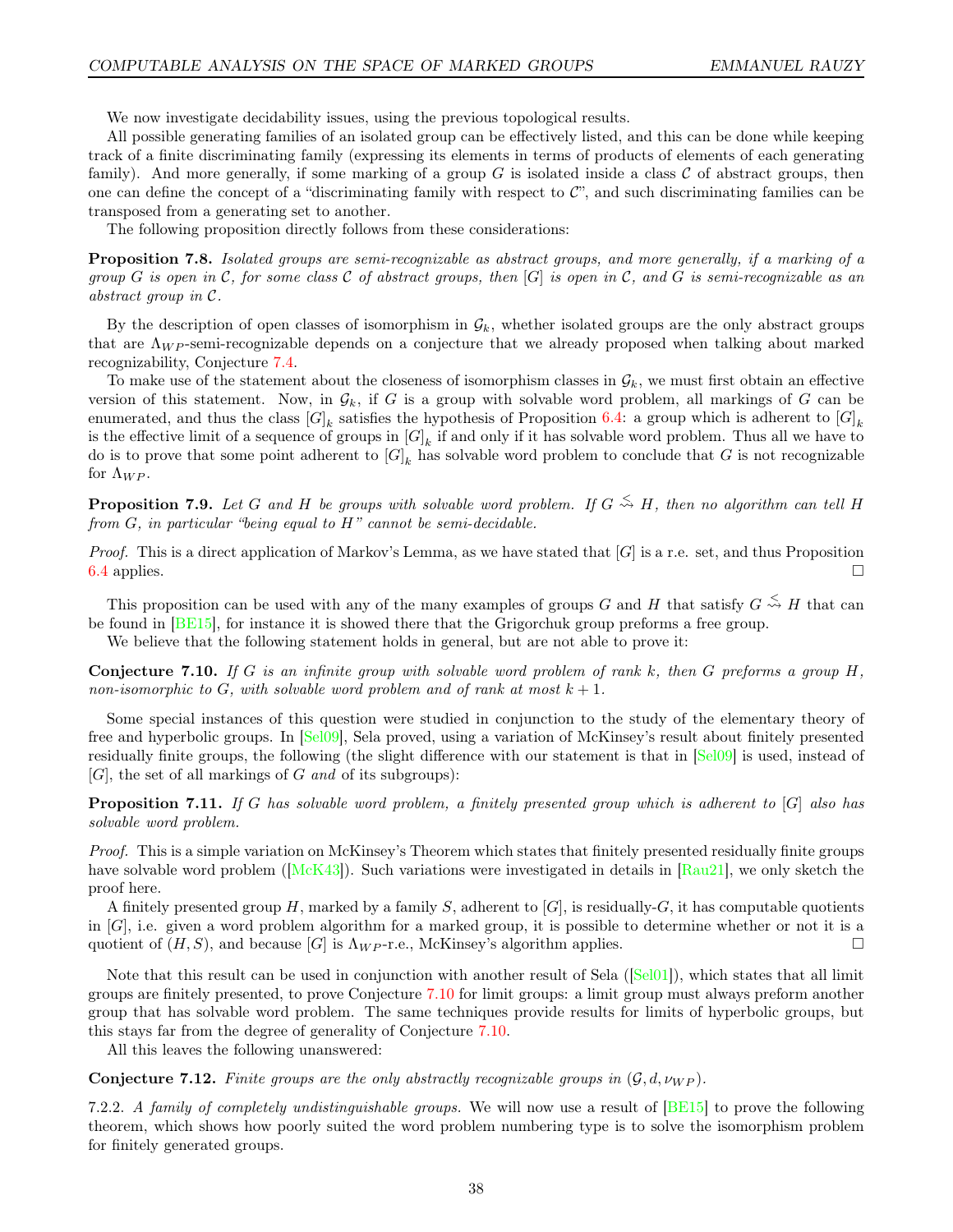<span id="page-38-1"></span>**Theorem 7.13.** There exists an infinite set  $U = \{G_n, n \in \mathbb{N}\}\$  of finitely generated groups with solvable word problem, such that for any pair  $(G_i, G_j) \in U$ ,  $i \neq j$ ,  $[G_i]$  and  $[G_j]$  are completely indistinguishable: being a marking of  $G_i$  is neither  $\Lambda_{WP}$ -semi-decidable nor  $\Lambda_{WP}$ -co-semi-decidable in  $[G_i] \cup [G_j]$ .

The set U of groups contains infinitely many non-isomorphic groups, but any ball in a labeled Cayley graph of a group in  $U$  could in fact belong to any of the groups in  $U$ . This is a situation drastically opposed to what happens for isolated groups, for which a ball of large enough radius defines the group uniquely.

*Proof.* We use the proof of Proposition 5.1. of  $[BE15]$ , which is an elaborate variation of a well known construction of Hall. This proposition concerns the relation  $\leq$  as defined on the set of marked groups: say that a marked group  $(G, S)$  preforms a marked group  $(H, S')$  if G preforms H.

We use the fact that is given a construction that associates to a pair of subsets  $C$  and  $X$  of  $N$  a marked group  $H_{X,C}$ , and that this construction satisfies the following:  $H_{X,C}$  preforms  $H_{Y,C'}$  if and only if  $Y \subseteq X$ , and the marked groups  $H_{X,C}$  and  $H_{Y,C'}$  are isomorphic as marked groups if and only if  $Y = X$  and  $C = C'$ .

To apply this construction in our setting, one can check that it additionally satisfies the two following features (this is straightforward):

- (1) If X and C are recursive sets,  $H_{X,C}$  has solvable word problem;
- (2) The word problem in  $H_{X,C}$  is at least as hard, in terms of time complexity, as the membership problem in C, modulo an additive term which corresponds to a reduction from one problem to the other.

Using those properties, fixing  $X$  and having  $C$  vary while being recursive, one obtains infinitely many marked groups which are all  $\stackrel{\leq}{\leadsto}$ -equivalent to each other.

To justify that those marked groups actually correspond to infinitely many different abstract groups, we cannot directly use the argument used in [\[BE15\]](#page-43-7), which goes back to Hall, and which says: as C varies in  $\mathcal{P}(\mathbb{N})$ , one obtains uncountably many marked groups  $H_{X,C}$ , and since an abstract group only has countably many markings, those marked groups must in fact define uncountably many abstract groups. However, we can use the following argument, which can be seen as an effectivisation of Hall's argument: replacing the set  $C$  by recursive sets for which the membership problem has an arbitrary high time complexity, using property (2) given above, and the fact that the time complexity of the word problem in a group is an isomorphism invariant (up to a coarse equivalence relation, see for instance  $[\text{Sap11}]$ , one must obtain infinitely many non isomorphic abstract groups.

7.3. Isomorphism Problem. Of course, the isomorphism problem is solvable for finite groups described by word problem algorithms, this can easily be seen, for finite groups the word problem and finite presentation numberings are equivalent.

Our previous results about abstract recognizability translate directly into a characterization of which finite families of groups can have solvable isomorphism problem from the word problem description, since for a finite family of groups to have solvable isomorphism problem it is necessary and sufficient that each of its groups be abstractly recognizable.

<span id="page-38-0"></span>**Proposition 7.14.** A finite family  $\mathfrak{D}$  of groups with solvable word problem has solvable isomorphism problem for  $\Lambda_{WP}$  exactly when no group in  $\mathfrak D$  preforms another group in  $\mathfrak D$ .

*Proof.* This follows from Proposition [7.8](#page-37-1) and Proposition [7.9.](#page-37-2)

In an infinite family of groups, to solve the isomorphism problem, once each group was proven abstractly recognizable, it is still left to show that this recognition can be made uniformly on all groups of the family.

In most families of groups which have solvable isomorphism problem when described by finite presentations, not only is the isomorphism problem unsolvable for the word problem algorithm description, but not all groups are recognizable. This is witnessed, for instance, by the pair  $\{Z;\Z^2\}$  of abelian groups, and by the pair  $\{\mathbb{F}_2;\mathbb{F}_3\}$  of hyperbolic groups, since we have  $\mathbb{Z} \stackrel{\leq}{\leadsto} \mathbb{Z}^2$  and  $\mathbb{F}_2 \stackrel{\leq}{\leadsto} \mathbb{F}_3$ .

Examples of infinite families of infinite groups with solvable isomorphism problem for  $\Lambda_{WP}$  can be constructed using examples of isolated groups from [\[dCGP07\]](#page-43-3), taking for instance a sequence  $(G_n)_{n\in\mathbb{N}}$  of pairwise non-isomorphic isolated groups, for which absolute presentations, i.e. triples (generating set-defining relations-discriminating family) can be enumerated, since the algorithm that allows to partially recognize an isolated group for  $\Lambda_{WP}$  can be obtained from an absolute presentation. Note that all examples that arise this way define families for which the isomorphism problem is solvable from finite presentations as well. This is unfortunate, but it should be clear by now that finite presentations are in general better fitted descriptions than word problem algorithms, when it comes to solving the isomorphism problem in different classes of groups.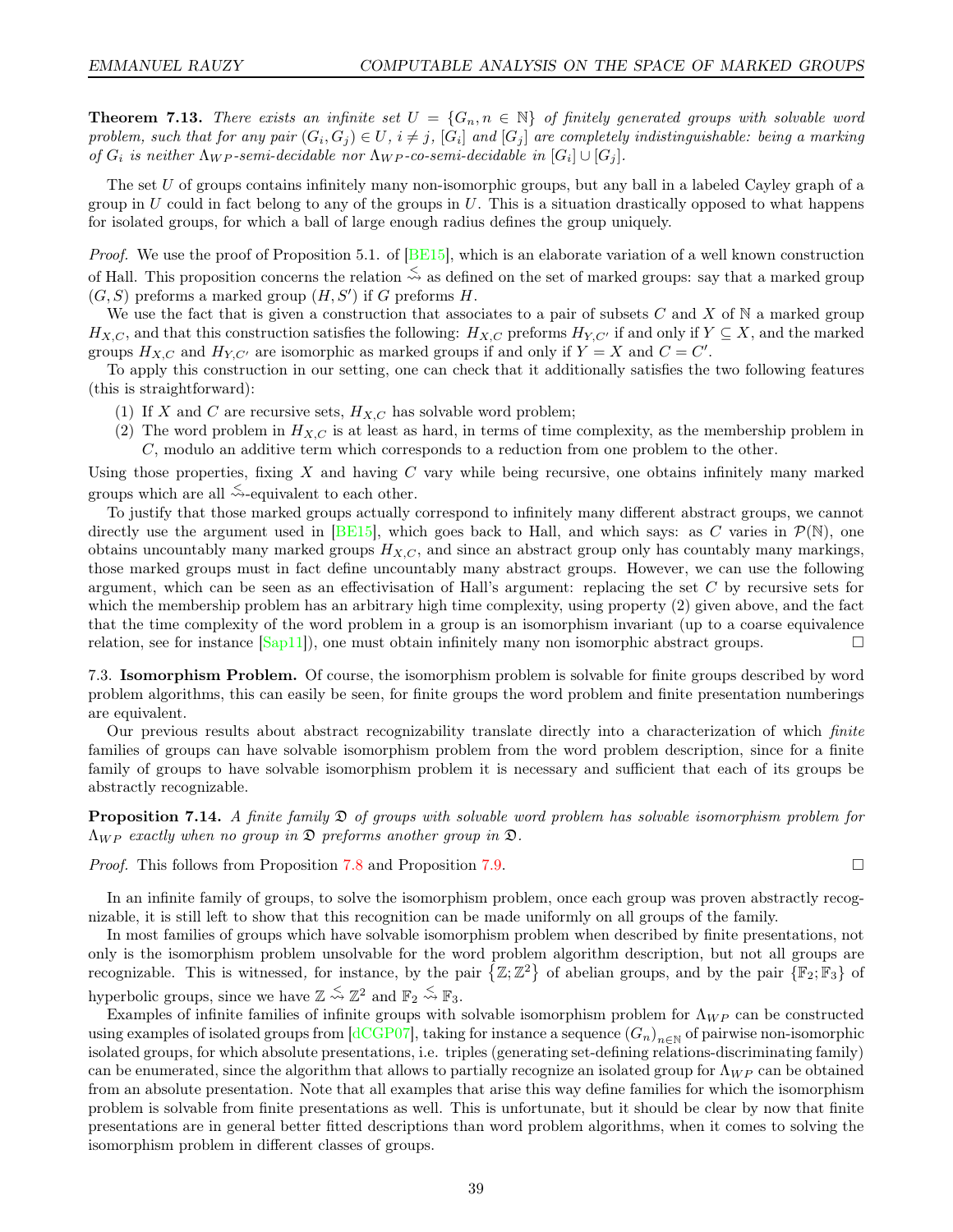#### 8. Two candidates for failure of the correspondence

<span id="page-39-0"></span>8.1. Isolated Groups. It does not seem possible to prove that a word problem algorithm belongs to an isolated group (even with a partial algorithm). From this, we conjecture that the set of isolated groups defines an open set which is not  $\Lambda_{WP}$ -semi-decidable. However, we are unable to prove this undecidability result, which would require some techniques entirely independent of Markov's Lemma.

# **Conjecture 8.1.** The set of isolated group is open in  $\mathcal G$  but not semi-decidable.

Remark that the impossibility of partially recognizing isolated groups is also an open problem for groups described by finite presentations. While the Adian-Rabin theorem implies that no algorithm stops exactly on finite presentations of non-isolated groups (since being isolated is a Markov property, as any group with unsolvable word problem provides a negative witness for it), it fails to prove that no algorithm stops exactly on finite presentations of isolated groups. The problem of proving that the set of finite presentations of simple groups is not r.e. seems also to still be open. (The question appears for instance in [\[Mos73\]](#page-44-31).)

It is also unknown (the question appears in  $\left[ \frac{dCGP07}{d} \right]$ ) whether isolated points are dense in the set of groups with solvable word problem of  $G$ . If they were, we would be able to tell that no sequence of word problem algorithms which contains each isolated group can be enumerated, by Proposition [5.2.](#page-25-2) We could still arrive to that conclusion if we knew that the word problem is not uniform on isolated groups, that is to say, since all isolated groups are finitely presented, if we knew that a solution to the word problem of an isolated group cannot be retrieved from a finite presentation for this group. For instance, it is well known that the word problem is uniform on the set of simple groups ( $[Kuz58]$ ), however, Kuznetsov's argument fails if we add the trivial group to the set of simple groups.

It would be very interesting to prove that the trivial group is unrecognizable from simple groups, from the finite presentation description, and this would prove both that the word problem is not uniform on all isolated groups, and that the set of finite presentations of simple groups is not r.e.. However, too few finitely presented infinite simple groups are known as of now to obtain such results.

<span id="page-39-1"></span>8.2. LEF groups and the elementary theory of groups. In this paragraph, we use well known links between the elementary theories of groups and the space of marked groups to study limit groups and LEF groups.

Limit groups are groups that have markings in the adherence of the set of free groups, while LEF groups are groups that have markings in the adherence of the set of finite groups.

8.2.1. Introduction on universal and existential theories of groups. The space of marked groups was used by Champetier and Guirardel (in [\[CG05\]](#page-43-12)) in order to study limit groups, which play an important role in the solution to Tarski's problem on the elementary theory of free groups. We include here a paragraph that emphasizes the links between our present study and the study of the universal theories of various classes groups, and we point out some differences. This will be the occasion to propose the set of LEF groups as another candidate for the failure of the correspondence between the Borel and arithmetical hierarchies.

We do not want to include many definitions, and refer [\[CG05\]](#page-43-12) for precise definitions, and references. A formula is obtained with variables, logical connectors ( $\wedge$  is "and",  $\vee$  is "or", and  $\neg$  is "not"), the equality symbol =, the group law, the identity element 1, and the group inverse <sup>-1</sup>, and the two quantifiers  $\forall$  and  $\exists$ . We use shortcuts where it is convenient (as the symbols  $\neq$  or  $\implies$  ), and always use implicitly all group axioms. A *sentence* is a formula with no free variables. A *universal sentence* is a sentence that uses only the universal quantifier, and an *existential* sentence uses only the existential quantifier.

For instance:

$$
\forall x \forall y, x = y
$$
  

$$
\forall x \forall y \forall z, xy = yx \land yz = zy \land y \neq 1 \implies xz = zx
$$
  

$$
\exists x, x \neq 1 \land x^2 = 1
$$

For a group G, let  $T_Y(G)$  denote the set of universal sentences that are true in G, and  $T_{\exists}(G)$  the set of existential sentences that are true in G. For a class C of group we also write  $T_\forall(\mathcal{C})$  and  $T_\exists(\mathcal{C})$ , meaning the set of universal (resp. existential) sentences that hold in all groups of  $\mathcal{C}$ .

In the space of marked groups, a universal sentence defines a closed set, and the correspondence with the arithmetical hierarchy holds, i.e., from a word problem algorithm, it is possible to prove that a group does not satisfy a given universal sentence. Similarly, an existential sentence defines an open set and the correspondence holds for such sets. We will not be interested here in formulas with alternating quantifiers.

Remark 8.2. Some universal sentences define sets that are open, and thus clopen, (as the sentence that defines abelian groups), while other sentences define sets that are only closed, and not open (for instance the sentence that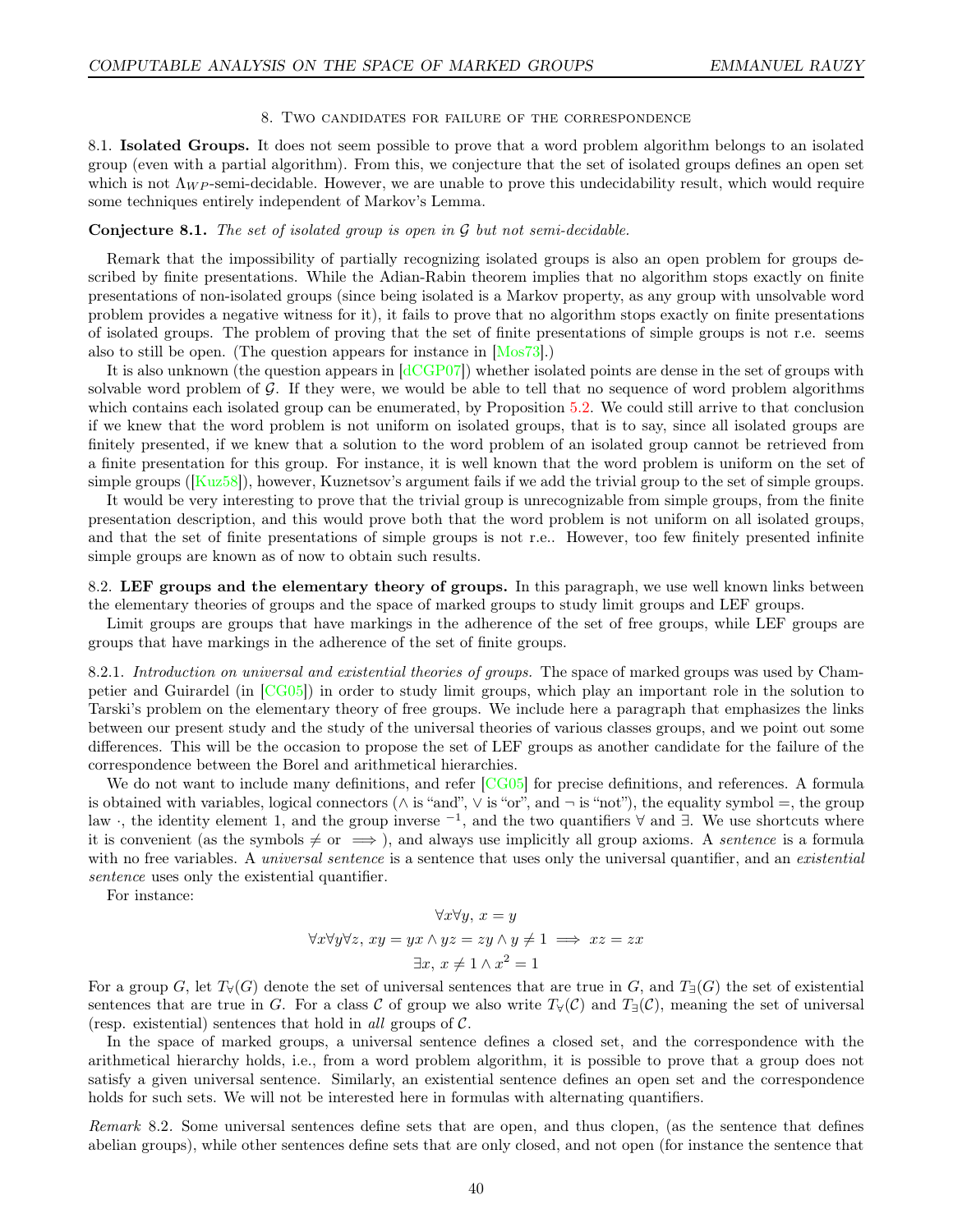defines metabelian groups). It seems in fact very hard to determine whether or not a universal sentence defines a clopen set: indeed, notice that for sentences of the form

$$
\forall x, \, x^n = 1,
$$

we know that if  $n \in \{1, 2, 3, 4, 6\}$ , then the set defined by this sentence is clopen, by the negative solution to the Burnside problem for those exponents, while for  $n \gg 1$ , it is known that the set defined by the Burnside sentence is not open, as groups of large finite exponent can be constructed as limits of hyperbolic groups, which are not groups of finite exponent. (This is detailed in [\[Cha00\]](#page-43-21).) And it is an open problem to determine whether or not for  $n = 5$ the above sentence defines a clopen set.

The following proposition of  $[CG05]$  follows directly from the fact that universal sentences define closed sets:

**Proposition 8.3** ([\[CG05\]](#page-43-12); Proposition 5.2). If a sequence of marked groups  $(G_n)_{n\in\mathbb{N}}$  converges to a marked group G, then  $\limsup(T_{\forall}(G_n)) \subseteq T_{\forall}(G)$ .

This proposition admits a converse, also due to Champetier and Guirardel, which strengthens the relation between the space of marked groups and the study of the elementary theory of groups. We reproduce its proof here.

<span id="page-40-2"></span>**Proposition 8.4** ([\[CG05\]](#page-43-12); Proposition 5.3). Suppose that two groups G and H satisfy  $T_\forall(H) \subseteq T_\forall(G)$ . Then any marking of G is a limit of markings of subgroups of H.

*Proof.* The proof in fact relies on the existential theories of the groups  $G$  and  $H$ , which satisfy the reversed inclusion:  $T_{\exists}(G) \subseteq T_{\exists}(H)$ . Fix a generating family S of G, and a radius r. Consider the set  $\{w_1, ..., w_k\}$  of reduced words of length at most r on the alphabet  $S \cup S^{-1}$ . Consider the sets  $J_1 = \{(i, j); w_i =_G w_j\}$  (where  $=_G$  means that those words define identical elements of G) and  $J_2 = \{(i, j); w_i \neq_G w_j\}$ . Then G satisfies the existential formula:

$$
\exists S, \bigwedge_{(i,j)\in J_1} w_i = w_j \land \bigwedge_{(i,j)\in J_2} w_i \neq w_j
$$

By hypothesis, H must satisfy it as well, which means precisely that a subgroup of H must have the same ball of radius  $r$  as  $G$ .

For a group H, denote by  $\mathcal{S}(H)$  the set of all markings of its subgroups.

<span id="page-40-0"></span>**Corollary 8.5.** Let  $G$  and  $H$  be finitely generated groups. The following are equivalent:

- A marking of G is adherent to the set  $\mathcal{S}(H)$ ;
- All markings of G are adherent to the set  $\mathcal{S}(H)$ ;
- $T_\forall(H) \subseteq T_\forall(G)$ .

We end this paragraph by using Markov's Lemma together with the above result.

Lemma 8.6 (Markov's Lemma for Elementary Theories). Suppose that two groups G and H, with solvable word problem, satisfy  $T_\forall(H) \subseteq T_\forall(G)$ .

Then [G] is not  $\Lambda_{WP}$ -semi-decidable inside the set

$$
[G]\cup\bigcup_{K\in\mathcal{S}(H)}[K]\,.
$$

*Proof.* This follows from Corollary [8.5,](#page-40-0) Proposition [6.4](#page-32-2) (the set  $\mathcal{S}(H)$  is  $\Lambda_{WP}$ -r.e.), and from Markov's Lemma for groups (Lemma [6.3\)](#page-31-2).

8.2.2. Limit groups and LEF Groups. We will use the following definition for limit groups (those were named in  $[Sel01]$ , see  $[CG05]$  for the equivalence with other definitions): a group G is a *limit group* if some (or all) of its markings are adherent to the set of marked free groups. Note that if G is a subgroup of a group  $H$ , every universal sentence in G holds in  $H$ . This implies that all non-abelian free groups have the same universal theory, since each non-abelian free group is a subgroup of each other non-abelian free group.

Thus by Corollary [8.5,](#page-40-0) a group G is a limit group if and only if it satisfies  $T_\forall(\mathbb{F}_2) \subseteq T_\forall(G)$ , where  $\mathbb{F}_2$  is the rank two free group. In fact, it is known that if a group G satisfies  $T_{\forall}(\mathbb{F}_2) \subseteq T_{\forall}(G)$ , then either it is abelian, and then it is free abelian, and  $T_{\forall}(\mathbb{Z}) = T_{\forall}(G)$ , or it has a free subgroup, which implies that  $T_{\forall}(\mathbb{F}_2) = T_{\forall}(G)$ .

The following proposition solves a decision problem for groups given by word problem algorithms, while relying heavily on the study of the elementary theory of groups.

<span id="page-40-1"></span>**Proposition 8.7.** Being a limit group is  $\Lambda_{WP}$ -co-semi-decidable.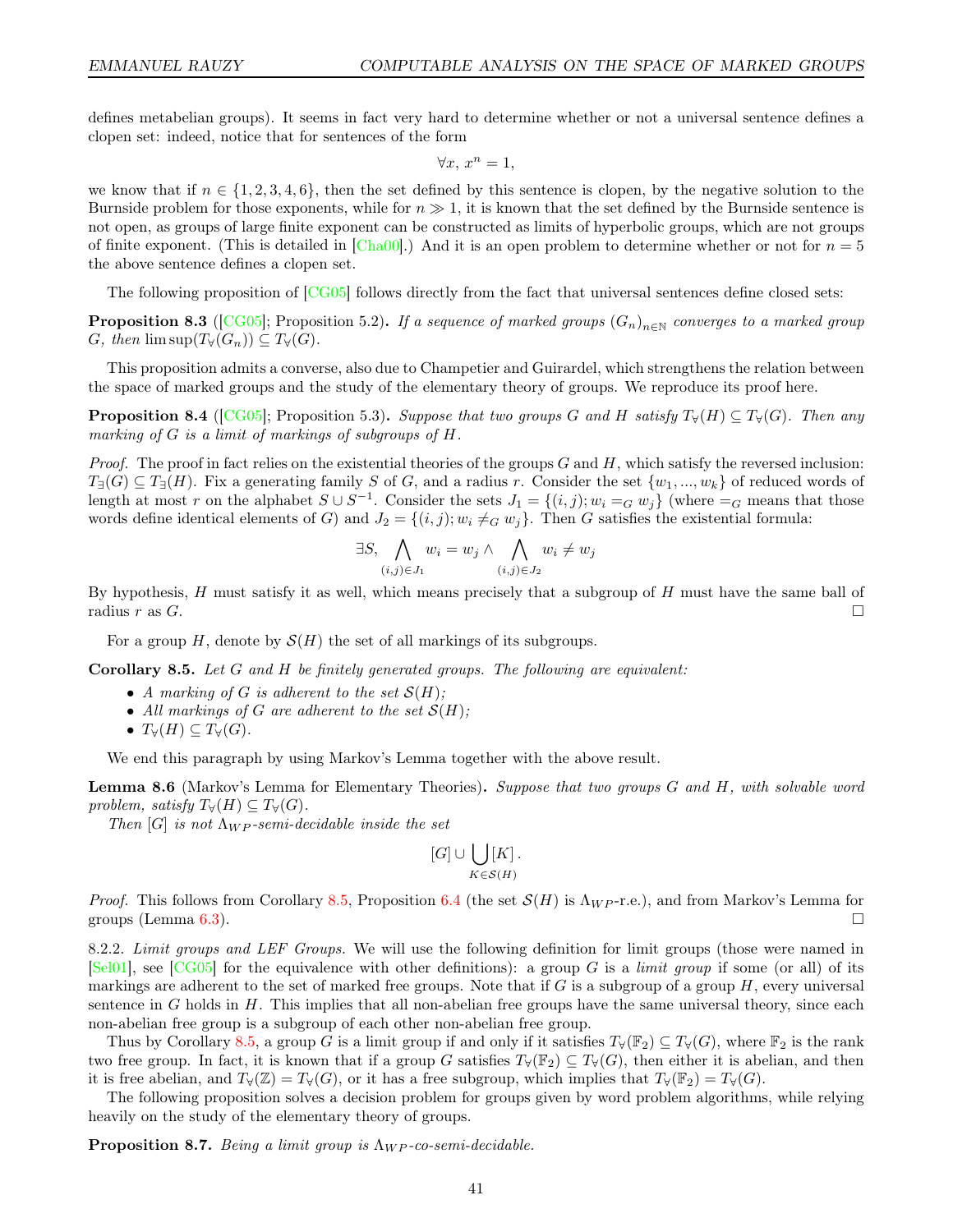*Proof.* A group G is a limit group if and only if it satisfies  $T_\forall(\mathbb{F}_2) \subseteq T_\forall(G)$ . A theorem of Makanin ([\[Mak85\]](#page-44-32)) states that the universal theory of free groups is decidable, and thus that it is possible to enumerate all universal sentences that hold in free groups.

Since, given a word problem algorithm for a marked group  $(G, S)$ , it is always possible to prove that a given universal sentence is not satisfied in  $G$ , it is possible to detect groups that are not limit groups by testing in parallel all sentences of the universal theory of free groups.  $\Box$ 

This result is a slight improvement of a result in [\[GW09\]](#page-43-6), where the same is obtained, but making use of both a finite presentation and a word problem algorithm.

This result calls to our attention a second example of a natural property for which the correspondence between the arithmetical hierarchy and the Borel hierarchy might fail. Indeed, this last proof relies heavily on Manakin's theorem. While the universal theory of free groups is decidable, Slobodskoi proved in [\[Slo81\]](#page-44-33) that the universal theory of finite groups is unsolvable.

From this we conjecture:

## <span id="page-41-0"></span>Conjecture 8.8. The set of LEF groups is not  $\Lambda_{WP}$ -co-semi-decidable.

Denote by  $\mathcal F$  the set of marked finite groups, recall that its adherence  $\overline{\mathcal F}$  is the set of LEF groups. (LEF groups were first defined in [\[VG98\]](#page-45-5), in terms of partial homomorphisms onto finite group.) Note that, at first glance, Slobodskoi's Theorem does not seem to be the sole thing preventing us from applying the proof of Proposition [8.7](#page-40-1) to LEF groups. Indeed, this proof relied on the fact that a group  $G$  is a limit group if and only if it satisfies  $T_{\forall}(\mathbb{F}_{2}) \subseteq T_{\forall}(G)$ , which in turn used the fact that the inclusion  $T_{\forall}(\mathbb{F}_{2}) \subseteq T_{\forall}(G)$  is equivalent to the reverse inclusion  $T_{\exists}(G) \subseteq T_{\exists}(\mathbb{F}_2)$  (see Proposition [8.4\)](#page-40-2). This follows from the fact that the elementary theory of a single group is complete, i.e. every sentence or its negation is in it. But the theory of finite groups is of course not complete, as the existential theory  $T_{\exists}(\mathcal{F})$  is empty, since the trivial group does not satisfy any existential sentence. However, the corresponding equivalence still holds.

# **Proposition 8.9.** A group G belongs to  $\overline{\mathcal{F}}$  if and only if it satisfies  $T_{\forall}(\mathcal{F}) \subseteq T_{\forall}(G)$ .

*Proof.* We use the fact that there exists a group K in  $\overline{\mathcal{F}}$  that satisfies  $T_{\forall}(K) = T_{\forall}(\mathcal{F})$ . If a group G satisfies  $T_{\forall}(K) = T_{\forall}(\mathcal{F}) \subseteq T_{\forall}(G)$ , then it satisfies  $T_{\exists}(K) \subseteq T_{\exists}(G)$ , and by Corollary [8.5,](#page-40-0) G is a limit of subgroups of K. But K and all its finitely generated subgroups are in  $\overline{\mathcal{F}}$ , thus G must also be a limit of markings of finite groups.

The group K can be taken as the semi-direct product  $\mathbb{Z}\ltimes\mathfrak{S}_{\infty}$ , where  $\mathfrak{S}_{\infty}$  denotes the group of finitely supported permutations of Z, on which Z acts by translation. This group is the limit of the finite groups  $\mathbb{Z}/n\mathbb{Z}\times\mathfrak{S}_n$ , as n goes to infinity ( $\mathfrak{S}_n$  is the group of permutation over  $\{1, ..., n\}$ ). Since K is in  $\overline{\mathcal{F}}, T_{\forall}(\mathcal{F}) \subseteq T_{\forall}(K)$ . However, because it contains a copy of every finite group, one also has the reversed inclusion.

Thanks to this proposition, we have:

Proposition 8.10. Conjecture [8.8](#page-41-0) implies Slobodskoi's Theorem.

Proof. Supposing that Slobodskoi's Theorem fails, one can reproduce the proof of Proposition [8.7,](#page-40-1) and prove that Conjecture [8.8](#page-41-0) fails.

Other conjectures can be obtained, that are similar to Conjecture [8.8:](#page-41-0) by a theorem of Kharlampovich ([\[Kha83\]](#page-44-34)), the universal theory of finite nilpotent groups is also undecidable, and it is also known that the universal theory of hyperbolic groups is undecidable (as proven by Osin in [\[Osi09\]](#page-44-35)).

**Problem 8.11.** Is the adherence  $\bar{\mathcal{H}}$  of the set of hyperbolic groups  $\Lambda_{WP}$ -co-semi-decidable? What of the adherence of the set of finite nilpotent groups?

8.2.3. Properties not characterized by universal theories. Note that not every decidable property for groups given by word problem algorithms can be solved by expressing the question that is to be solved as a problem about universal or existential theories, and applying techniques similar to the proof of Proposition [8.7.](#page-40-1)

We give here a simple example to illustrate this. Let H be the group  $\mathbb{Z} * \mathbb{Z}^3$ . It is a non-abelian limit group, thus H and the rank three free group  $\mathbb{F}_3$  have the same universal theory. However, the property "being isomorphic to H" can be discerned from the property "being isomorphic to  $\mathbb{F}_3$ ". Indeed, no sequence of markings of H can converge to a marking of  $\mathbb{F}_3$ , because "having rank at most three" is an open property in G. On the other hand, suppose that a sequence of markings of  $\mathbb{F}_3$  converges to a marking of H. By Lemma [7.1,](#page-35-1) this implies that the canonical marking of  $\mathbb{Z} * \mathbb{Z}^3$  is a limit of 4-markings of  $\mathbb{F}_3$ . But this would imply that one can find a generating family  $(a, b, c, d)$  of  $\mathbb{F}_3$ , such that  $b, c$  and  $d$  commute. This is impossible, because abelian subgroups of free groups are cyclic, and thus this would imply that  $\mathbb{F}_3$  is of rank two. By Proposition [7.14,](#page-38-0) the isomorphism problem is solvable for the pair  $\{\mathbb{F}_3, H\}$ , while those two groups have identical existential and universal theories.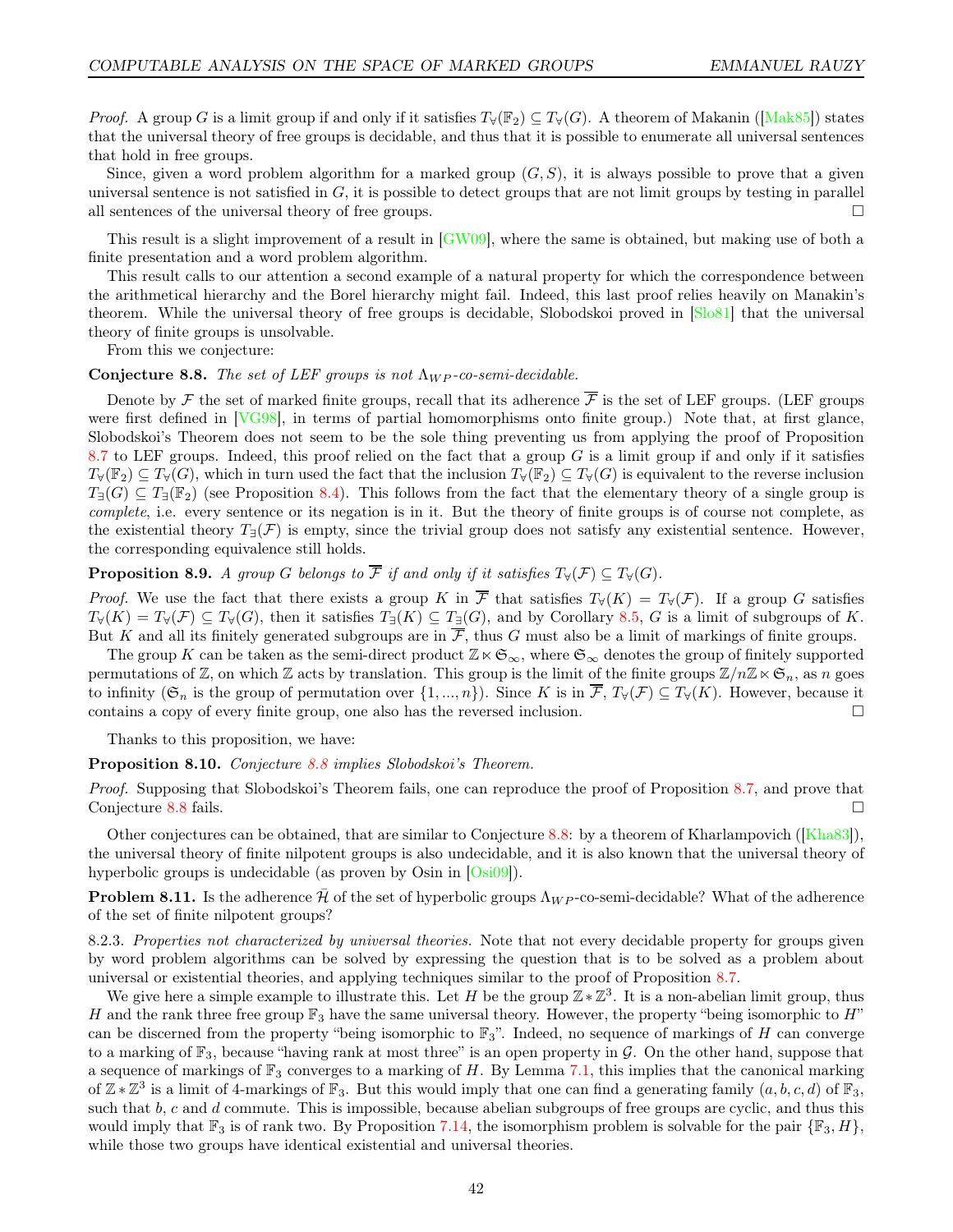9. Subgroups of finitely presented groups with solvable word problem

<span id="page-42-2"></span><span id="page-42-0"></span>9.1. Higman-Clapham-Valiev Theorem for groups with solvable word problem. We now remark how Higman's Embedding Theorem gives further incentive for the study of algorithmic problems solved for groups described by word problem algorithms.

After Higman's proof of his famous Embedding Theorem ([\[Hig61\]](#page-44-36)), several theorems that resemble it were obtained.

In particular, it was remarked that the theorem is effective, meaning that it provides an algorithm that takes as input a recursive presentation for a group  $G$ , and outputs a finite presentation for a group  $H$ , together with a finite family of elements of  $H$  that generate  $G$ . Note that in terms of numbering types, this implies that the numbering type  $\Lambda_{r.p.}$ , associated to recursive presentation, is equivalent to the numbering type associated to the idea "a marked" group  $(G, S)$  is described by a finite presentation of an overgroup of G together with words that define the elements of S in that overgroup". We leave out the details.

We will be interested here in the version of Higman's Theorem that preserves solvability of the word problem (see [\[Val75,](#page-45-6) [Cla67\]](#page-43-18)). This theorem is known as the Higman-Clapham-Valiev Theorem.

Historical remarks about these results can be found in [\[OS04\]](#page-44-37). The following formulation of the Higman-Clapham-Valiev Theorem can also be found in [\[BR66\]](#page-43-4).

Theorem 9.1 (Higman-Clapham-Valiev, I). There exists a procedure that, given a recursive presentation for a group G, produces a finite presentation for a group H, together with an embedding  $G \to H$  described by the images of the generators of  $G$ , and such that if the word problem is solvable in  $G$ , then it is also solvable in  $H$ .

One can also check that if one has access to a word problem algorithm for the group given as input to this procedure, one can obtain a word problem algorithm for the constructed finitely presented group. This yields:

**Theorem 9.2** (Higman-Clapham-Valiev, II). There exists a procedure that, given a word problem algorithm for a finitely generated group, produces a finite presentation of a group in which it embeds, together with a word problem algorithm for this new group, and a set of elements that generate the first group.

This proves that, in general, the description of a group by its word problem algorithm, or by a finite generating family inside a finitely presented group with solvable word problem, are equivalent (we leave it to the reader to render this statement precise: define a numbering of  $G$  associated to the idea "a group is given as a subgroup of a group described by a finite presentation together with a word problem algorithm", thus using the numbering  $\nu_{WP} \wedge \nu_{FP}$  to describe the overgroup, the Higman-Clapham-Valiev Theorem implies that this numbering is equivalent to  $\nu_{WP}$ ).

Thus the study of algorithmic problems that can be solved from the word problem description is identical to the study of decision problems about subgroups of finitely presented groups with solvable word problem.

The following theorem is a joint application of the Higman-Clapham-Valiev Theorem and of Markov's Lemma:

<span id="page-42-1"></span>**Theorem 9.3.** Suppose that a  $\Lambda_{WP}$ -computable sequence  $(G_n)_{n\in\mathbb{N}}$  of k-marked groups effectively converges to a k-marked group H, and suppose that  $H \notin {\{G_n, n \in \mathbb{N}\}}$ . Then there exists a finitely presented group  $\Gamma$ , with solvable word problem, in which no algorithm can, given a tuple of elements of Γ that defines a marked group of  $\{G_n, n \in \mathbb{N}\} \cup \{H\}$ , stop if and only if this tuple defines H.

*Proof.* By Markov's Lemma applied to groups, there exists a  $\Lambda_{WP}$ -computable sequence  $(L_n)_{n\in\mathbb{N}}$  of marked groups, such that for each p,  $L_p \in \{G_n, n \in \mathbb{N}\} \cup \{H\}$ , and the set  $\{n \in \mathbb{N} | L_n = H\}$  is co-r.e. but not r.e.. The direct sum of those groups can be embedded in a finitely generated group which has solvable word problem (using the well known construction of Higman, Neumann and Neumann  $[HNN49]$ , and in turn the Higman-Clapham-Valiev theorem can be applied to obtain a finitely presented group Γ which contains the sequence  $(L_n)_{n\in\mathbb{N}}$ . Moreover, it is easy to see that there exists an algorithm that, given a natural number n, produces a k-tuple of elements of  $\Gamma$  that generate  $L_n$ . (This comes from the fact that each of the described embeddings is effective.) This directly implies the claimed result.

Note that when the conjugacy problem is uniformly solvable for the groups in  $(G_k)_{k\in\mathbb{N}}$ , we may want to apply the version of Higman's Theorem due to Alexander Olshanskii and Mark Sapir ([\[OS04\]](#page-44-37), and [\[OS05\]](#page-44-39) for non-finitely generated groups) that preserves its solvability.

9.2. Some examples. We now give some examples of possible applications of Theorem [9.3.](#page-42-1)

Proposition 9.4. There exists a finitely presented group with solvable word problem, but unsolvable order problem.

Proof. Apply Theorem [9.3](#page-42-1) to a sequence of finite cyclic groups that converges to Z. This yields a finitely presented group with solvable word problem in which one cannot decide whether a given element generates a subgroup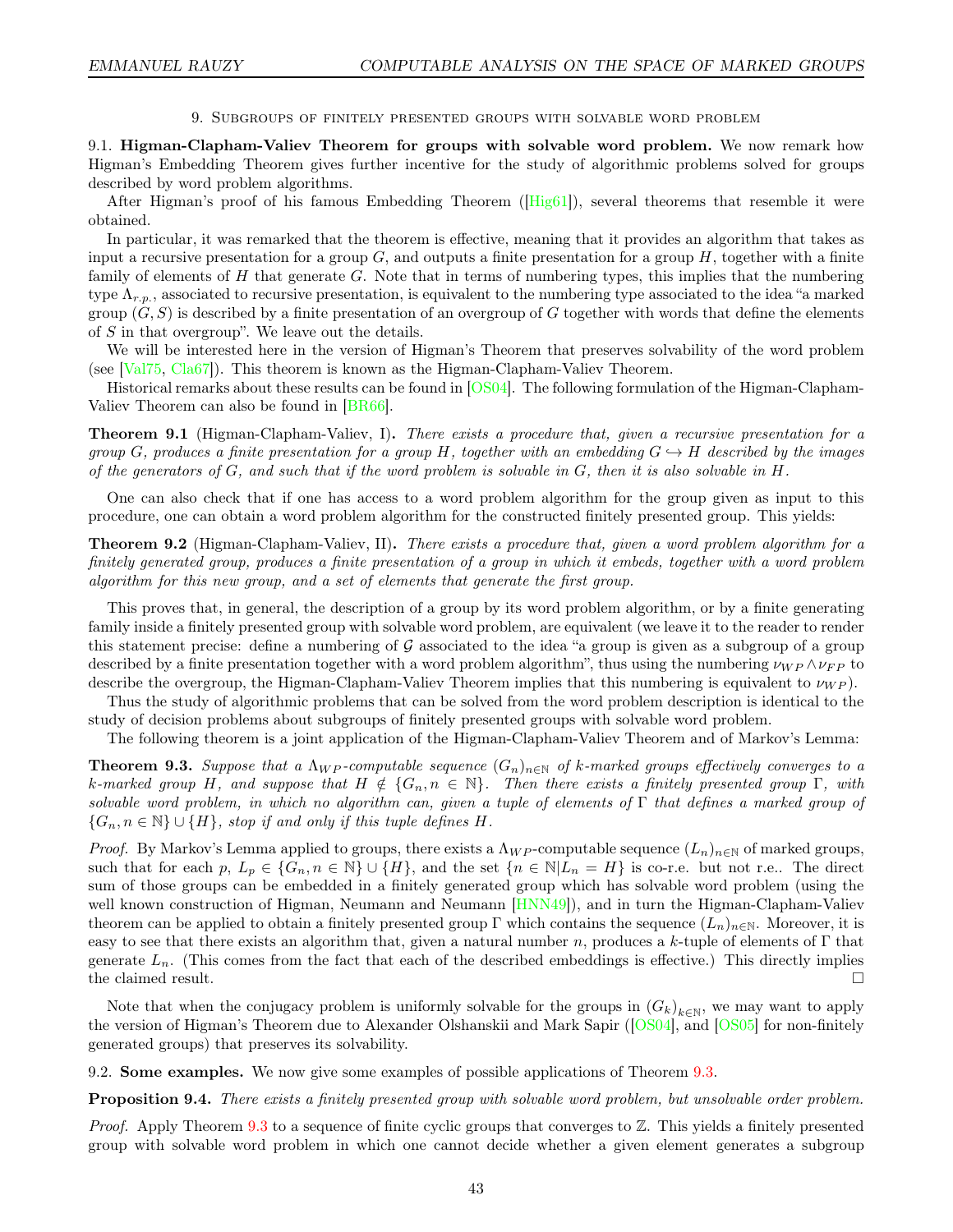isomorphic to Z or to a finite cyclic group. This is precisely a finitely presented group with solvable word problem, but unsolvable order problem.

Proposition 9.5. There exists a finitely presented group with solvable word problem, but unsolvable power problem.

*Proof.* Apply Theorem [9.3](#page-42-1) to the sequence of 2-markings of Z defined by the generating families  $(1, k)$ ,  $k \in \mathbb{N}^*$ , which converges to (the only 2-marking of)  $\mathbb{Z}^2$  when k goes to infinity (see [\[CG05\]](#page-43-12)). This yields a finitely presented group with solvable word problem where, given a pair of commuting elements, one cannot decide whether they generate  $\mathbb{Z}^2$ , or if one of these elements is a power of the other: this is a group with unsolvable power problem.  $\Box$ 

We can also use this theorem to strengthen a result that was recently obtained in [\[DI22\]](#page-43-8).

Theorem 9.6. There is a finitely presented group with solvable word problem in which the problem of deciding whether a given subgroup is amenable is neither semi-decidable nor co-semi-decidable.

Proof. This is proven by using both a sequence of marked amenable groups which converges to a non-amenable group and a sequence of non-amenable marked groups that converges to an amenable marked group. Such examples were given in SubSection [6.2.](#page-32-1)

The "not semi-decidable" half of this result is Theorem 6 in [\[DI22\]](#page-43-8).

Of course, Theorem [9.3](#page-42-1) can be applied to all the properties that appeared in SubSection [6.2](#page-32-1) to produce results similar to this one.

We will stop multiplying examples, as all those results are well known, but it seems that explaining them in terms of convergence in the space of marked groups unifies several existing constructions.

# <span id="page-43-0"></span>**REFERENCES**

- <span id="page-43-10"></span>[AB14] Jeremy Avigad and Vasco Brattka. Computability and analysis: the legacy of Alan Turing. In Rod Downey, editor, Turing's Legacy, pages 1–47. Cambridge University Press, 2014.
- <span id="page-43-11"></span>[Abe80] Olivier Aberth. Computable Analysis. McGraw-Hill International Book Company, 1980.
- <span id="page-43-9"></span>[Ash98] Christopher John Ash. Isomorphic recursive structures. In Yu. L. Ershov, S.S. Goncharov, A. Nerode, J.B. Remmel, and V.W. Marek, editors, Handbook of Recursive Mathematics, volume 138 of Studies in Logic and the Foundations of Mathematics, pages 167–181. Elsevier, 1998.
- <span id="page-43-19"></span>[BCR19] Iva Bilanovic, Jennifer Chubb, and Sam Roven. Detecting properties from descriptions of groups. Archive for Mathematical Logic, 59(3-4):293–312, aug 2019.
- <span id="page-43-7"></span>[BE15] Laurent Bartholdi and Anna Erschler. Ordering the space of finitely generated groups. Annales de l'institut Fourier, 65(5):2091–2144, 2015.
- <span id="page-43-5"></span>[BK19] Mustafa Gökhan Benli and Burak Kaya. Descriptive complexity of subsets of the space of finitely generated groups. 2019.
- <span id="page-43-14"></span>[BP03] Vasco Brattka and Gero Presser. Computability on subsets of metric spaces. Theoretical Computer Science, 305(1-3):43–76, aug 2003.
- <span id="page-43-4"></span>[BR66] William W. Boone and Hartley Jr. Rogers. On a problem of J.H.C. Whitehead and a problem of Alonzo Church. Mathematica Scandinavica, 19:185, jun 1966.
- <span id="page-43-15"></span>[Can66] Frank B. Cannonito. Hierarchies of computable groups and the word problem. Journal of Symbolic Logic, 31(3):376–392, sep 1966.
- <span id="page-43-1"></span>[Cei67] Gregory S. Ceitin. Algorithmic operators in constructive metric spaces. Trudy Matematicheskogo Instituta Imeni V. A. Steklova, pages 1–80, 1967.
- <span id="page-43-12"></span>[CG05] Christophe Champetier and Vincent Guirardel. Limit groups as limits of free groups. Israel Journal of Mathematics, 146(1):1–75, dec 2005.
- <span id="page-43-21"></span>[Cha00] Christophe Champetier. L'espace des groupes de type fini. Topology, 39(4):657–680, jul 2000.
- <span id="page-43-18"></span>[Cla67] Christopher R. J. Clapham. An embedding theorem for finitely generated groups. Proceedings of the London Mathematical Society, s3-17(3):419–430, jul 1967.
- <span id="page-43-3"></span>[dCGP07] Yves de Cornulier, Luc Guyot, and Wolfgang Pitsch. On the isolated points in the space of groups. Journal of Algebra, 307(1):254–277, jan 2007.
- <span id="page-43-8"></span>[DI22] Karol Duda and Aleksander Ivanov. On decidability of amenability in computable groups. Archive for Mathematical Logic, mar 2022.
- <span id="page-43-13"></span>[Ers99] Yuri L. Ershov. Theory of numberings. In Handbook of Computability Theory, pages 473–503. Elsevier, 1999.
- <span id="page-43-20"></span>[FGM+98] Benjamin Fine, Anthony M. Gaglione, Alexei Myasnikov, Gerhard Rosenberger, and Dennis Spellman. A classification of fully residually free groups of rank three or less. Journal of Algebra, 200(2):571–605, feb 1998.
- <span id="page-43-17"></span>[Fri58] Richard Friedberg. Un contre-exemple relatif aux fonctionnelles récursives. Comptes rendus hebdomadaires des séances de l'Académie des Sciences (Paris), vol. 24, 1958.
- <span id="page-43-16"></span>[GKP16] Vassilios Gregoriades, Tamás Kispéter, and Arno Pauly. A comparison of concepts from computable analysis and effective descriptive set theory. Mathematical Structures in Computer Science, 27(8):1414–1436, jun 2016.
- <span id="page-43-2"></span>[Gri85] Rostislav I. Grigorchuk. Degrees of growth of finitely generated groups, and the theory of invariant means. Mathematics of the USSR-Izvestiya, 25(2):259–300, apr 1985.
- <span id="page-43-6"></span>[GW09] Daniel Groves and Henry Wilton. Enumerating limit groups. Groups, Geometry, and Dynamics, pages 389–399, 2009.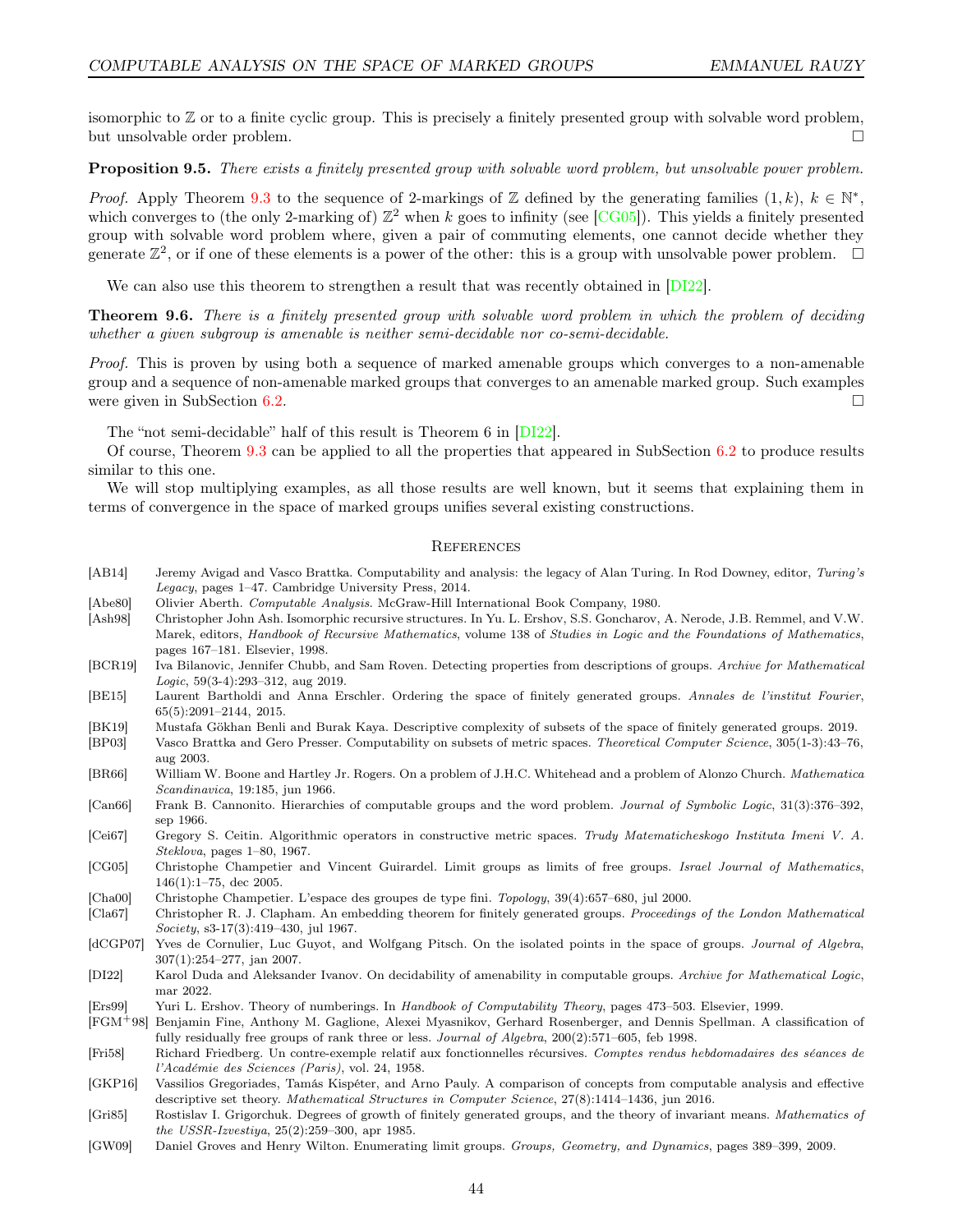- <span id="page-44-18"></span>[Her01] Peter Hertling. Banach-Mazur computable functions on metric spaces. In Computability and Complexity in Analysis, pages 69–81. Springer Berlin Heidelberg, 2001.
- <span id="page-44-36"></span>[Hig61] Graham Higman. Subgroups of finitely presented groups. Proceedings of the Royal Society of London. Series A. Mathematical and Physical Sciences, 262(1311):455–475, aug 1961.
- <span id="page-44-38"></span>[HNN49] Graham Higman, Bernhard H. Neumann, and Hanna Neumann. Embedding theorems for groups. Journal of the London Mathematical Society, s1-24(4):247–254, oct 1949.
- <span id="page-44-21"></span>[HR16] Mathieu Hoyrup and Cristóbal Rojas. On the information carried by programs about the objects they compute. Theory of Computing Systems, 61(4):1214–1236, dec 2016.
- <span id="page-44-34"></span>[Kha83] Olga G. Kharlampovich. Universal theory of the class of finite nilpotent groups is undecidable. Mathematical Notes, 33:254– 263, 1983.
- <span id="page-44-5"></span>[KLS57] Georg Kreisel, Daniel Lacombe, and Joseph R. Shoenfield. Partial recursive functionals and effective operations. Constructivity in mathematics, Proceedings of the colloquium held at Amsterdam:pp. 290âĂŞ297, 1957.
- <span id="page-44-13"></span>[Kus84] Boris A. Kushner. Lectures on Constructive Mathematical Analysis. American Mathematical Society, 1984.
- <span id="page-44-23"></span>[Kuz58] Alexander V. Kuznetsov. Algorithms as operations in algebraic systems. Izv. Akad. Nauk SSSR Ser. Mat., 1958.
- <span id="page-44-12"></span>[Loc81] Jody Lockhart. Decision problems in classes of group presentations with uniformly solvable word problem. Archiv der Mathematik, 37(1):1–6, dec 1981.
- <span id="page-44-32"></span>[Mak85] Gennadii S. Makanin. Decidability of the universal and positive theories of a free group. Mathematics of the USSR-Izvestiya, 25(1):75–88, feb 1985.
- <span id="page-44-1"></span>[Mal61] Anatolii I. Malcev. Constructive algebras I. Uspehi Mat. Nauk, 1961.
- <span id="page-44-2"></span>[Mal71] Anatolii I. Malcev. The metamathematics of algebraic systems, collected papers: 1936-1967. North-Holland Pub. Co, Amsterdam, 1971.
- <span id="page-44-7"></span>[Mar54] Andrei Andreevich Markov. On the continuity of constructive functions. Uspekhi Matematicheskikh Nauk, No. 3(61), 226– 230, 1954. (Russian).
- <span id="page-44-8"></span>[Mar63] Andrei Andreevich Markov. On constructive functions, chapter in Twelve papers on logic and differential equations, pages 163–195. American Mathematical Society Translations, 1963.
- <span id="page-44-4"></span>[Maz63] Stanislaw Mazur. Computable analysis. 1963. http://eudml.org/doc/268535.
- <span id="page-44-11"></span>[McC70] James McCool. Unsolvable problems in groups with solvable word problem. Canadian Journal of Mathematics, 22(4):836– 838, aug 1970.
- <span id="page-44-28"></span>[McK43] J. C. C. McKinsey. The decision problem for some classes of sentences without quantifiers. Journal of Symbolic Logic, 8(3):61–76, sep 1943.
- <span id="page-44-9"></span>[Mil81] Charles F. Miller III. The word problem in quotients of a group. In Aspects of effective algebra, 1981.
- <span id="page-44-15"></span>[Mil92] Charles F. Miller III. Decision problems for groups — survey and reflections. In Mathematical Sciences Research Institute Publications, pages 1–59. Springer New York, 1992.
- <span id="page-44-6"></span>[Mos64] Yiannis Moschovakis. Recursive metric spaces. Fundamenta Mathematicae, 55(3):215–238, 1964.
- <span id="page-44-14"></span>[Mos66] Yiannis Moschovakis. Notation systems and recursive ordered fields. Compositio Mathematica, 17:40–71, 1966.
- <span id="page-44-31"></span>[Mos73] Andrzej W. Mostowski. Uniform algorithms for deciding group-theoretic problems. In Word Problems - Decision Problems and the Burnside Problem in Group Theory, pages 525–551. Elsevier, 1973.
- <span id="page-44-19"></span>[Mos79] Andrzej W. Mostowski. On computable sequences. In Studies in Logic and the Foundations of Mathematics, pages 336–350. Elsevier, 1979.
- <span id="page-44-10"></span>[Mos80] Yiannis Moschovakis. Descriptive set theory. North-Holland, Amsterdam New York, 1980.
- <span id="page-44-26"></span>[Neu73] Bernhard H. Neumann. The isomorphism problem for algebraically closed groups. In Word Problems - Decision Problems and the Burnside Problem in Group Theory, pages 553–562. Elsevier, 1973.
- <span id="page-44-37"></span>[OS04] Alexander Yu. Olshanskii and Mark V. Sapir. The conjugacy problem and Higman embeddings. Memoirs of the American Mathematical Society, 170(804):0–0, 2004.
- <span id="page-44-39"></span>[OS05] Alexander Yu. Olshanskii and Mark V. Sapir. Subgroups of finitely presented groups with solvable conjugacy problem. International Journal of Algebra and Computation, 15(05n06):1075–1084, oct 2005.
- <span id="page-44-35"></span>[Osi09] Denis Osin. On the universal theory of torsion and lacunary hyperbolic groups. Groups-Complexity-Cryptology, 1(2):311–319, jan 2009.
- <span id="page-44-25"></span>[Oza14] Narutaka Ozawa. Noncommutative real algebraic geometry of Kazhdan's Property (T). Journal of the Institute of Mathematics of Jussieu, 15(1):85–90, jul 2014.
- <span id="page-44-3"></span>[Rab60] Michael O. Rabin. Computable algebra, general theory and theory of computable fields. Transactions of the American Mathematical Society, 95(2):341, may 1960.
- <span id="page-44-22"></span>[Rau20] Emmanuel Rauzy. Obstruction to a Higman embedding theorem for residually finite groups with solvable word problem. Journal of Group Theory, 24(3):445–452, oct 2020.
- <span id="page-44-0"></span>[Rau21] Emmanuel Rauzy. Remarks and problems about algorithmic descriptions of groups. 2021.
- <span id="page-44-20"></span>[Ric54] Henry G. Rice. Recursive real numbers. Proceedings of the American Mathematical Society, 5(5):784–784, may 1954.
- <span id="page-44-16"></span>[Rog87] Hartley Rogers. Theory of Recursive Functions and Effective Computability. MIT Press, April 1987.
- <span id="page-44-30"></span>[Sap11] Mark Sapir. Asymptotic invariants, complexity of groups and related problems. Bulletin of Mathematical Sciences, 1(2):277– 364, mar 2011.
- <span id="page-44-29"></span>[Sel01] Zlil Sela. Diophantine geometry over groups I: Makanin-Razborov diagrams. Publications mathématiques de l'IHÉS, 93(1):31–106, sep 2001.
- <span id="page-44-27"></span>[Sel09] Zlil Sela. Diophantine geometry over groups VII: The elementary theory of a hyperbolic group. Proceedings of the London Mathematical Society, 99(1):217–273, feb 2009.
- <span id="page-44-24"></span>[Sha00] Yehuda Shalom. Rigidity of commensurators and irreducible lattices. Inventiones mathematicae, 141(1):1–54, jul 2000.
- <span id="page-44-33"></span>[Slo81] Aleksandr M. Slobodskoi. Unsolvability of the universal theory of finite groups. Algebra and Logic, 20(2):139–156, mar 1981.
- <span id="page-44-17"></span>[Spr01] Dieter Spreen. Representations versus numberings: on the relationship of two computability notions. Theoretical Computer Science, 262(1-2):473-499, jul 2001.